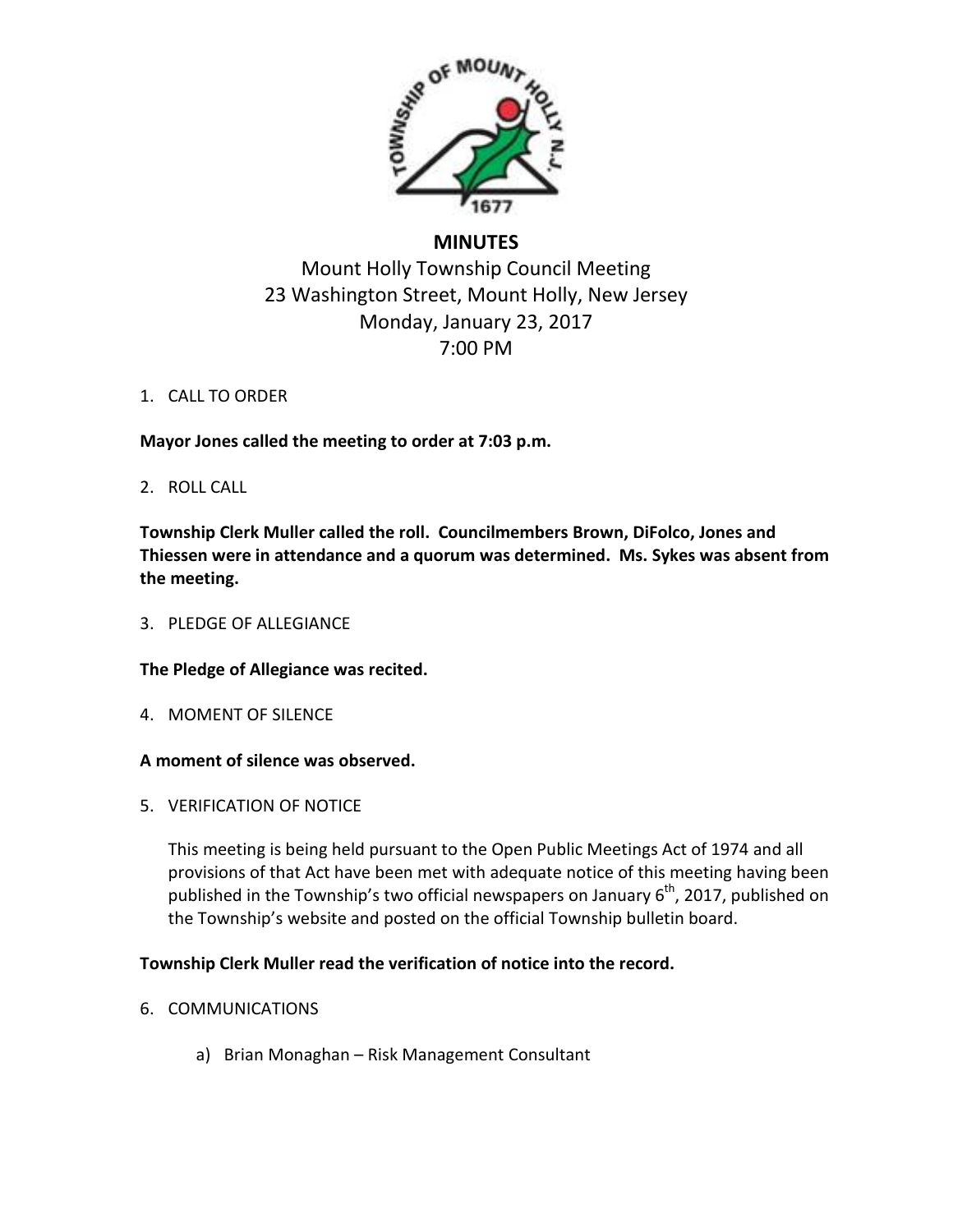**Mr. Brian Monaghan addressed Council regarding an assessment of risk management concerns for the Township in 2016. He said the Township continues to improve particularly in the area of Workers' Compensation claims.**

## 7. APPROVAL OF MINUTES

- a) January 9, 2017 Regular Meeting
- b) January 9, 2017 Executive Session

Motion made by \_\_**Mr. DiFolco**\_\_\_\_\_\_\_, seconded by \_\_\_**Mr. Brown**\_\_\_\_\_\_\_\_\_\_. Roll Call: Brown, DiFolco, Sykes, Thiessen, Jones Ayes: **3** Nays: Abstain: **Thiessen**

## 8. ORDINANCE(S) –SECOND READING BY TITLE ONLY AND PUBLIC HEARING

**Mayor Jones opened the public hearing for consideration of Ordinance No. 2017-1. Mr. Jeff Eversmeyer of 203 Broad Street asked questions pertaining to the Ordinance. There being no further public comment, Mayor Jones then closed the public hearing.**

# **TOWNSHIP COUNCIL OF MOUNT HOLLY TOWNSHIP BURLINGTON COUNTY, NEW JERSEY**

# **ORDINANCE 2017-1**

# **CALENDAR YEAR 2017 ORDINANCE TO EXCEED THE MUNICIPAL BUDGET APPROPRIATION LIMITS AND TO ESTABLISH A CAP BANK (N.J.S.A. 40:4-45.14)**

**WHEREAS,** the Local Government Cap Law, N.J.S.A. 40A:4-45.1 et seq.; provides that in the preparation of its annual budget, a municipality shall limit any increase in said budget up to 2.0% unless authorized by ordinance to increase it to 3.5% over the previous year's final appropriations, subject to certain exceptions; and

**WHEREAS,** N.J.S.A. 40A:4-45.15a provides that a municipality may, when authorized by ordinance, appropriate the difference between the amount of its actual final appropriation and the 3.5% percentage rate as an exception to its final appropriations in either of the next two succeeding years; and

**WHEREAS,** the Township Council of the Township of Mount Holly in the County of Burlington finds it advisable and necessary to increase its CY 2017 budget by up to 3.5% over the previous year's final appropriations, in the interest of promoting the health, safety and welfare of the citizens; and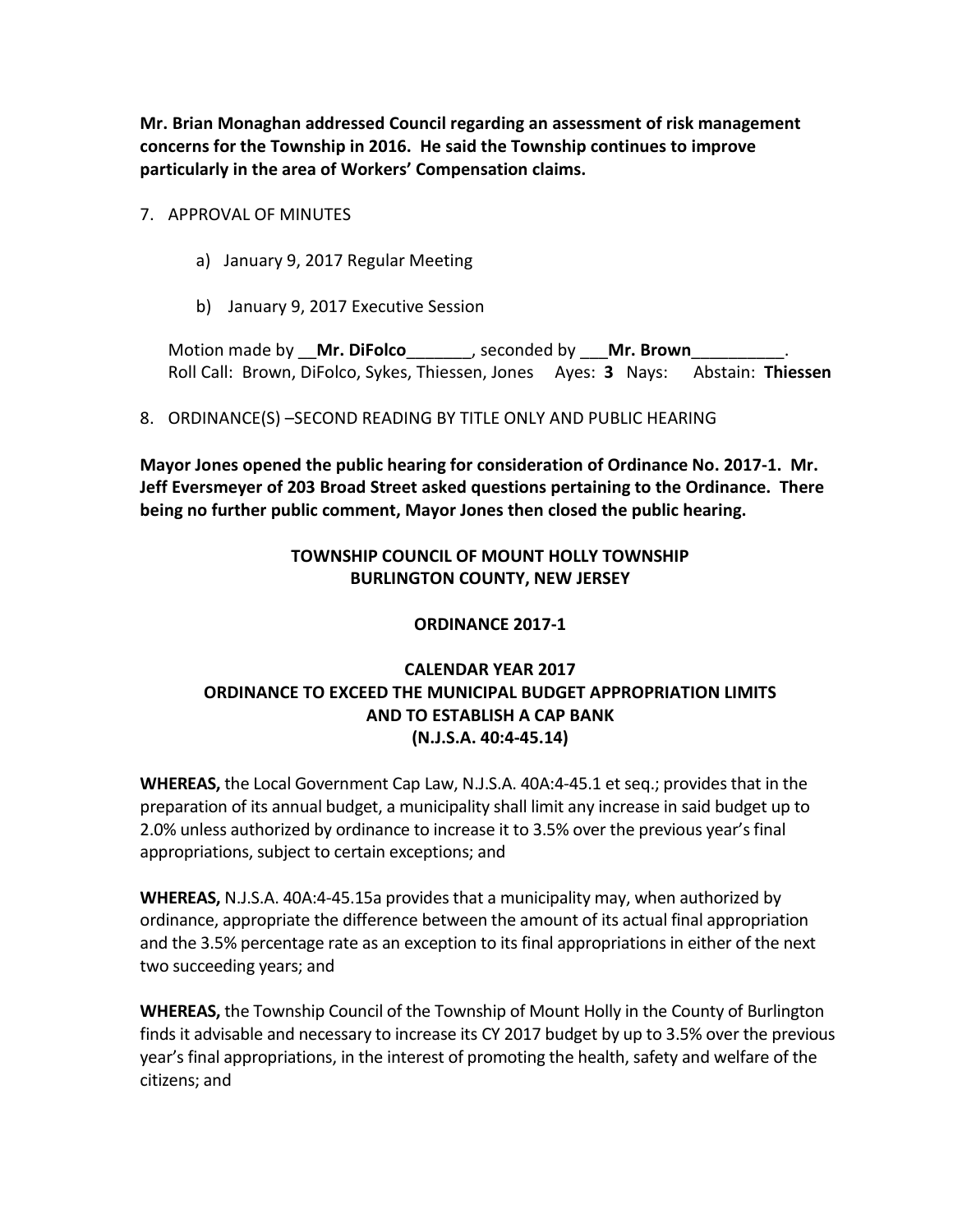**WHEREAS,** the Township Council hereby determines that a 1.5% increase in the budget for said year, amounting to \$110,163.00 increase in final appropriations otherwise permitted by the Local Government Cap Law, is advisable and necessary; and

**WHEREAS**, the Township Council hereby determines that any amount authorized hereinabove that is not appropriated as part of the final budget, shall be retained as an exception to final appropriation in either of the next two succeeding years.

**NOW, THEREFORE, BE IT ORDAINED ,** by the Township Council of the Township of Mount Holly, in the County of Burlington, a majority of the full authorized membership of this governing body affirmatively concurring, that, in the CY 2017 budget year, the final appropriations of the Township of Mount Holly shall, in accordance with this ordinance and N.J.S.A. 40A:4-45.14, be increased by 3.5% amounting to \$257,047.00, and that the CY 2017 municipal budget for the Township of Mount Holly be approved and adopted in accordance with this ordinance; and

**BE IT FURTHER ORDAINED,** that any amount authorized hereinabove that is not appropriated as part of the final budge shall be retained as an exception to final appropriation in either of the next two succeeding years; and

**BE IT FURTHER ORDAINED**, that a certified copy of this ordinance as introduced be filed with the Director of the Division of Local Government Services within five days of introduction; and

**BE IT FURTHER ORDIAINED** that a certified copy of this ordinance upon adoption, with the recorded vote included thereon, be filed with said Director within five days after such adoption.

| Councilmember | <b>Motion</b> | 2 <sup>nd</sup> | Yea | <b>Nav</b> | <b>Recuse</b> | <b>Abstain</b> | Absent |
|---------------|---------------|-----------------|-----|------------|---------------|----------------|--------|
| L. Brown      |               |                 | Χ   |            |               |                |        |
| R. DiFolco    | v<br>∧        |                 | v   |            |               |                |        |
| B. Sykes      |               |                 | x   |            |               |                |        |
| J. Thiessen   |               |                 |     |            |               |                |        |
| J. Jones      |               |                 |     |            |               |                |        |

**First Reading:** January 9, 2017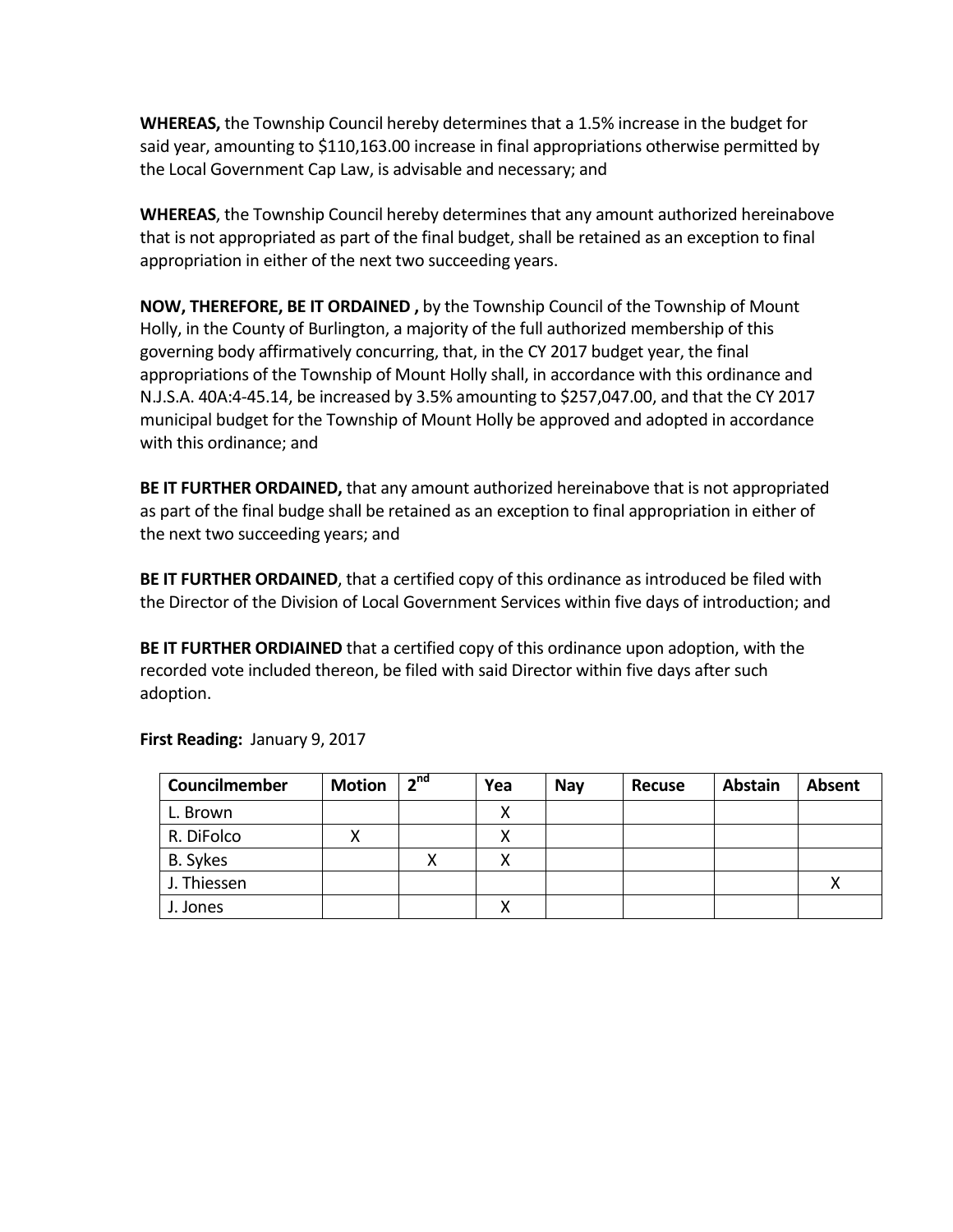## **Second Reading:** January 23, 2017

| Councilmember | <b>Motion</b> | $2^{nd}$ | Yea | <b>Nay</b> | <b>Recuse</b> | <b>Abstain</b> | Absent |
|---------------|---------------|----------|-----|------------|---------------|----------------|--------|
| L. Brown      |               |          | v   |            |               |                |        |
| R. DiFolco    |               |          | x   |            |               |                |        |
| B. Sykes      |               |          |     |            |               |                |        |
| J. Thiessen   |               |          |     |            |               |                |        |
| J. Jones      |               |          |     |            |               |                |        |

**Mayor Jones opened the public hearing for consideration of Ordinance No. 2017-2. Mr. Jeff Eversmeyer of 203 Broad Street asked questions pertaining to the Ordinance. There being no further public comment, Mayor Jones then closed the public hearing.**

# **TOWNSHIP COUNCIL OF MOUNT HOLLY TOWNSHIP BURLINGTON COUNTY, NEW JERSEY**

## **ORDINANCE 2017-2**

# **ORDINANCE OF THE TOWNSHIP COUNCIL OF THE TOWNSHIP OF MOUNT HOLLY ESTABLISHING THE RATE OF COMPENSATION, SALARY OR WAGE OF SELECTED EMPLOYEES OF THE TOWNSHIP OF MOUNT HOLLY**

**BE IT ORDAINED** by the Township Council of the Township of Mount Holly, County of Burlington and State of New Jersey as follows:

**SECTION 1. Effective Date.** The salaries provided for herein shall be those in effect for January 1<sup>st</sup>, 2016 through December 31<sup>st</sup>, 2016 for all certain managerial supervisory personnel or otherwise specified.

**SECTION 2. Annual Rate of Compensation**. The minimum and maximum amounts of annual rates of compensation, salary or wage for the positions of the Township of Mount Holly are hereby fixed and determined as set forth in the following schedule.

# **SCHEDULE OF SALARIES SUPERVISORY, MANAGERIAL, NON-UNION AND UNION PERSONNEL See attached**

**SECTION 3.** All ordinances or parts of ordinances which are inconsistent herewith are hereby repealed in the extent of their inconsistency.

**SECTION 4**. This ordinance shall take effect twenty days after final adoption and publication thereof in the manner prescribed by law.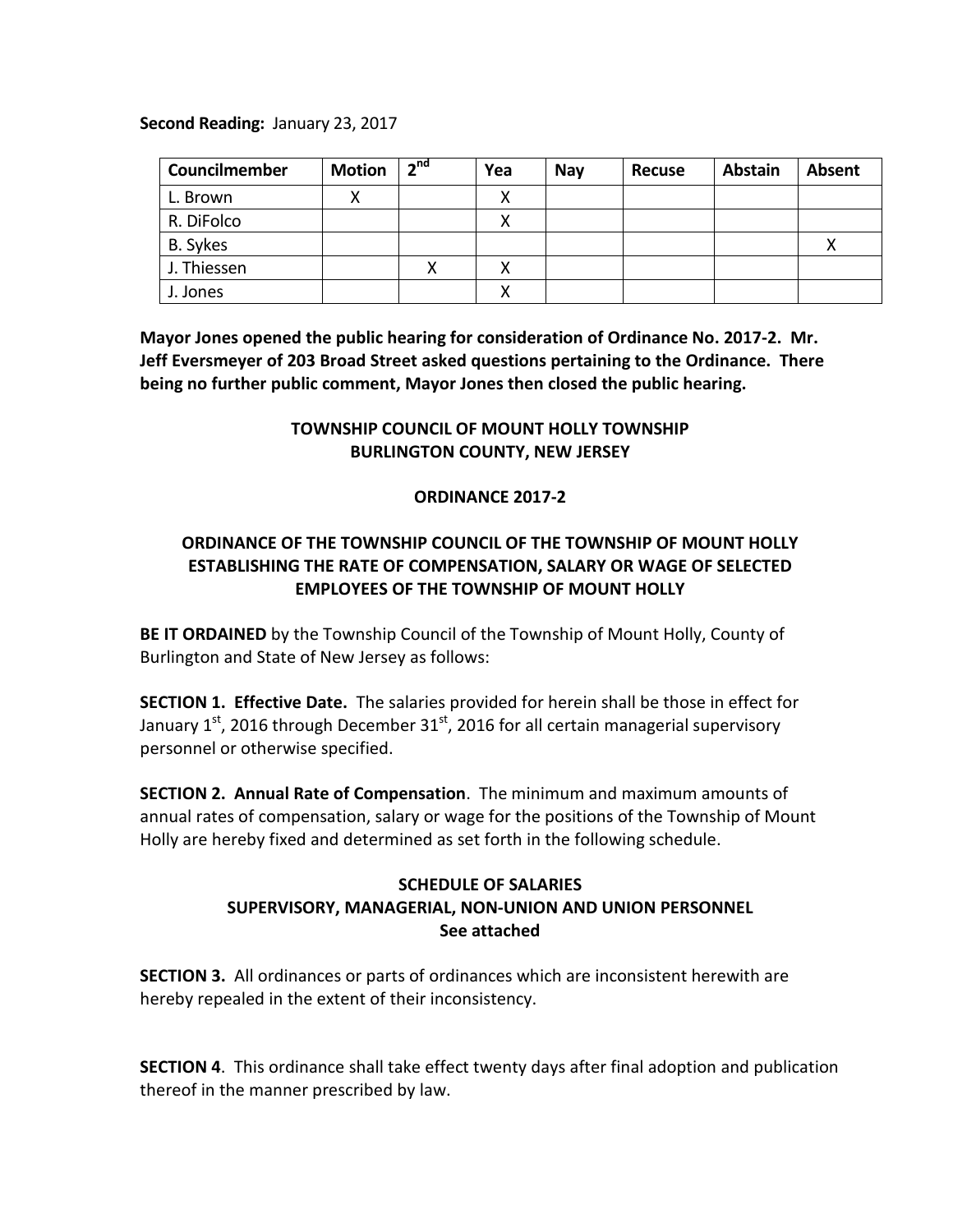## **First Reading:** January 9, 2017

| Councilmember | <b>Motion</b> | 2 <sup>nd</sup> | Yea | <b>Nay</b> | <b>Recuse</b> | <b>Abstain</b> | <b>Absent</b> |
|---------------|---------------|-----------------|-----|------------|---------------|----------------|---------------|
| L. Brown      |               |                 | v   |            |               |                |               |
| R. DiFolco    | х             |                 |     |            |               |                |               |
| B. Sykes      |               |                 |     |            |               |                |               |
| J. Thiessen   |               |                 |     |            |               |                |               |
| J. Jones      |               |                 |     |            |               |                |               |

## **Second Reading:** January 23, 2017

| Councilmember | <b>Motion</b> | 2 <sup>nd</sup> | Yea | <b>Nav</b> | <b>Recuse</b> | <b>Abstain</b> | <b>Absent</b> |
|---------------|---------------|-----------------|-----|------------|---------------|----------------|---------------|
| L. Brown      |               |                 |     |            |               |                |               |
| R. DiFolco    | Λ             |                 |     |            |               |                |               |
| B. Sykes      |               |                 |     |            |               |                |               |
| J. Thiessen   |               |                 |     |            |               |                |               |
| J. Jones      |               |                 |     |            |               |                |               |

## 9. MATTERS TO BE PRESENTED BY PUBLIC

Members of the public are invited to submit comments during the public comment portion of this meeting. The Council, pursuant to the Open Public Meetings Act, will not publicly discuss personnel matters and may choose not to respond to comments made by members of the public during this portion of the meeting; however, the Council will give all comments appropriate consideration and will refer all individual complaints to the Township Manager or appropriate Township Representative for resolution. Each citizen will be allotted up to three (3) minutes to speak, in order to allow everyone an opportunity to express their opinions or concerns.

**Mr. Luis Lopez of 98 Levis Drive addressed Council regarding issues of concern to him relating to the Township calendar, the contract for animal control services and procedures for going out to bid for services. He also asked questions relating to Resolution Nos. 2017- 37 and 2017-40 and he asked who currently holds the position of Township CFO.**

**Mr. Marc Manger of 35 Ridgway Street addressed Council regarding issues of concern to him relating to code enforcement.**

**Ms. Corinne D'Amato of 22 Regency Drive addressed Council regarding issues of concern to her relating to speeding in the area of Levis Drive, Regency Drive and Wallace Road by Holbein School.**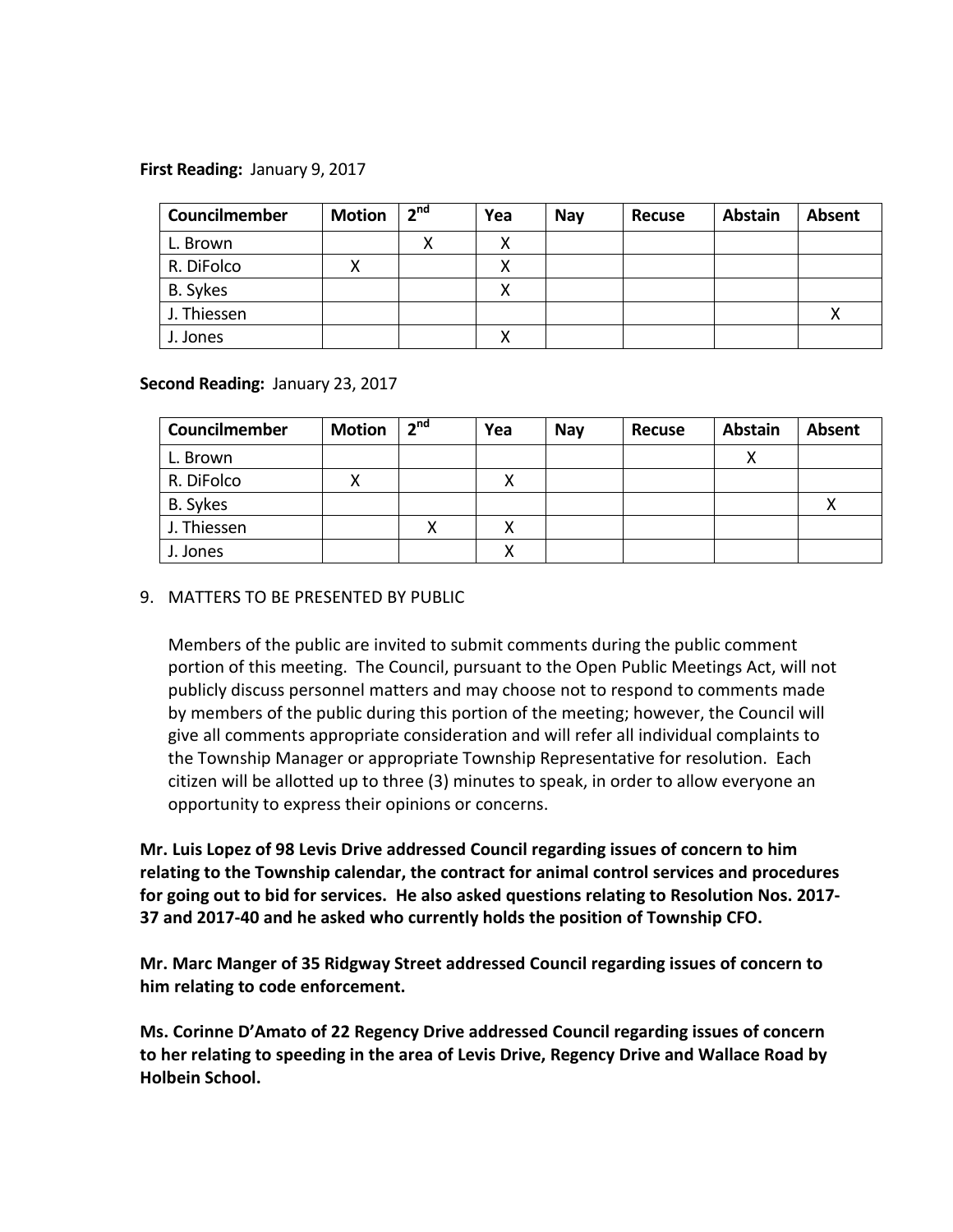**Ms. Arlene Pfeiffer of 494 Mary Street addressed Council regarding issues of concern to her relating to the reconstruction of High Street and kayaking.**

**Ms. Amy Eversmeyer of 203 Broad Street addressed Council regarding issues of concern to her relating to code enforcement, the status of 203 High Street and Mount Holly Taxi.**

**Mr. Jeff Eversmeyer of 203 Broad Street addressed Council regarding issues of concern to him relating to code enforcement, home values and the UEZ Board.**

## 10. CONSENT AGENDA

"All items listed with an asterisk (\*) are considered routine by Council and will be enacted by one motion. Should a Council member wish to discuss a consent agenda item separately, that item can be removed from the consent agenda and considered in its normal sequence.

**At this time a motion was made by Mr. DiFolco, seconded by Mr. Thiessen and approved by unanimous vote to table Items 13 g) Approval of Taxicab Owner's Licenses for the period 1/1/2017 – 12/31/2017 and 13 h) Approval of Taxicab Operators' Licenses for the period 1/1/2017 – 12/31/2017.**

# **TOWNSHIP COUNCIL OF MOUNT HOLLY TOWNSHIP BURLINGTON COUNTY, NEW JERSEY**

# **RESOLUTION NO. 2017 – 35**

# **RESOLUTION AUTHORIZING BURLINGTON COUNTY DEPARTMENT OF PUBLIC WORKS – DIVISION OF MOSQUITO CONTROL TO PERFORM AERIAL APPLICATION FOR MOSQUITO CONTROL OVER MOUNT HOLLY TOWNSHIP DURING 2017**

**WHEREAS,** the Burlington County Department of Public Works – Division of Mosquito Control has requested authorization from the Township of Mount Holly to perform aerial applications of pesticides for mosquito control over portions of the Township during 2017; and

**WHEREAS,** all pesticides and aircraft to be used in this procedure are those approved for aerial application by both State and Federal governments; and

**WHEREAS,** prior to performing aerial applications over Mount Holly Township, the Burlington County Department of Public Works – Division of Mosquito Control will notify Burlington Central Communications.

**NOW, THEREFORE, BE IT RESOLVED** by the Township Council of the Township of Mount Holly, County of Burlington and State of New Jersey that the Mayor is hereby authorized to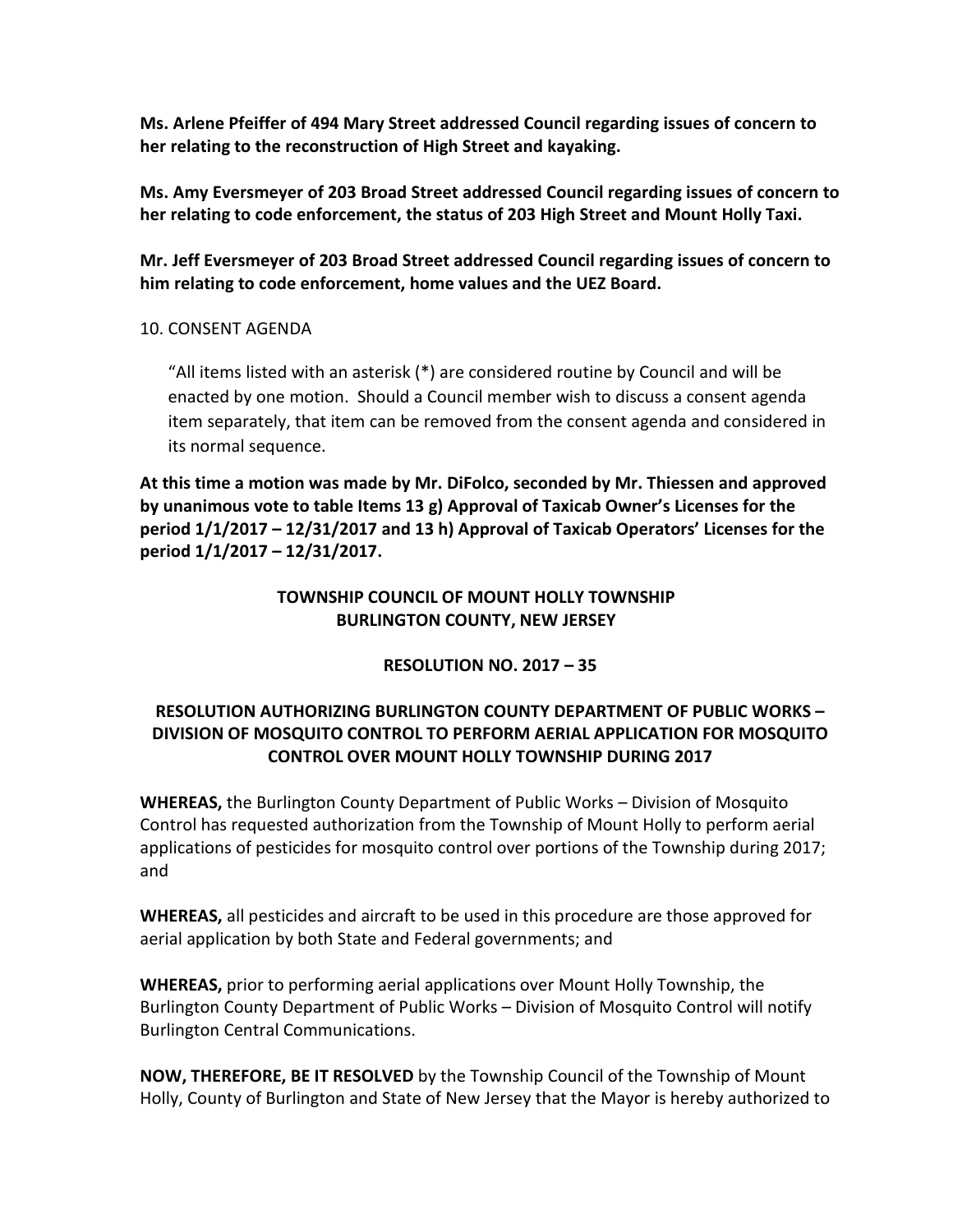execute the authorization for aerial mosquito control with the Burlington County Department of Public Works – Division of Mosquito Control.

| Councilmember | <b>Motion</b> | 2 <sup>nd</sup> | Aye | <b>Nav</b> | <b>Recuse</b> | <b>Abstain</b> | <b>Absent</b> |
|---------------|---------------|-----------------|-----|------------|---------------|----------------|---------------|
| L. Brown      |               | χ               | x   |            |               |                |               |
| R. DiFolco    | х             |                 | х   |            |               |                |               |
| B. Sykes      |               |                 |     |            |               |                | л             |
| J. Thiessen   |               |                 | х   |            |               |                |               |
| J. Jones      |               |                 | v   |            |               |                |               |

## **TOWNSHIP COUNCIL OF MOUNT HOLLY TOWNSHIP BURLINGTON COUNTY, NEW JERSEY**

# **RESOLUTION NO. 2017 – 36**

# **RESOLUTION OF THE TOWNSHIP COUNCIL OF THE TOWNSHIP OF MOUNT HOLLY AUTHORIZING NATIONAL FISH AND WILDLIFE FOUNDATION FIVE STAR AND URBAN WATERS RESTORATION GRANT PROGRAM APPLICATION**

**WHEREAS**, the National Fish and Wildlife Foundation (NFWF) and the Wildlife Habitat Council (WHC), in cooperation with the U.S. Environmental Protection Agency (EPA), USDA Forest Service (USFS), U.S. Fish and Wildlife Service (USFWS), FedEx, Southern Company and Alcoa Foundation are is soliciting applications for the 2017 Five Star and Urban Waters Restoration program; and

**WHEREAS**, the Five Star and Urban Waters Restoration grant program seeks to develop community capacity to sustain local natural resources for future generations by providing modest financial assistance to diverse local partnerships focused on improving water quality, watersheds and the species and habitats they support; and

**WHEREAS,** Mount Holly Township wishes to apply for grant funding to develop and implement trash and litter prevention programs designed to keep urban waterways and riverfronts clean;

**WHEREAS,** the maximum amount to be requested is \$50,000 and requires a 1:1 match which will be done through volunteer and in-kind match.

**THEREFORE,** the Township Council of Mount Holly Township has determined that Mount Holly Township should apply for the aforementioned Grant.

**THEREFORE, BE IT RESOLVED,** that Township Council of the Mount Holly Township, State of New Jersey, authorize the submission of the aforementioned grant.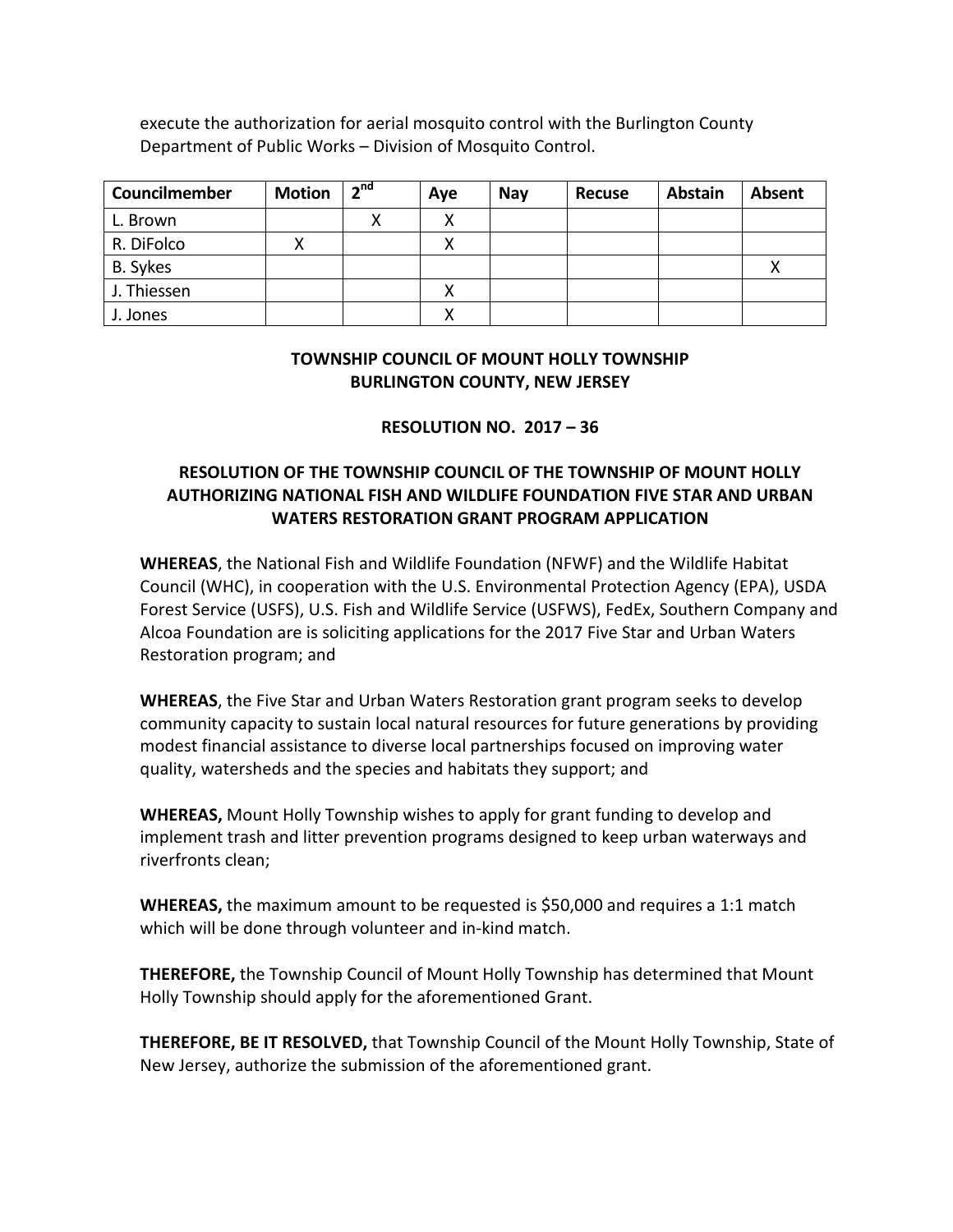| Councilmember | <b>Motion</b> | 2 <sup>nd</sup> | Aye | <b>Nay</b> | <b>Recuse</b> | <b>Abstain</b> | <b>Absent</b> |
|---------------|---------------|-----------------|-----|------------|---------------|----------------|---------------|
| L. Brown      |               |                 |     |            |               |                |               |
| R. DiFolco    | ⋏             |                 |     |            |               |                |               |
| B. Sykes      |               |                 |     |            |               |                |               |
| J. Thiessen   |               |                 |     |            |               |                |               |
| J. Jones      |               |                 |     |            |               |                |               |

## **TOWNSHIP COUNCIL OF MOUNT HOLLY TOWNSHIP BURLINGTON COUNTY, NEW JERSEY**

## **RESOLUTION NO. 2017 – 37**

# **RESOLUTION OF THE TOWNSHIP COUNCIL OF THE TOWNSHIP OF MOUNT HOLLY AUTHORIZING APPROVAL TO SUBMIT A GRANT APPLICATION AND EXECUTE GRANT CONTRACT WITH THE NEW JERSEY DEPARTMENT OF TRANSPORTATION FOR THE BIKEWAYS PROGRAM**

**NOW, THEREFORE, BE IT RESOLVED** that the Council of Mount Holly Township formally approves the grant application for the above stated project.

**BE IT FURTHER RESOLVED** that the Council and Clerk are hereby authorized to submit an electronic grant application identified as BIKE-2017-Mount Holly Township-00025 to the New Jersey Department of Transportation on behalf of Mount Holly Township.

**BE IT FURTHER RESOLVED** that the Council and Clerk are hereby authorized to sign the grant agreement on behalf of Mount Holly Township and their signature constitutes acceptance of the terms and conditions of the grant agreement and approves the execution of the grant agreement.

| Councilmember | <b>Motion</b> | 2 <sup>nd</sup> | Aye | <b>Nay</b> | Recuse | <b>Abstain</b> | Absent |
|---------------|---------------|-----------------|-----|------------|--------|----------------|--------|
| L. Brown      |               |                 |     |            |        |                |        |
| R. DiFolco    | Λ             |                 |     |            |        |                |        |
| B. Sykes      |               |                 |     |            |        |                |        |
| J. Thiessen   |               |                 | x   |            |        |                |        |
| J. Jones      |               |                 |     |            |        |                |        |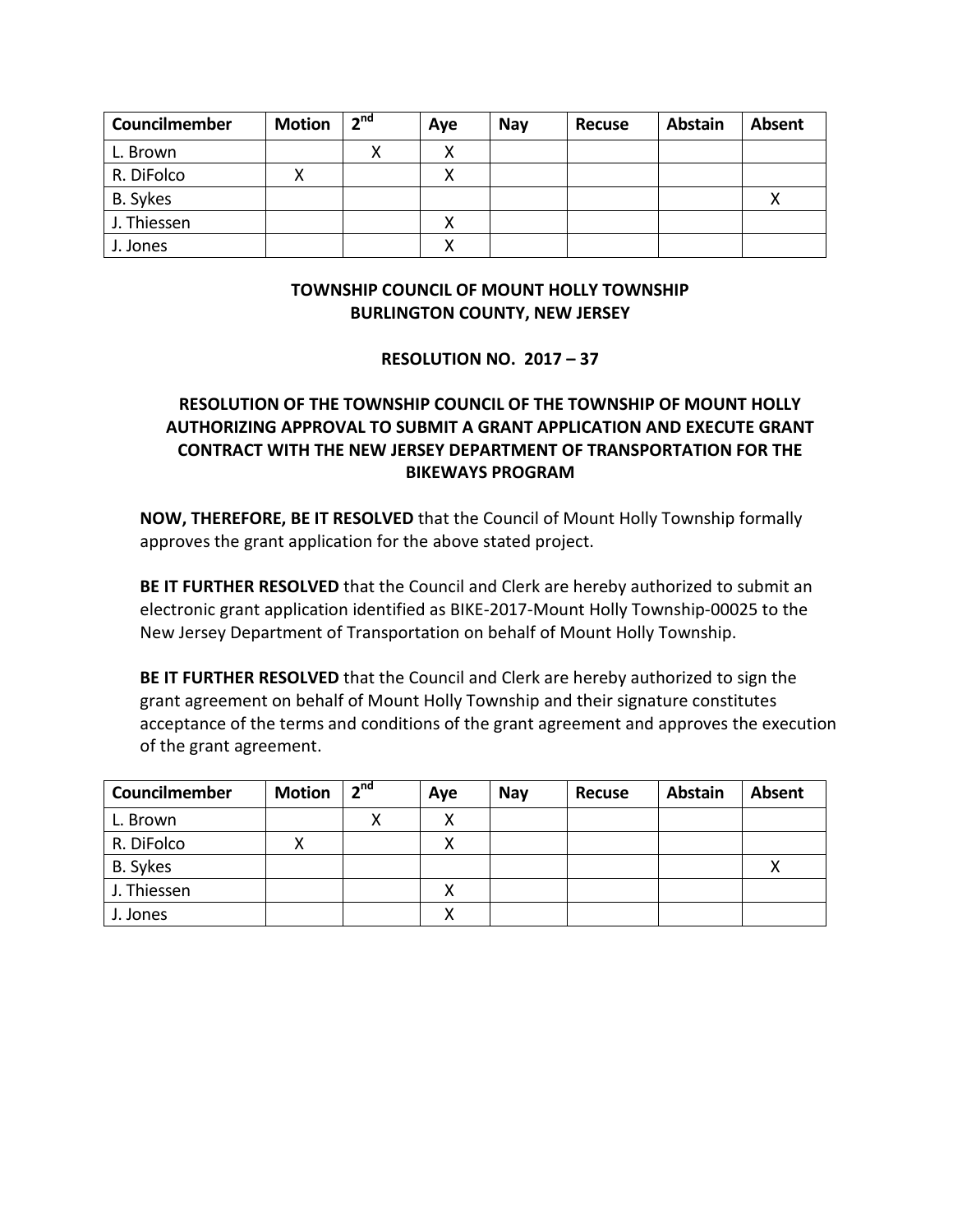# **TOWNSHIP COUNCIL OF MOUNT HOLLY TOWNSHIP BURLINGTON COUNTY, NEW JERSEY**

## **RESOLUTION NO. 2017 – 38**

# **RESOLUTION OF THE TOWNSHIP COUNCIL OF THE TOWNSHIP OF MOUNT HOLLY FOR APPROVAL TO SUBMIT A GRANT APPLICATION AND EXECUTE A GRANT CONTRACT WITH THE NEW JERSEY DEPARTMENT OF TRANSPORTATION FOR THE MOUNT HOLLY HIGH & MILL STREET INTERSECTION IMPROVEMENT PROJECT**

**NOW, THEREFORE, BE IT RESOLVED** that the Council of the Township of Mount Holly formally approves the grant application for the above stated project.

**BE IT FURTHER RESOLVED** that the Mayor and Clerk are hereby authorized to submit an electronic grant application identified as SST-2017-Mount Holly Township-00032 to the New Jersey Department of Transportation on behalf of the Township of Mount Holly.

**BE IT FURTHER RESOLVED** that Mayor and Clerk are hereby authorized to sign the grant agreement on behalf of the Township of Mount Holly and that their signature constitutes acceptance of the terms and conditions of the grant agreement and approves the execution of the grant agreement.

| Councilmember | <b>Motion</b> | 2 <sup>nd</sup> | Aye | <b>Nay</b> | Recuse | <b>Abstain</b> | Absent |
|---------------|---------------|-----------------|-----|------------|--------|----------------|--------|
| L. Brown      |               |                 |     |            |        |                |        |
| R. DiFolco    | х             |                 |     |            |        |                |        |
| B. Sykes      |               |                 |     |            |        |                |        |
| J. Thiessen   |               |                 |     |            |        |                |        |
| J. Jones      |               |                 |     |            |        |                |        |

- a) \*Approval of Bill List
- b) \*Approval of Department Reports
	- i. Court (December)
- Chwners' Licenses for the
	- i. Angel Transportation
	- ii. Mount Holly Taxi
- $\mathbf{d}$ )  $\mathbf{d}$  \*Approval of Taxicab Operators' Licenses for the period
	- <del>Sikandar Abbas</del>
	- emar Boon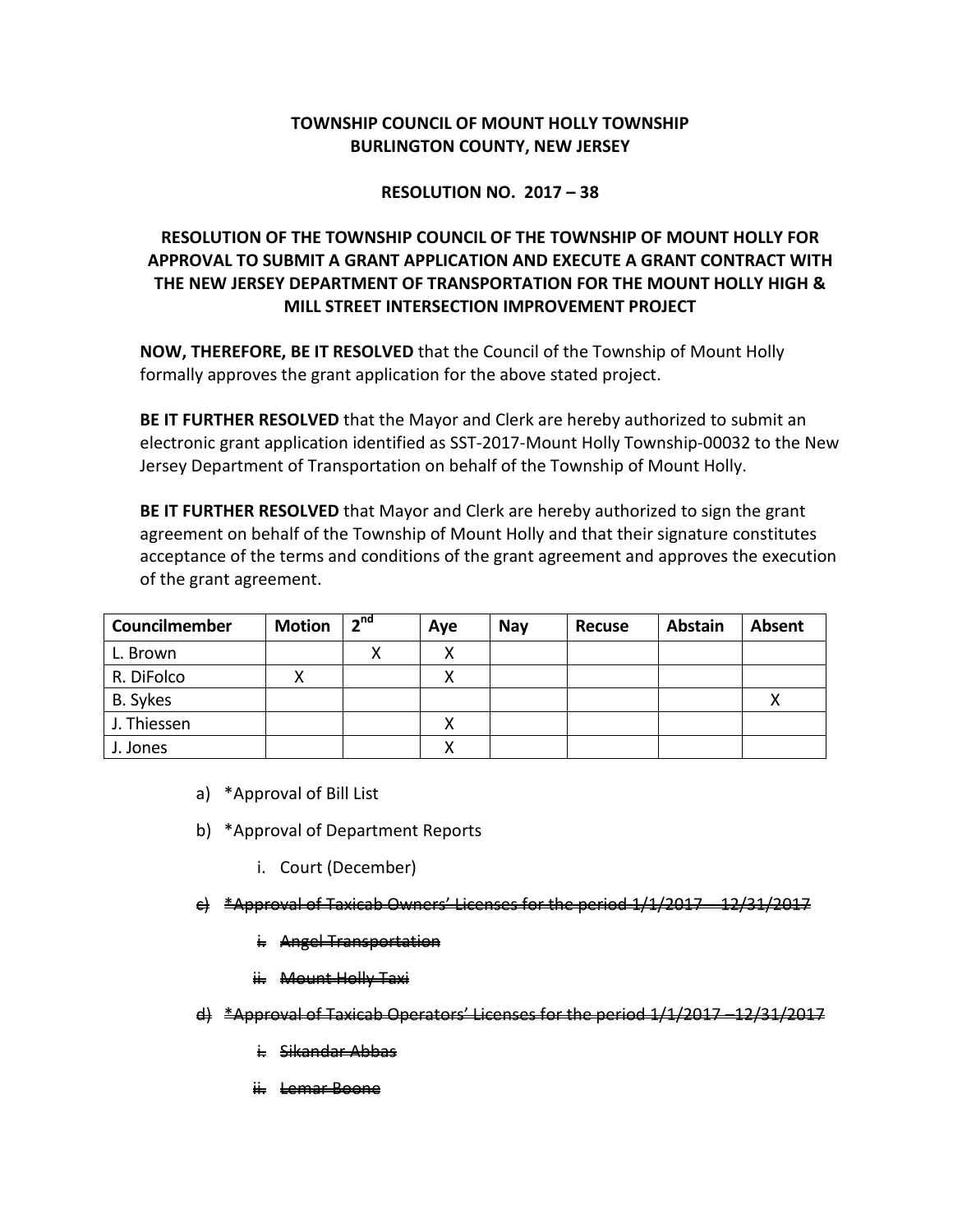- iii. Muhammad Jahanger
- William Lawson
- v. Muhammad Shabbir

## vi. Yeon Suk Son

Motion made by \_\_**Mr. DiFolco**\_\_\_\_\_\_\_\_\_, seconded by \_\_**Mr. Brown**\_\_\_\_\_\_\_\_\_\_\_. Roll Call: Brown, DiFolco, Sykes, Thiessen, Jones Ayes: **4** Nays: **0** Abstain: **0**

## 11. RESOLUTIONS TO BE CONSIDERED BY COUNCIL

## **TOWNSHIP COUNCIL OF MOUNT HOLLY TOWNSHIP BURLINGTON COUNTY, NEW JERSEY**

## **RESOLUTION NO. 2017 – 33**

# **RESOLUTION OF THE TOWNSHIP COUNCIL OF THE TOWNSHIP OF MOUNT HOLLY APPROVING THE APPOINTMENT OF TOWNSHIP MANAGER AND APPROVING CONTRACT FOR SAME**

**WHEREAS**, the Township of Mount Holly has had a vacancy in the position of Township Manager since January 1, 2016; and

**WHEREAS**, Joshua Brown was appointed to the position of Deputy Township Manager on December 8, 2014; and

**WHEREAS,** Joshua Brown has been filling the role of Township Manager since the vacancy was created and was subsequently appointed as Interim Township Manager on February 8, 2016; and

**WHEREAS**, Joshua Brown possesses the requisite skills, experience, characteristics and qualifications for the position of Township Manager, having completed the Certified Public Manager Program at Rutgers University in August 2016.

**NOW THEREFORE BE IT RESOLVED** by the Township Council of the Township of Mt. Holly as follows:

Joshua Brown is hereby appointed as Township Manager and shall perform the duties as set forth in New Jersey Statute 40:69A-81, et seq.;

The Mayor, Township Manager, and Municipal Clerk are authorized and directed to execute a contract with Joshua Brown in a form prepared by and authorized by the Township Solicitor for its legal sufficiency.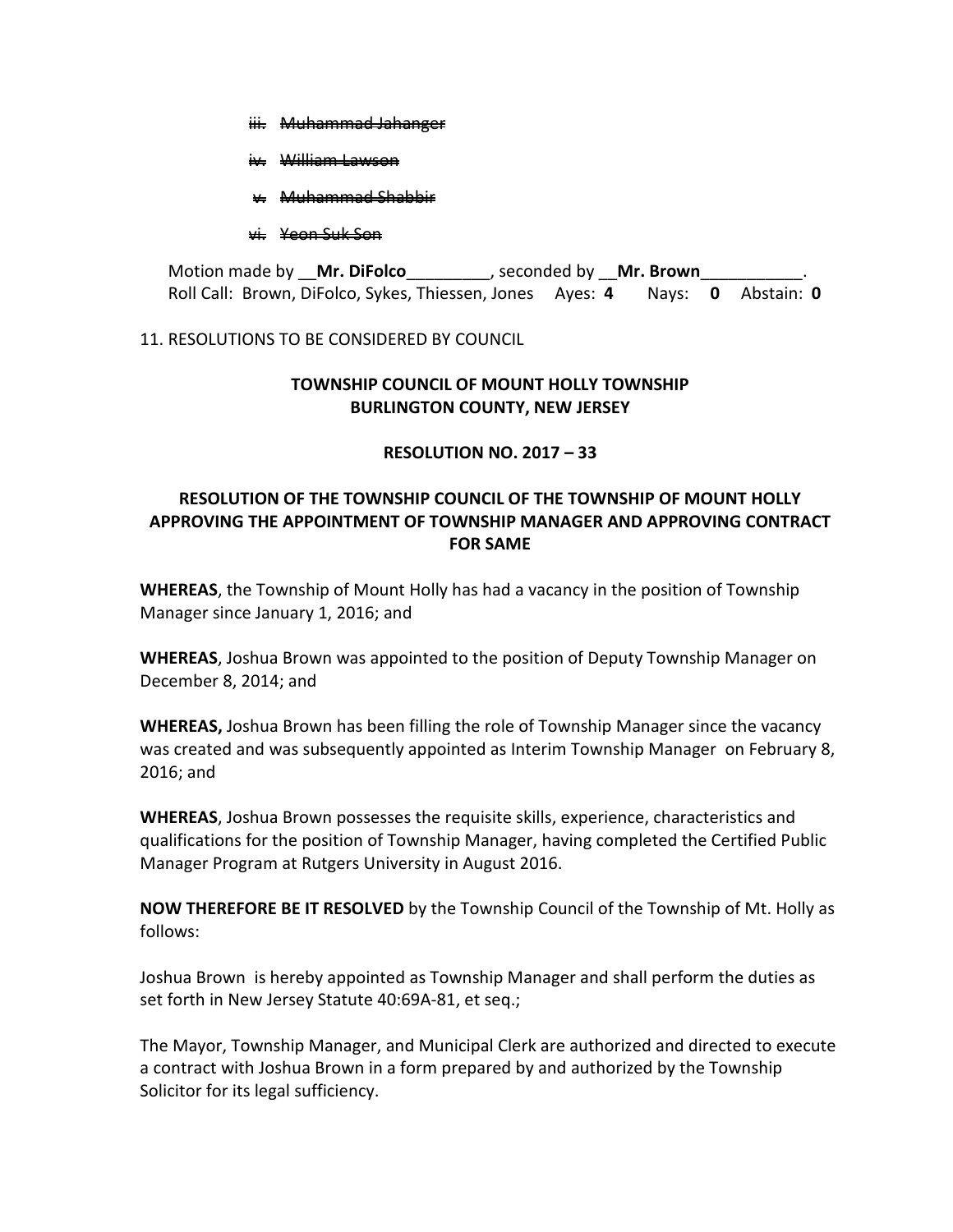| Councilmember | <b>Motion</b> | 2 <sup>nd</sup> | Aye | <b>Nay</b> | <b>Recuse</b> | <b>Abstain</b> | <b>Absent</b> |
|---------------|---------------|-----------------|-----|------------|---------------|----------------|---------------|
| L. Brown      |               |                 |     |            |               |                |               |
| R. DiFolco    |               |                 |     |            |               |                |               |
| B. Sykes      |               |                 |     |            |               |                |               |
| J. Thiessen   |               |                 |     |            |               |                |               |
| J. Jones      |               |                 |     |            |               |                |               |

# **TOWNSHIP COUNCIL OF MOUNT HOLLY TOWNSHIP BURLINGTON COUNTY, NEW JERSEY**

## **RESOLUTION NO. 2017 - 39**

# **RESOLUTION OF THE TOWNSHIP COUNCIL OF THE TOWNSHIP OF MOUNT HOLLY AUTHORIZING ACCEPTANCE OF PROPOSAL AND AWARD OF CONTRACT FOR ENGINEERING SERVICES FOR REPLACEMENT OF BUTTONWOOD LAKE DAM TO ENVIRONMENTAL RESOLUTIONS, INC.**

**WHEREAS,** Mount Holly Township (hereinafter referred to as "Township") has determined that there is a need for engineering services at Buttonwood Lake Dam.

**NOW, THEREFORE, BE IT RESOLVED** by the Township Council of the Township of Mount Holly, County of Burlington and State of New Jersey that Environmental Resolutions, Inc. is hereby awarded the contract for professional engineering services at Buttonwood Lake Dam in the amount of \$128,000.00.

**BE IT FURTHER RESOLVED,** that the Mayor and Township Clerk are hereby authorized to execute the contract to implement the intent of this resolution.

| Councilmember | <b>Motion</b> | 2 <sup>nd</sup> | Aye | <b>Nay</b> | <b>Recuse</b> | <b>Abstain</b> | Absent |
|---------------|---------------|-----------------|-----|------------|---------------|----------------|--------|
| L. Brown      | ⌒             |                 | X   |            |               |                |        |
| R. DiFolco    |               | χ               | Χ   |            |               |                |        |
| B. Sykes      |               |                 |     |            |               |                |        |
| J. Thiessen   |               |                 |     |            |               |                |        |
| J. Jones      |               |                 |     |            |               |                |        |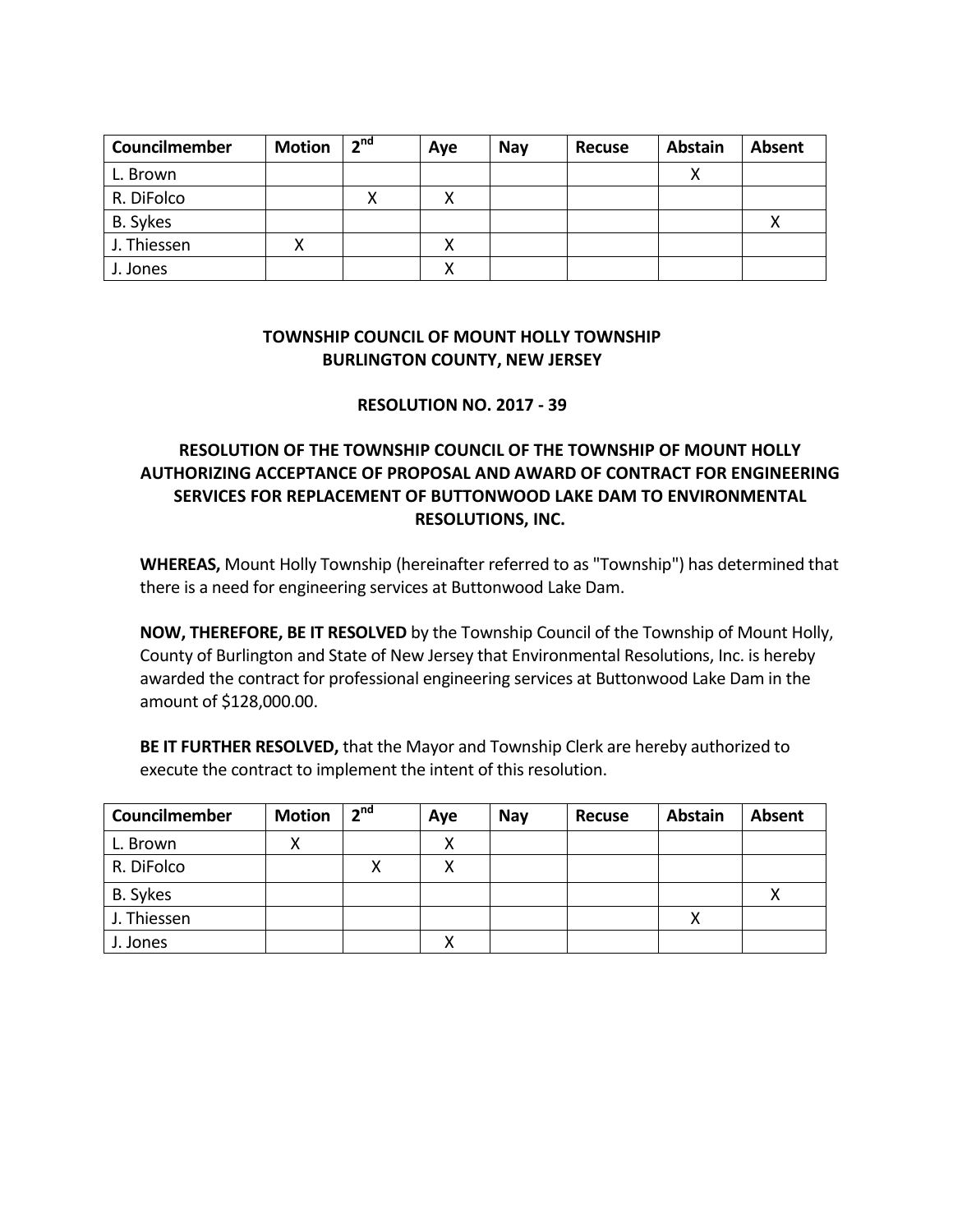# **TOWNSHIP COUNCIL OF MOUNT HOLLY TOWNSHIP BURLINGTON COUNTY, NEW JERSEY**

## **RESOLUTION NO. 2017 - 40**

# **RESOLUTION OF THE TOWNSHIP COUNCIL OF THE TOWNSHIP OF MOUNT HOLLY AUTHORIZING AN AMENDED AGREEMENT, CHANGE ORDER NO. 1, WITH CME ASSOCIATES FOR ADDITIONAL PROFESSIONAL SURVEYING AT MILL DAM PARK**

**WHEREAS,** the Township Council for the Township of Mount Holly has previously approved a contract with CME Associates, for professional surveying services and design phase services to include stormwater management at the Mill Dam Park Complex;

**WHEREAS,** Township Engineer, Richard A. Alaimo & Associates, have reviewed the project and reviewed the Change Order No. 1 for professional surveying services and design phase services to include stormwater management at the Mill Dam Park Complex;

**NOW THEREFORE, BE IT RESOLVED** by the Township Council of the Township of Mount Holly as follows:

- 1. Change Order No. 1, an increase of \$24,000.00, making a revised contract amount of \$142,650.00 is hereby approved.
- 2. The Township Clerk, Manager, and Township Engineer are hereby authorized and directed to take any steps necessary in furtherance of this resolution.

| Councilmember | <b>Motion</b> | 2 <sup>nd</sup> | Aye | <b>Nay</b> | <b>Recuse</b> | <b>Abstain</b> | Absent |
|---------------|---------------|-----------------|-----|------------|---------------|----------------|--------|
| L. Brown      |               | х               |     |            |               |                |        |
| R. DiFolco    | ∧             |                 |     |            |               |                |        |
| B. Sykes      |               |                 |     |            |               |                | ⋏      |
| J. Thiessen   |               |                 |     |            |               |                |        |
| J. Jones      |               |                 |     |            |               |                |        |

# **Mount Holly Township RESOLUTION NO. 2017-41 Temporary Operating Budget 2017**

| <b>Budgetary Account</b>                         | Account No. | 2017 Temporary<br><b>Budget</b> |
|--------------------------------------------------|-------------|---------------------------------|
| Administrative & Executive<br>Salaries and Wages | $20-100-1$  | 28,087.50                       |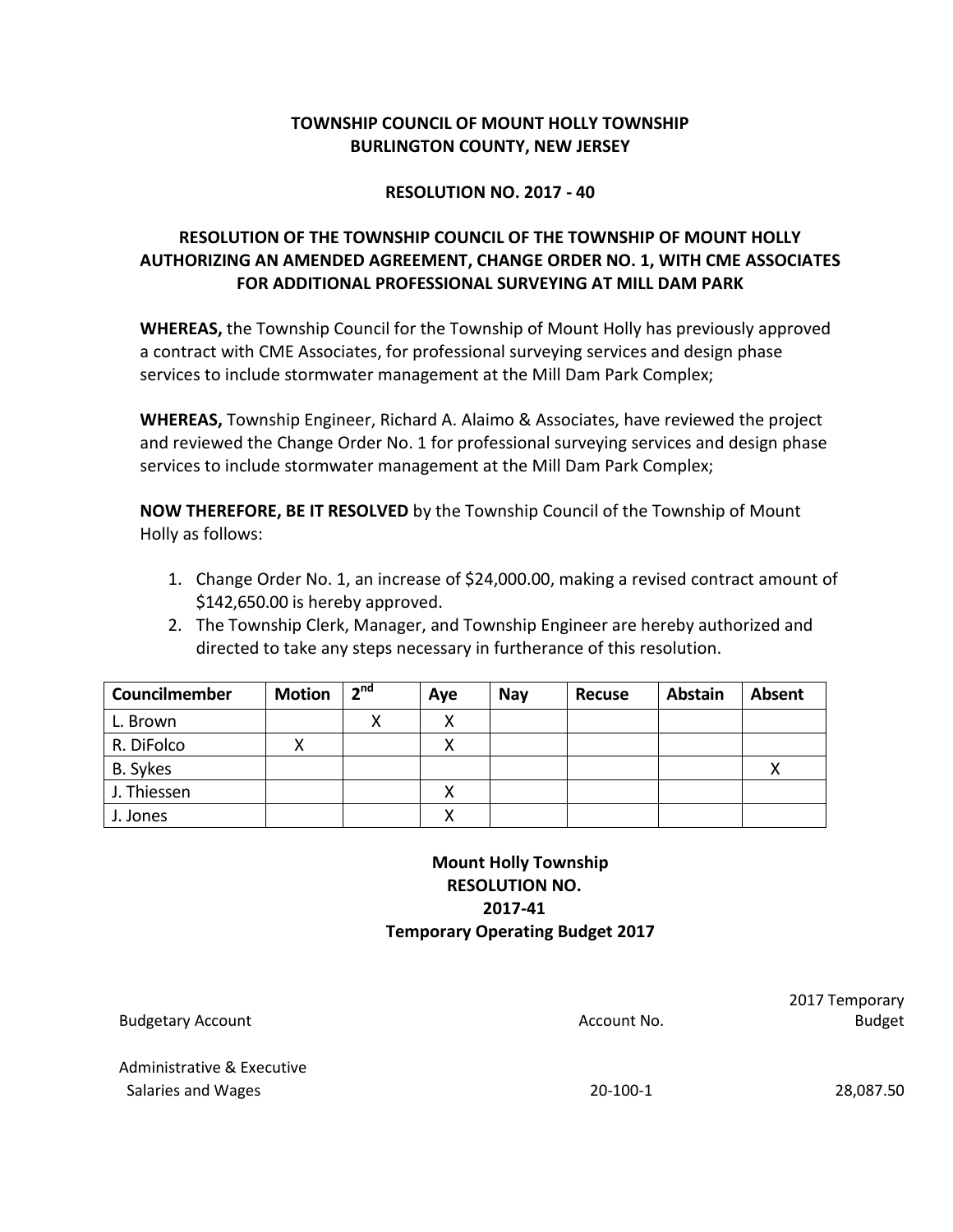| <b>Other Expenses</b>                   | 20-100-2       | 31,578.76 |
|-----------------------------------------|----------------|-----------|
| Mayor and Council                       |                |           |
| Salaries and Wages                      | $20-110-1$     | 3,937.50  |
| <b>Other Expenses</b>                   | 20-100-2       | 131.25    |
| <b>Township Clerk</b>                   |                |           |
| Salaries and Wages                      | $20-120-1$     | 29,253.79 |
| <b>Other Expenses</b>                   | 20-120-2       | 8,925.10  |
| <b>Financial Administration</b>         |                |           |
| Salaries and Wages                      | 20-130-1       | 25,987.50 |
| <b>Other Expenses</b>                   | 20-130-2       | 10,470.70 |
| <b>Audit Services</b>                   |                |           |
| <b>Other Expenses</b>                   | 20-135-2       | 8,662.50  |
| Revenue Administration (Tax Collection) |                |           |
| Salaries and Wages                      | $20 - 145 - 1$ | 39,307.28 |
| <b>Other Expenses</b>                   | 20-145-2       | 6,268.83  |
| <b>Assessment of Taxes</b>              |                |           |
| Salaries and Wages                      | 20-150-1       | 4,016.25  |
| <b>Other Expenses</b>                   | 20-150-2       | 7,533.75  |
| <b>Legal Services and Costs</b>         |                |           |
| Salaries and Wages                      | $20 - 155 - 1$ | 52,815.00 |
| <b>Engineering Services and Costs</b>   |                |           |
| <b>Other Expenses</b>                   | 20-165-2       | 33,075.00 |
| <b>Historic Preservation Committee</b>  |                |           |
| <b>Other Expenses</b>                   | 20-175-2       | 787.50    |
| <b>Planning Board</b>                   |                |           |
| Salaries and Wages                      | $21 - 180 - 1$ | 3,150.00  |
| <b>Other Expenses</b>                   | 21-180-2       | 8,898.76  |
| Inspection of Housing                   |                |           |
| Salaries and Wages                      | 22-195-1       | 22,114.31 |
| <b>Other Expenses</b>                   | 22-195-2       | 1,050.00  |
|                                         |                |           |

Insurance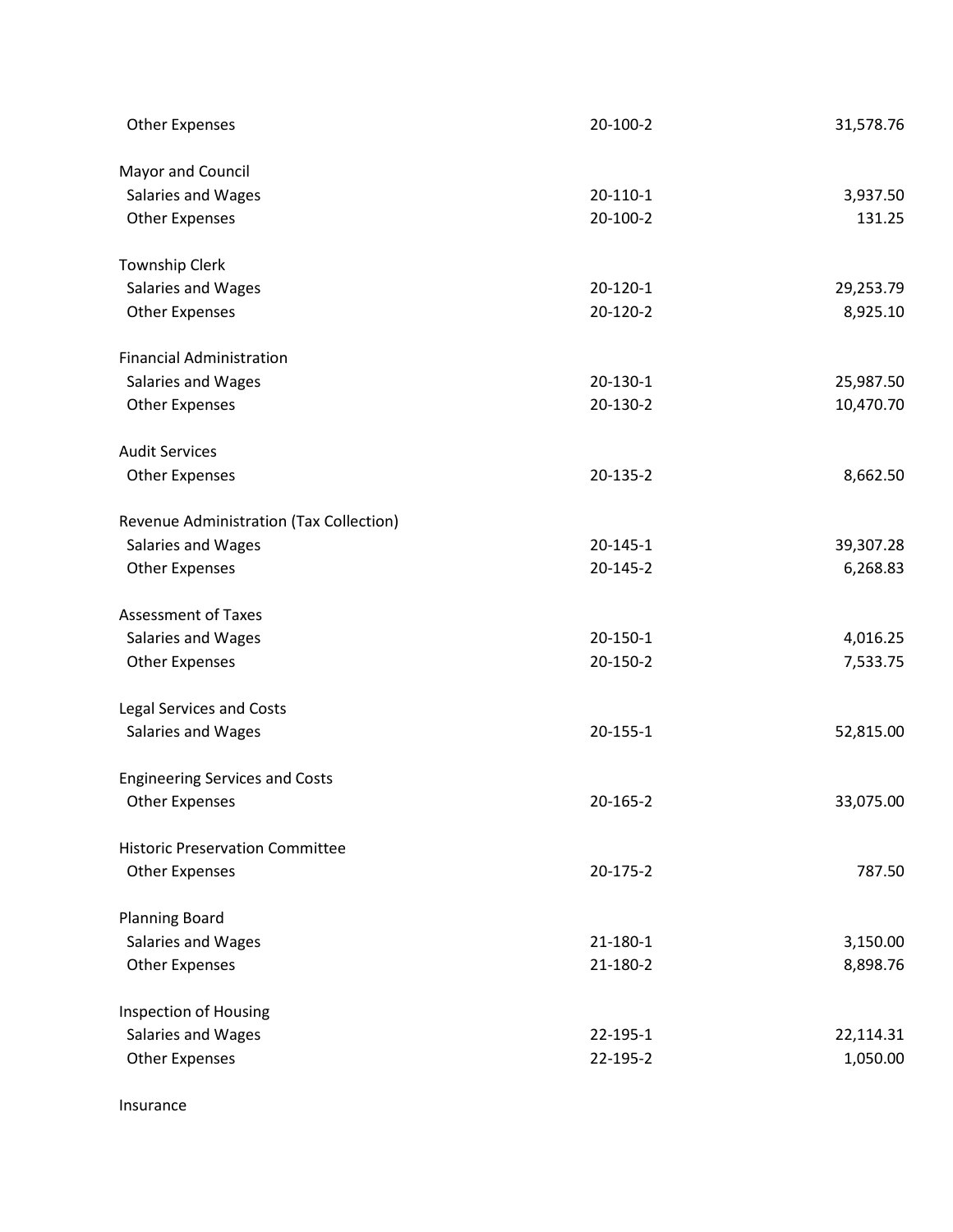| <b>Group Plan For Employees</b>           | 23-220-2       | 198,468.14 |
|-------------------------------------------|----------------|------------|
| <b>Other Insurance Premiums</b>           | 23-210-2       | 147,865.95 |
| Workman's Compensation                    | 23-215-2       | 93,141.19  |
| <b>Medical Waver</b>                      | 23-220-2       | 787.50     |
| Police                                    |                |            |
| Salaries and Wages                        | 25-240-1       | 595,435.60 |
| <b>Other Expenses</b>                     | 25-240-2       | 31,495.08  |
| Prosecutor                                |                |            |
| Salaries and Wages                        | $25 - 275 - 1$ | 3,904.17   |
| Road Repairs and Maintenance              |                |            |
| Salaries and Wages                        | 26-290-1       | 135,128.60 |
| <b>Other Expenses</b>                     | 26-290-2       | 13,361.26  |
| <b>Other Public Works</b>                 |                |            |
| <b>Other Expenses</b>                     | 26-300-2       | 144.38     |
| Garbage and Trash Removal                 |                |            |
| <b>Other Expenses</b>                     | 26-305-2       | 61,687.50  |
| <b>Public Buildings and Grounds</b>       |                |            |
| Salaries and Wages                        | 26-310-1       | 3,937.50   |
| <b>Other Expenses</b>                     | 26-310-2       | 4,462.50   |
| Vehicle Maintenance                       |                |            |
| <b>Other Expenses</b>                     | 26-315-2       | 13,125.00  |
| <b>Animal Control Services</b>            |                |            |
| <b>Other Expenses</b>                     | 27-340-2       | 4,725.00   |
| <b>Recreation Services &amp; Programs</b> |                |            |
| Salaries and Wages                        | 28-370-1       | 9,909.38   |
| <b>Other Expenses</b>                     | 28-370-2       | 525.00     |
| <b>Celeb Public Events</b>                |                |            |
| <b>Other Expenses</b>                     | 30-420-2       | 2,705.06   |
| Unclassified                              |                |            |
| Electricity                               | 31-430         | 17,062.50  |
| <b>Street Lighting</b>                    | 31-435         | 52,500.00  |
| Telephone                                 | 31-440         | 7,815.17   |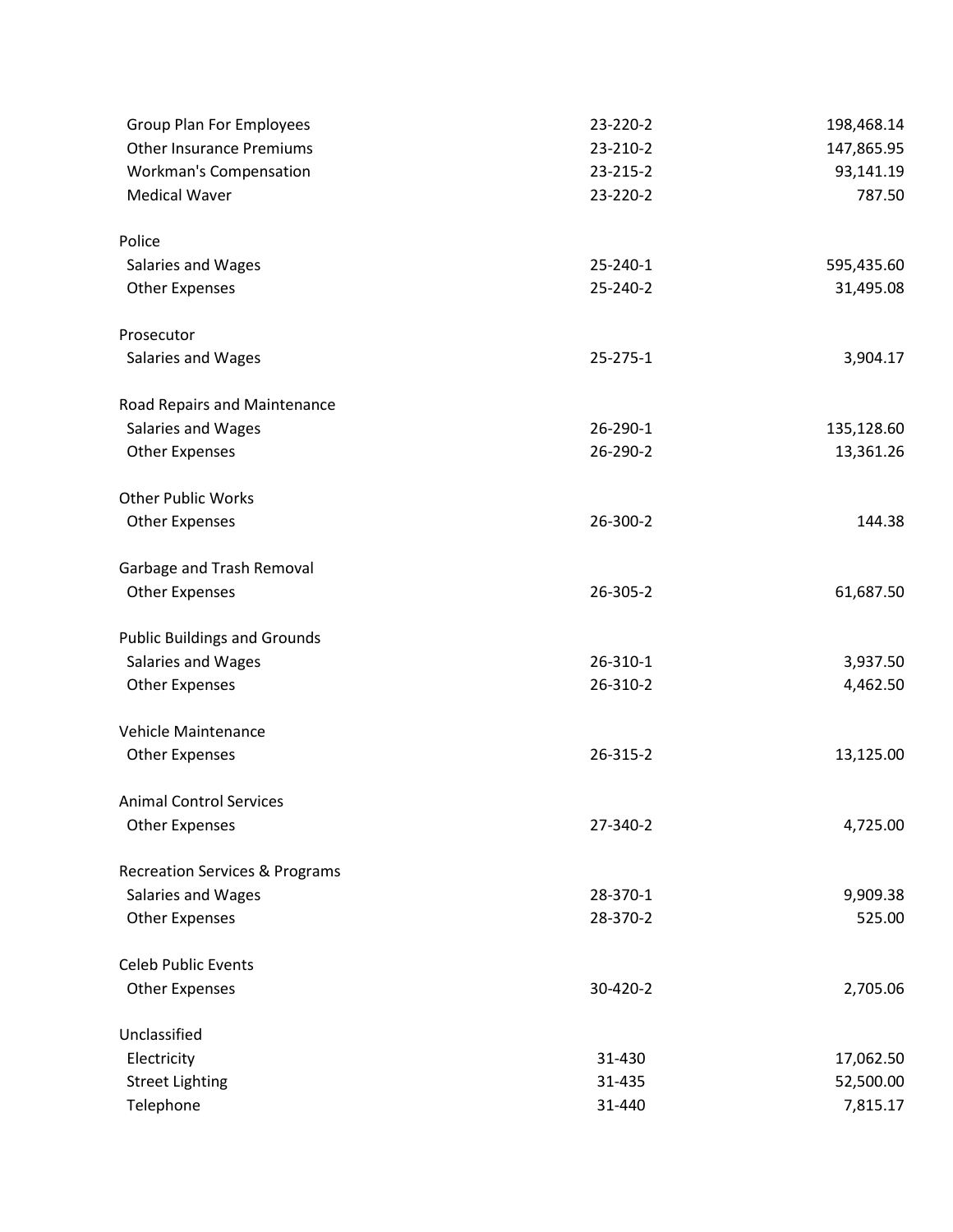| Water                                                 | 31-445   | 1,837.50   |
|-------------------------------------------------------|----------|------------|
| Gasoline                                              | 31-460   | 17,062.50  |
|                                                       |          |            |
| Sanitary Landfill                                     |          |            |
| <b>Other Expenses-Contractual</b>                     | 32-465-2 | 86,625.00  |
| Contingent                                            |          |            |
| <b>Other Expenses</b>                                 | 35-470-2 | 315.00     |
| Contribution to                                       |          |            |
| <b>Social Security System</b>                         | 36-472   | 39,375.00  |
| <b>Unemployment Compensation</b>                      | 23-225   | 3,937.50   |
| <b>Consolidated Police and Firemen's Pension Fund</b> | 36-475   | 118,996.24 |
| Public Employees' Retirement System                   | 36-471   | 105,578.91 |
| Defined Contribution Retirement Plan                  | 36-477   | 393.75     |
| NJ Urban Enterprise Zone - Administration             |          |            |
| Salaries and Wages                                    | 41-807   | 49,350.00  |
| <b>Municipal Court</b>                                |          |            |
| Salaries and Wages                                    | 43-490-1 | 49,287.79  |
| <b>Other Expenses</b>                                 | 43-490-2 | 3,806.25   |
| Capital Projects                                      |          |            |
| <b>Other Expenses</b>                                 | 44-902   | 103,000.00 |
| <b>Municipal Debt Service</b>                         |          |            |
| Payment of Bond Principal                             | 45-920   | 98,700.00  |
| Payment of Bond Anticipation Notes & Capital Notes    | 45-925   | 49,875.00  |
| Interest on Bonds                                     | 45-930   | 146,331.41 |
| Interest on Notes                                     | 45-935   | 19,639.73  |
| Green Trust Loan Program                              |          |            |
| Loan Repayments for Principal and Interest            | 45-940   | 8,431.00   |

| Councilmember | <b>Motion</b> | 2 <sup>nd</sup> | Aye | <b>Nav</b> | <b>Recuse</b> | <b>Abstain</b> | <b>Absent</b> |
|---------------|---------------|-----------------|-----|------------|---------------|----------------|---------------|
| L. Brown      |               |                 | x   |            |               |                |               |
| R. DiFolco    |               | ν<br>Λ          | x   |            |               |                |               |
| B. Sykes      |               |                 |     |            |               |                |               |
| J. Thiessen   |               |                 | х   |            |               |                |               |
| J. Jones      |               |                 |     |            |               |                |               |

Total 2,626,780.34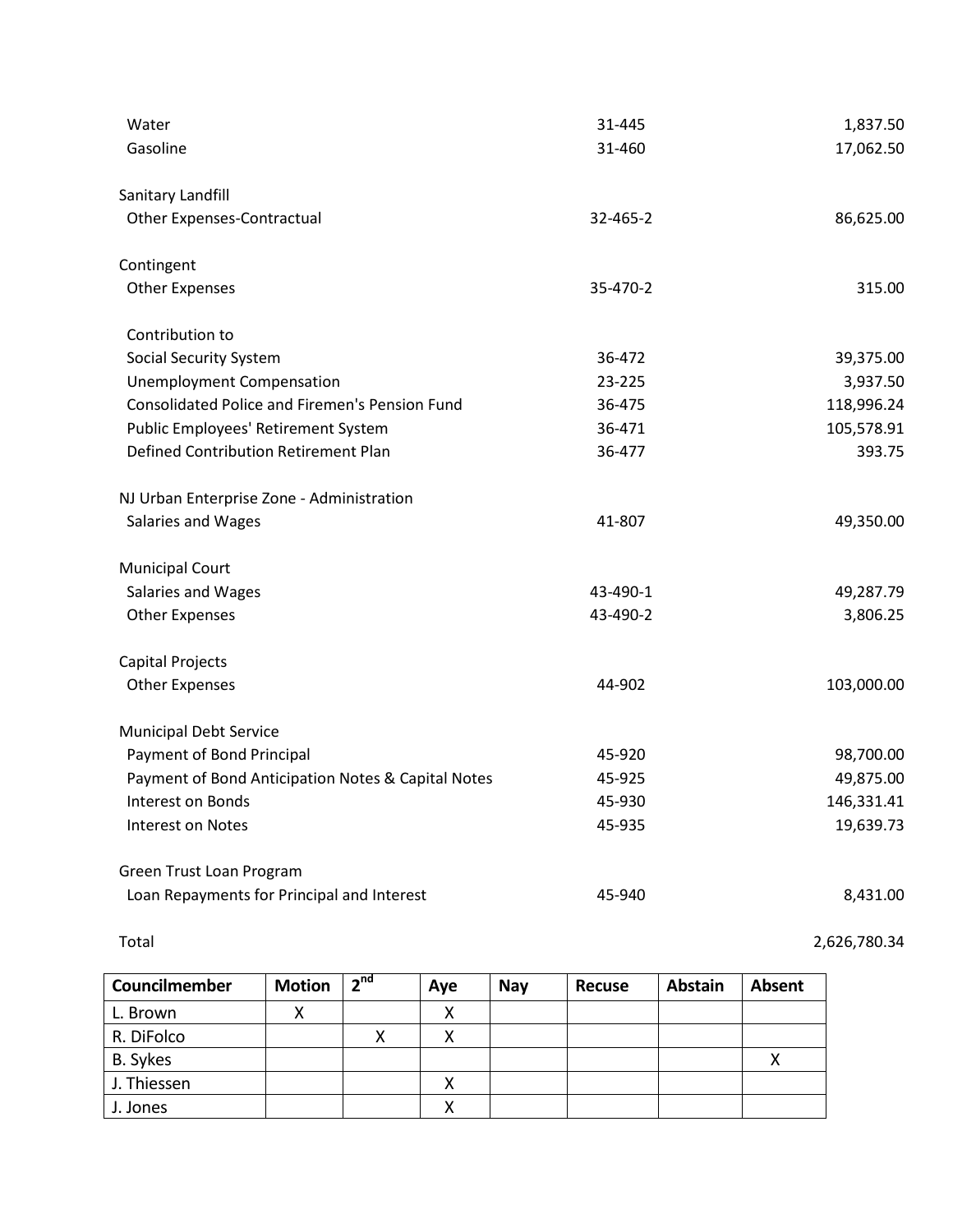## 12. MATTERS TO BE REPORTED BY INTERIMMANAGER

**Township Manager Joshua Brown thanked Council for their support.** 

**At this time, the following appointments to committees were made:**

- a) **A motion was made by Mr. Thiessen, seconded by Mr. DiFolco and approved by unanimous vote to appoint Mr. Chadd Fry to the Environmental Advisory Committee for the term 1/1/2017 through 12/31/2019; and**
- b) **A motion was made by Mr. Thiessen with a second by Mr. Jones to appoint Ms. Gina LaPlaca to the Mount Holly Municipal Utilities Authority Board for the term 2/1/2016 through 1/31/2021. The motion was approved by majority vote with Councilmembers DiFolco, Thiessen and Jones voting in the affirmative and Councilmember Brown abstaining from the vote.**

## 13. MATTERS TO BE PRESENTED BY TOWNSHIP SOLICITOR

**Township Solicitor George Saponaro congratulated Mr. Joshua Brown on his appointment as Township Manager. He also provided an updated regarding 203 High Street.**

14. MATTERS TO BE PRESENTED BY COUNCIL

**Mr. Thiessen congratulated Mr. Joshua Brown on his appointment as Township Manager.**

Mr. DiFolco mentioned that the Fire & Ice Festival will be held on Saturday, January 28<sup>th</sup>. **He also congratulated Mr. Joshua Brown on his appointment as Township Manager.**

**Mr. Jason Jones also congratulated Mr. Joshua Brown on his appointment as Township Manager.**

**At this time Council entered into Executive Session. Executive Session was convened at 8:12 p.m. The following Councilmembers were in attendance: Brown, Jones, DiFolco and Thiessen. The following staff members and professionals were in attendance: Township Manager Joshua Brown, Township Clerk Nikima Muller and Township Solicitor George Saponaro. At 8:37 p.m. Executive Session was adjourned and the Council meeting was reconvened.**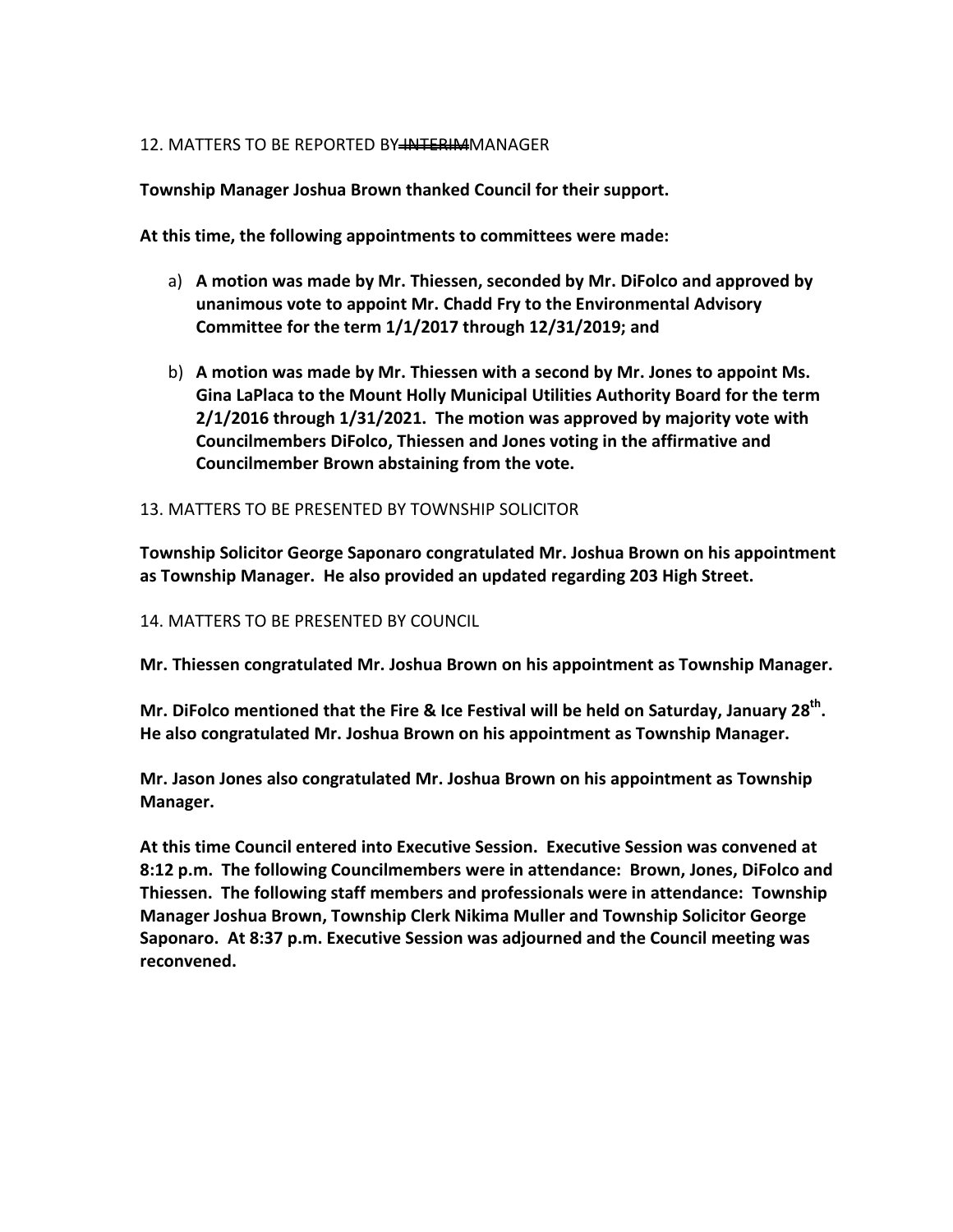## **TOWNSHIP COUNCIL OF MOUNT HOLLY TOWNSHIP BURLINGTON COUNTY, NEW JERSEY**

## **RESOLUTION NO. 2017–42**

## **RESOLUTION OF THE MOUNT HOLLY COUNCIL AUTHORIZING EXECUTIVE SESSION**

**WHEREAS,** the Open Public Meetings Act, P.L. 1975, Chapter 231 permits the exclusion of the public from in certain circumstances; and

**WHEREAS,** the Governing Body of Mount Holly Township has deemed it necessary to go into closed session to discuss certain matters which are exempted from the Public; and **NOW, THEREFORE, BE IT RESOLVED** that the Township Council of Mount Holly Township will go into closed session for the following reason(s) as outlined in N.J.S.A. 10:4-12:

Any matter which, by express provision of Federal Law, State Statute or Rule of Court shall be rendered confidential or excluded from discussion in public (Provision relied upon: \_\_\_\_\_\_\_\_\_\_\_\_\_\_\_\_\_\_\_\_\_\_\_\_\_\_\_\_\_\_\_\_\_\_\_\_\_\_\_\_\_\_\_\_\_\_\_\_\_\_\_\_\_);

Any matter in which the release of information would impair a right to receive funds from the federal government;

Any matter the disclosure of which constitutes an unwarranted invasion of individual privacy;

Any collective bargaining agreement, or the terms and conditions of which are proposed for inclusion in any collective bargaining agreement, including the negotiation of terms and conditions with employees or representatives of employees of the public body (Specify contract: \_\_\_\_);

X Any matter involving the purchase, lease or acquisition of real property with public funds, the setting of bank rates or investment of public funds where it could adversely affect the public interest if discussion of such matters were disclosed (**Matters pertaining to redevelopment**);

Any tactics and techniques utilized in protecting the safety and property of the public provided that their disclosure could impair such protection;

Any investigations of violations or possible violations of the law;

Any pending or anticipated litigation or contract negotiation in which the public body is or may become a party. Any matters falling within the attorney-client privilege, to the extent that confidentiality is required in order for the attorney to exercise his ethical duties as a lawyer (If pending or anticipated litigation, the matter is:()(If contract negotiation the nature of the contract and interested party is:\_\_\_\_\_\_\_\_\_\_\_\_\_\_\_\_\_\_\_\_\_\_\_\_\_\_\_\_\_\_)

*Under certain circumstances, if public disclosure of the matter would have a potentially negative impact on the Township's position in the litigation or negotiation, this information may be withheld until such time that the matter is concluded or the circumstances no longer present a potential impact)*;

Any matter involving the employment, appointment, termination of employment, terms and conditions of employment, evaluation of the performance, promotion or disciplining of any specific prospective public officer or employee or current public officer or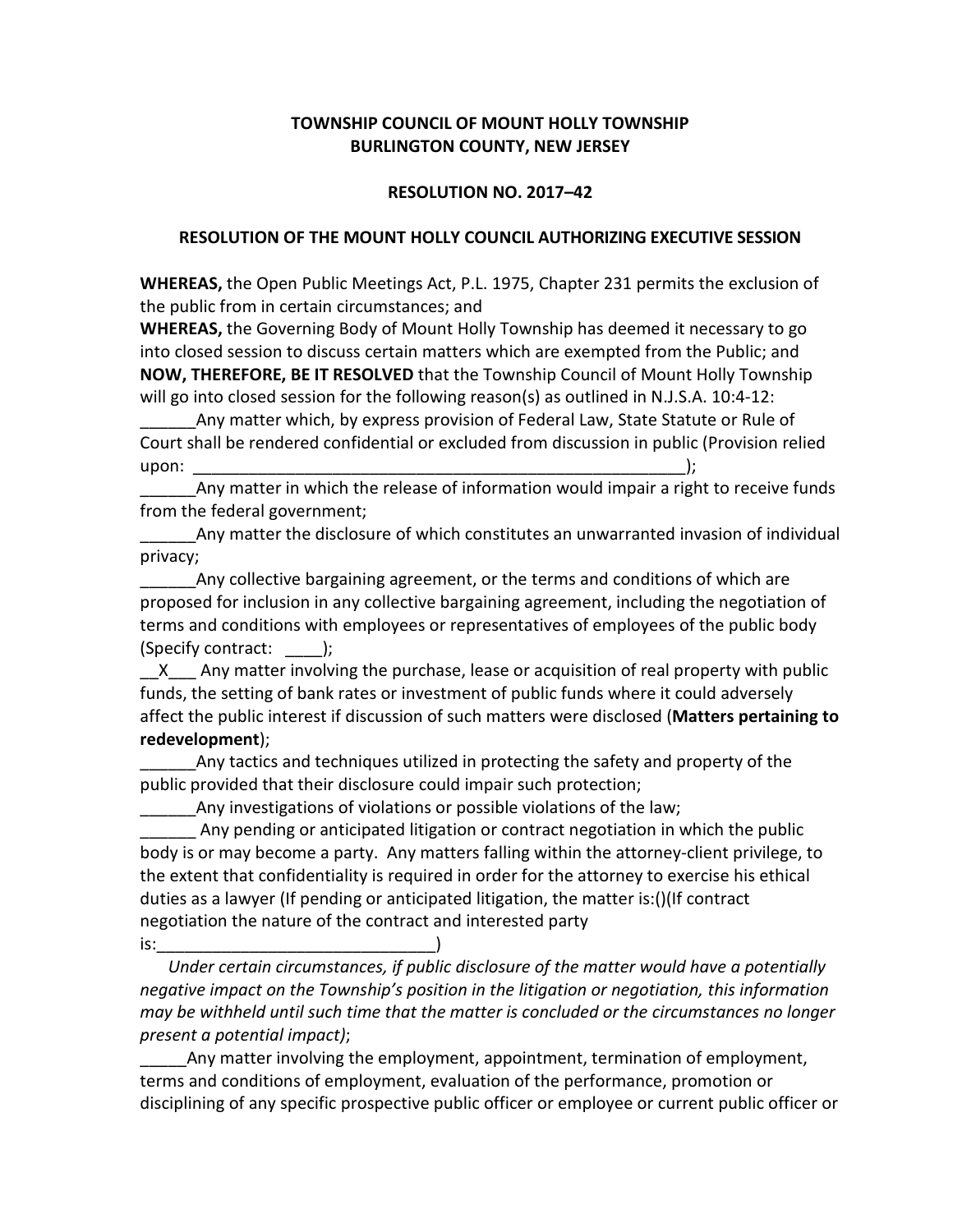employee employed or appointed by the public body, unless all individual employees or appointees whose rights could be adversely affected request in writing that such matter or matters be discussed at a public meeting (Subject to the balancing of the public's interest and the employee's privacy rights under *South Jersey Publishing*, 124 N.J. 478, the employee(s) and nature of discussion is: ();

Any deliberation of a public body occurring after a public hearing that may result in the imposition of a specific civil penalty upon the responding party or the suspension or loss of a license or permit belonging to the responding party as a result of an act of omission for which the responding party bears responsibility;

**BE IT FURTHER RESOLVED** that the Township Council hereby declares that its discussion of the aforementioned subject(s) may be made public at a time when the Township Attorney advises the Township Council that the disclosure of the discussion will not detrimentally affect any right, interest or duty of the Township or any other entity with respect to said discussion. Interested parties may contact the Township Clerk anytime during normal business hours for periodic updates as to the availability in this regard;

**BE IT FURTHER RESOLVED** that the Township Council, for the aforementioned reasons, hereby declares that the public is excluded from the portion of the meeting during which the above discussion shall take place and hereby directs the Township Clerk to take the appropriate action to effectuate the terms of this resolution.

| Councilmember   | <b>Motion</b> | 2 <sup>nd</sup> | Aye | <b>Nay</b> | <b>Recuse</b> | <b>Abstain</b> | <b>Absent</b> |
|-----------------|---------------|-----------------|-----|------------|---------------|----------------|---------------|
| L. Brown        |               |                 | x   |            |               |                |               |
| R. DiFolco      |               |                 | х   |            |               |                |               |
| <b>B.</b> Sykes |               |                 |     |            |               |                |               |
| J. Thiessen     |               |                 | х   |            |               |                |               |
| J. Jones        |               |                 | χ   |            |               |                |               |

15. ADJOURNMENT

**On a motion by Mr. DiFolco, the meeting was adjourned at 8:37 p.m., without objection.**

**\_\_\_\_\_\_\_\_\_\_\_\_\_\_\_\_\_\_\_\_\_\_\_ \_\_\_\_\_\_\_\_\_\_\_\_\_\_\_\_\_\_\_\_\_\_**

**Respectfully Submitted by**

**Nikima S. Muller, RMC/CMC Jason W. Jones Township Clerk Mayor Mayor**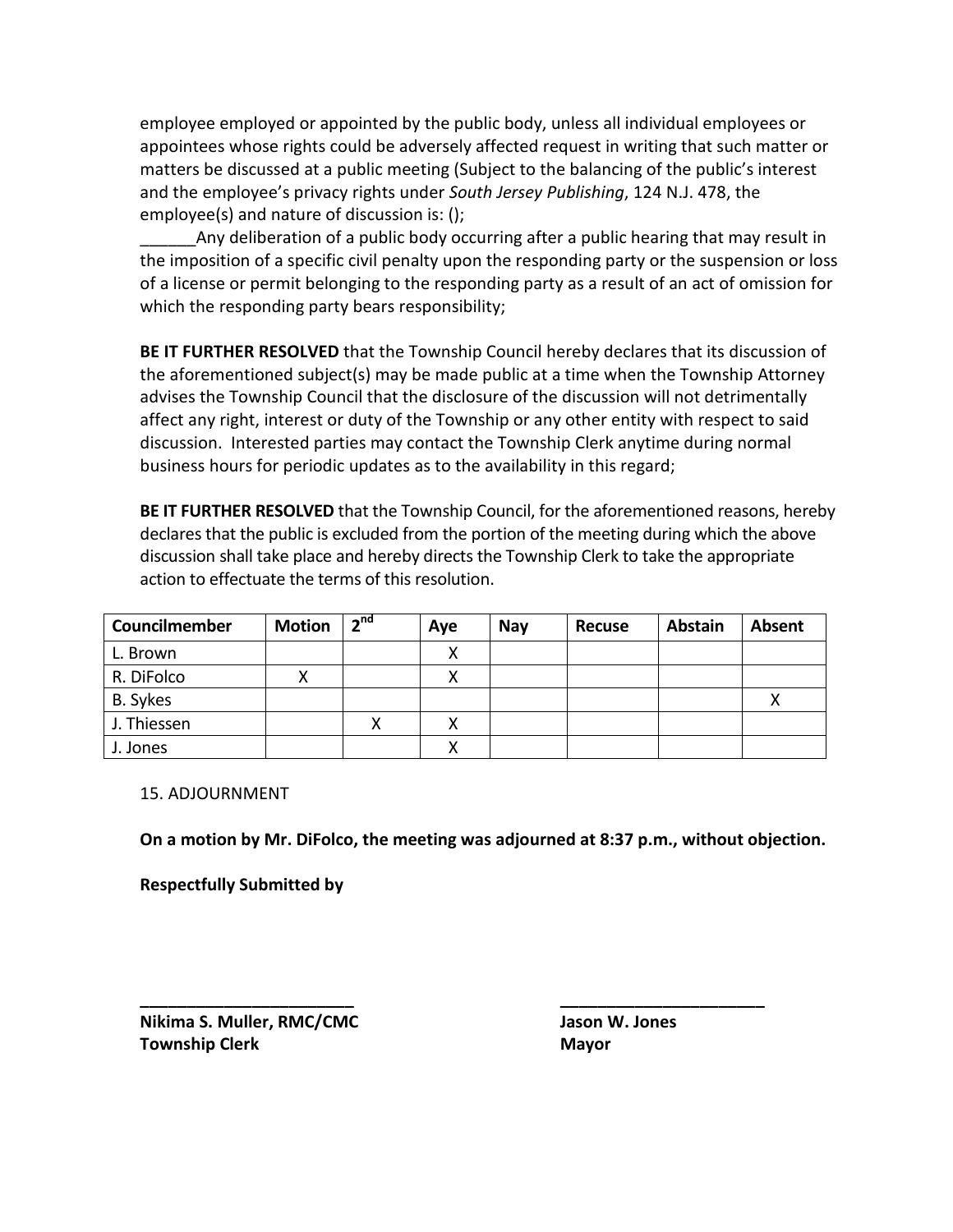| January 19, 2017 |  |
|------------------|--|
| 02:08 PM         |  |

## January 19, 2017 MOUNT HOLLY TOWNSHIP Page No: 1 02:08 PM Bill List By Vendor Id

| P.O. Type: All<br>Range: First<br>to Last<br>Format: Detail without Line Item Notes                                           |           | Include Project Line Items: Yes                                            |                                                                                                          | Open: N<br>RCVd: Y<br>Bid: Y | Paid: N<br>Held: Y<br>State: Y | Void: N<br>Aprv: N<br>Other: Y | Exempt: Y                       |                                                             |                             |                     |
|-------------------------------------------------------------------------------------------------------------------------------|-----------|----------------------------------------------------------------------------|----------------------------------------------------------------------------------------------------------|------------------------------|--------------------------------|--------------------------------|---------------------------------|-------------------------------------------------------------|-----------------------------|---------------------|
| Vendor # Name<br>PO #<br>PO Date Description<br>Item Description                                                              |           | Contract PO Type<br>Amount Charge Account                                  | Acct Type Description                                                                                    |                              |                                |                                | First<br>Stat/Chk Enc Date Date | Rcvd                                                        | Chk/Void<br>Invoice<br>Date | 1099<br>Exc1        |
| A0005<br>ALAIMO ASSOCIATES                                                                                                    |           |                                                                            |                                                                                                          |                              |                                |                                |                                 |                                                             |                             |                     |
| 16-02007 12/06/16 Pjt M0050-0007-000 Misc<br>1 Pjt M0050-0007-000 Misc                                                        |           | 6,998.67 6-01-20-165-028                                                   | B ENGINEERING SERVICES & COSTS                                                                           |                              |                                | $\mathsf{R}$                   |                                 | 12/27/16 12/27/16                                           | 093225                      | ${\sf N}$           |
| 16-02008 12/06/16 Pjt M0050-0362-000 High St re<br>1 Pit M0050-0362-000 High St re                                            |           | 21,741.82 G-02-41-709-449                                                  | <b>B CBDG/HIGH STREET</b>                                                                                |                              |                                | R                              |                                 | 12/27/16 12/27/16                                           | 093227                      | ${\sf N}$           |
| 16-02009 12/06/16 Pjt M0050-0001-000 Tax Map Rev<br>1 Pjt M0050-0001-000 Tax Map Rev                                          |           | 227.50 6-01-20-150-105                                                     | B ASSESSOR / TAX MAP REVISIONS                                                                           |                              |                                | R                              |                                 | 12/06/16 12/15/16                                           | 093224                      | ${\sf N}$           |
| 17-00036 01/18/17 PROJ#M0050-*0001-000- TAX MAPS<br>1 PROJ#M0050-*0001-000- TAX MAPS                                          |           | 383.00 7-01-20-150-105                                                     | B ASSESSOR / TAX MAP REVISIONS                                                                           |                              |                                | R                              |                                 | 01/18/17 01/18/17                                           | 094334                      | ${\sf N}$           |
| 17-00037 01/18/17 PROJ# M0050-0007-000- MISC<br>1 PROJ# M0050-0007-000- MISC                                                  |           | 5,920.00 6-01-20-165-028                                                   | B ENGINEERING SERVICES & COSTS                                                                           |                              |                                | R                              |                                 | 01/18/17 01/18/17                                           | 094335                      | ${\sf N}$           |
| 17-00038 01/18/17 PROJ# M0051-0225-00B- W RANCO<br>1 PROJ# M0051-0225-00B- W RANCO                                            |           | 2,950.91 6-01-21-180-028                                                   | B PLANNING BOARD/ENG, PLANNER                                                                            |                              |                                | R                              |                                 | 01/18/17 01/18/17                                           | 094338                      | ${\sf N}$           |
| 17-00097 01/19/17 PROJ#M0050-0362-000- HIGH ST<br>1 PROJ#M0050-0362-000- HIGH ST                                              |           | 3,904.30 G-02-41-709-449                                                   | <b>B CBDG/HIGH STREET</b>                                                                                |                              |                                | R                              |                                 | 01/19/17 01/19/17                                           | 094336                      | ${\sf N}$           |
| Vendor Total:                                                                                                                 | 42,126.20 |                                                                            |                                                                                                          |                              |                                |                                |                                 |                                                             |                             |                     |
| ACTIO005 ACTION UNIFORM CO. LLC                                                                                               |           |                                                                            |                                                                                                          |                              |                                |                                |                                 |                                                             |                             |                     |
| 16-01973 11/30/16 MHPD SGT badges/patches<br>1 Hat patches<br>2 Sergeant Breast Badge - Metal<br>3 Sergeant Hat Badge - Metal |           | 600.00 6-01-25-240-032<br>225.00 6-01-25-240-032<br>225.00 6-01-25-240-032 | B POLICE/UNIFORMS & DRY CLEANING<br>B POLICE/UNIFORMS & DRY CLEANING<br>B POLICE/UNIFORMS & DRY CLEANING |                              |                                | R<br>R<br>R                    |                                 | 11/30/16 12/15/16<br>11/30/16 12/15/16<br>11/30/16 12/15/16 | 12265<br>12265<br>12265     | N<br>N<br>${\sf N}$ |

1,050.00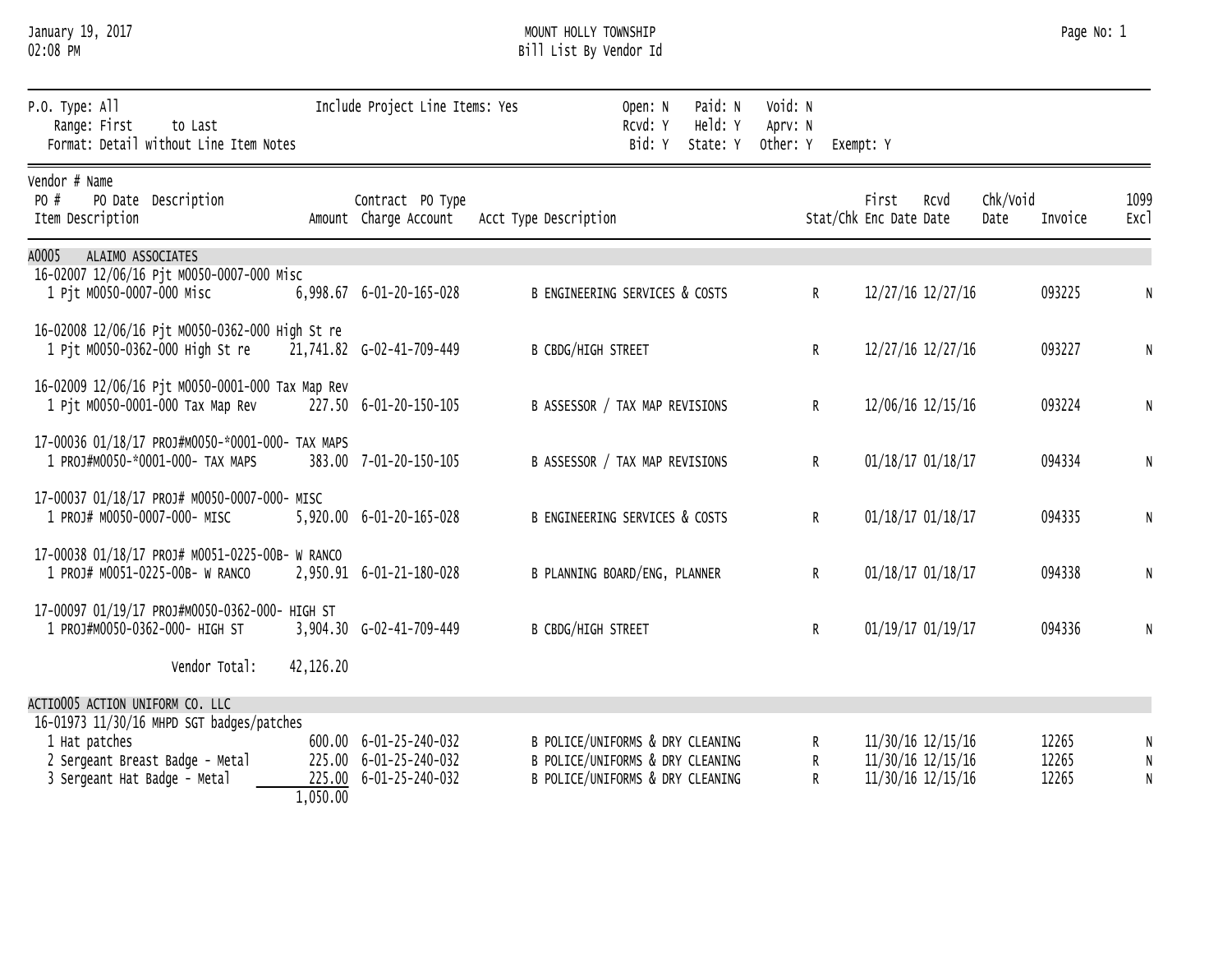#### January 19, 2017 MOUNT HOLLY TOWNSHIP Page No: 2 02:08 PM Bill List By Vendor Id

| Vendor # Name<br>PO #<br>PO Date Description<br>Item Description                     |             | Contract PO Type<br>Amount Charge Account | Acct Type Description                   |              | First<br>Stat/Chk Enc Date Date | Rcvd              | Chk/Void<br>Date | Invoice           | 1099<br>Exc1 |
|--------------------------------------------------------------------------------------|-------------|-------------------------------------------|-----------------------------------------|--------------|---------------------------------|-------------------|------------------|-------------------|--------------|
| ACTIO005 ACTION UNIFORM CO. LLC                                                      | Continued   |                                           |                                         |              |                                 |                   |                  |                   |              |
| 16-01974 11/30/16 MHPD Thompson<br>1 MHPD PO Craig Thompson                          |             | 2,283.93 6-01-25-240-017                  | B POLICE / CLOTHING                     | $\mathsf{R}$ |                                 | 11/30/16 12/15/16 |                  | 12294             | N            |
| Vendor Total:                                                                        | 3,333.93    |                                           |                                         |              |                                 |                   |                  |                   |              |
| AHARTOO5 AHART, COREY                                                                |             |                                           |                                         |              |                                 |                   |                  |                   |              |
| 17-00039 01/18/17 CONFLICT JUDGE- 1/3/17<br>1 CONFLICT JUDGE- 1/3/17                 |             | 400.00 G-02-41-706-402                    | B AL ED CH 159 2006 BUDGET-RES 2006-128 | R            |                                 | 01/18/17 01/18/17 |                  |                   | N            |
|                                                                                      |             |                                           |                                         |              |                                 |                   |                  |                   |              |
| Vendor Total:                                                                        | 400.00      |                                           |                                         |              |                                 |                   |                  |                   |              |
| B0035<br>BURLINGTON COUNTY TIMES                                                     |             |                                           |                                         |              |                                 |                   |                  |                   |              |
| 16-02112 12/31/16 PUBLIC NOTICES<br>1 PUBLIC NOTICES                                 |             | 77.28 6-01-20-145-021                     | B TAX COLLECTOR / ADVERTISING           | R            |                                 | 12/31/16 01/18/17 |                  | 2-0363120061116 N |              |
| 2 PUBLIC NOTICES                                                                     |             | 308.18 6-01-20-120-021                    | B TWP CLERK / ADVERTISING               | R            |                                 | 12/31/16 01/18/17 |                  | 2-0363120061116 N |              |
|                                                                                      | 385.46      |                                           |                                         |              |                                 |                   |                  |                   |              |
| Vendor Total:                                                                        | 385.46      |                                           |                                         |              |                                 |                   |                  |                   |              |
| B0036<br>BURL COUNTY OFFICE OF SOLID                                                 |             |                                           |                                         |              |                                 |                   |                  |                   |              |
| 17-00040 01/18/17 LANDFILL: DEC 16- 293-48 TONS<br>1 LANDFILL: DEC 16- 293-48 TONS   |             | 23, 237.79 6-01-32-465-029                | <b>B LANDFILL</b>                       | $\mathsf{R}$ |                                 | 01/18/17 01/18/17 |                  | ST089509          | N            |
|                                                                                      |             |                                           |                                         |              |                                 |                   |                  |                   |              |
| Vendor Total:                                                                        | 23, 237. 79 |                                           |                                         |              |                                 |                   |                  |                   |              |
| C0036<br>COURIER POST                                                                |             |                                           |                                         |              |                                 |                   |                  |                   |              |
| 16-02026 12/12/16 PUBLIC DEFENDER RFP<br>1 PUBLIC DEFENDER RFP                       |             | 30.60 6-01-20-120-021                     | B TWP CLERK / ADVERTISING               | $\mathsf{R}$ |                                 | 12/12/16 12/15/16 |                  | 0001761458        | N            |
|                                                                                      |             |                                           |                                         |              |                                 |                   |                  |                   |              |
| 16-02028 12/12/16 REORG LEGAL NOTICE<br>1 REORG LEGAL NOTICE                         |             | $9.45$ 6-01-20-120-021                    | B TWP CLERK / ADVERTISING               | R            |                                 | 12/12/16 12/15/16 |                  | 0001766697        | N            |
|                                                                                      |             |                                           |                                         |              |                                 |                   |                  |                   |              |
| 16-02083 12/27/16 LEGAL NOTICE FOR 2017 COMMITTE<br>1 LEGAL NOTICE FOR 2017 COMMITTE |             | 13.95 6-01-20-120-021                     | B TWP CLERK / ADVERTISING               | R            |                                 | 12/27/16 12/28/16 |                  | 0001785220        | N            |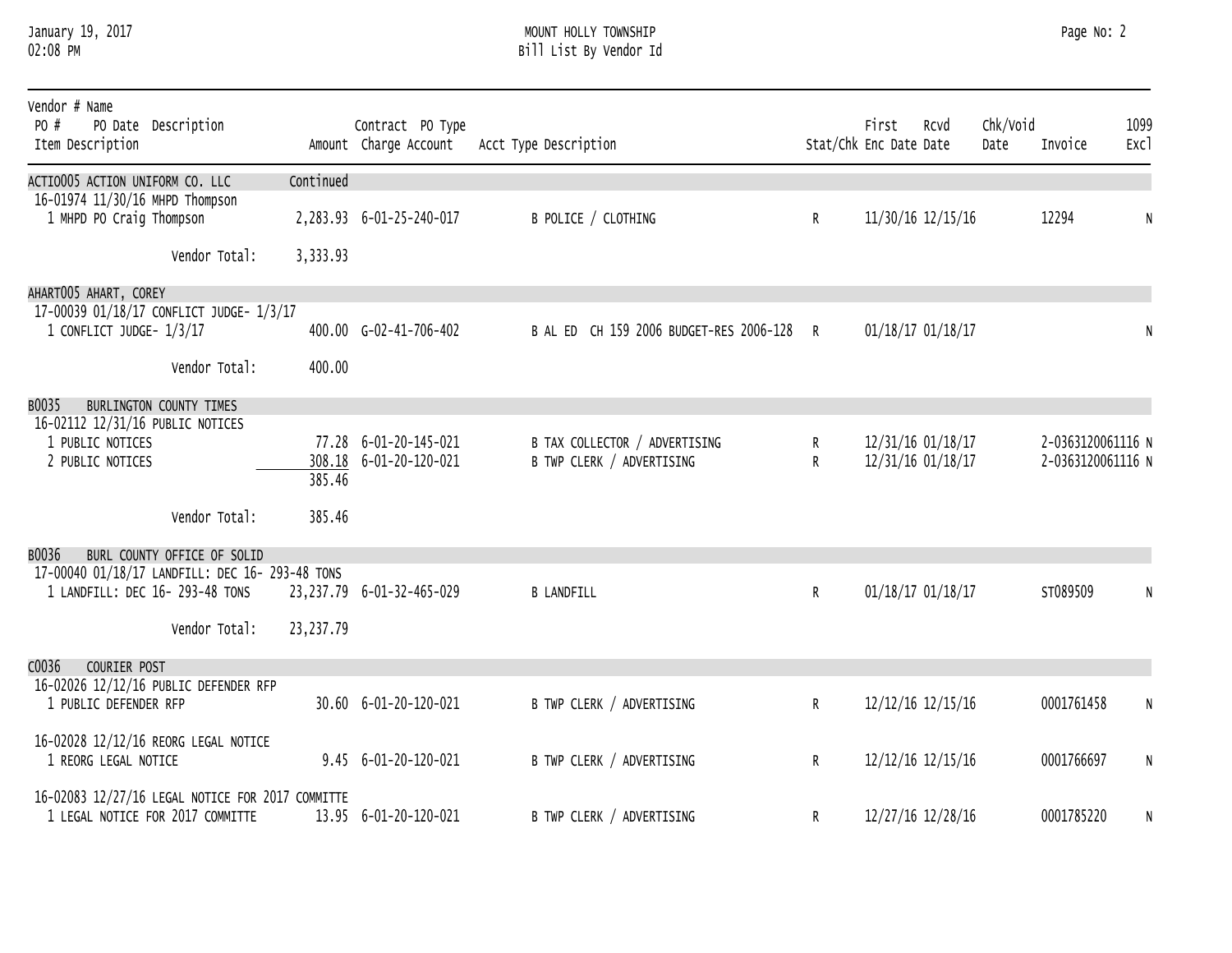#### January 19, 2017 MOUNT HOLLY TOWNSHIP Page No: 3 02:08 PM Bill List By Vendor Id

| Vendor # Name<br>PO #<br>PO Date Description<br>Item Description                                              |           | Contract PO Type                                   | Amount Charge Account Acct Type Description                            |              | First<br>Stat/Chk Enc Date Date | Rcvd                                   | Chk/Void<br>Date | Invoice           | 1099<br>Exc1 |
|---------------------------------------------------------------------------------------------------------------|-----------|----------------------------------------------------|------------------------------------------------------------------------|--------------|---------------------------------|----------------------------------------|------------------|-------------------|--------------|
| COURIER POST<br>C0036<br>17-00025 01/18/17 ANNUAL COUNCIL MEETING SCHEDUL<br>1 ANNUAL COUNCIL MEETING SCHEDUL | Continued | 31.68 6-01-20-120-021                              | B TWP CLERK / ADVERTISING                                              | $\mathsf{R}$ |                                 | 01/18/17 01/18/17                      |                  |                   | N            |
| Vendor Total:                                                                                                 | 85.68     |                                                    |                                                                        |              |                                 |                                        |                  |                   |              |
| C0116<br><b>COMCAST</b>                                                                                       |           |                                                    |                                                                        |              |                                 |                                        |                  |                   |              |
| 17-00058 01/18/17 INTERNET SVCS- 1/3-2/2/17<br>1 INTERNET SVCS- 1/3-2/2/17                                    |           | 149.85 7-01-31-440-076                             | B TELEPHONE (EXCLUDE EQUIP)                                            | R            |                                 | 01/18/17 01/18/17                      |                  | 499051690108265 N |              |
| Vendor Total:                                                                                                 | 149.85    |                                                    |                                                                        |              |                                 |                                        |                  |                   |              |
| C0220<br>CASA PAYROLL SERVICES                                                                                |           |                                                    |                                                                        |              |                                 |                                        |                  |                   |              |
| 16-02035 12/13/16 PAY# 26- 11/25-12/9/16<br>1 PAY# 26- 11/25-12/9/16                                          |           | 189.75 6-01-20-130-028                             | B FINANCE/PAYROLL SERVICES                                             | $\mathsf{R}$ |                                 | 12/13/16 12/13/16                      |                  | 0918060           | N            |
| 16-02092 12/27/16 PAY# 27-12/10-23/16<br>1 PAY# 27-12/10-23/16                                                |           | 221.95 6-01-20-130-028                             | B FINANCE/PAYROLL SERVICES                                             | $\mathsf{R}$ |                                 | 12/27/16 12/27/16                      |                  | 0919709           | $\mathsf{N}$ |
| 17-00027 01/18/17 PAY# 1 - 12/24/16 TO 1/6/17<br>1 W-9S/ CLOSE YEAR 2016                                      |           | 961.75 6-01-20-130-028                             | <b>B FINANCE/PAYROLL SERVICES</b>                                      | R            |                                 | 01/18/17 01/18/17                      |                  | 0921853           | N            |
| 17-00041 01/18/17 PAY# 1- 12/24/16-1/6/17                                                                     |           |                                                    |                                                                        |              |                                 |                                        |                  |                   |              |
| 1 PAY# 1- 12/24/16-1/6/17                                                                                     |           | 238.55 7-01-20-130-028                             | B FINANCE/PAYROLL SERVICES                                             | R            |                                 | 01/18/17 01/18/17                      |                  | 0921320           | N            |
| Vendor Total:                                                                                                 | 1,612.00  |                                                    |                                                                        |              |                                 |                                        |                  |                   |              |
| C0264<br>CENTRAL JERSEY EQUIPMENT LLC                                                                         |           |                                                    |                                                                        |              |                                 |                                        |                  |                   |              |
| 16-01760 10/24/16 RADIATOR AND HOSE<br>1 RADIATOR AND HOSE                                                    |           | 443.94 6-01-26-315-034                             | B MOTOR VEHICLE PARTS & ACCESS                                         | R            |                                 | 10/24/16 12/28/16                      |                  | QUOTE# 256418     | N            |
| Vendor Total:                                                                                                 | 443.94    |                                                    |                                                                        |              |                                 |                                        |                  |                   |              |
| C0280<br>CME ASSOCIATES                                                                                       |           |                                                    |                                                                        |              |                                 |                                        |                  |                   |              |
| 16-01051 06/02/16 SURVEYING & ENG SVCS-MDPI-GREE                                                              |           | B                                                  |                                                                        |              |                                 |                                        |                  |                   |              |
| 34 PHASE 20002 12/16/16                                                                                       |           | 129.00 G-02-41-823-122                             | B Burlington Cty Parks Grant 2015                                      | R            |                                 | 08/17/16 12/28/16                      |                  | 200001            |              |
| 35 PHASE 42001 12/16/16<br>36 PHASE 55001 12/16/16                                                            |           | 868.25 G-02-41-823-122<br>9,166.00 G-02-41-823-122 | B Burlington Cty Parks Grant 2015<br>B Burlington Cty Parks Grant 2015 | R<br>R       |                                 | 08/17/16 12/28/16<br>08/17/16 12/28/16 |                  | 200001<br>200001  | N            |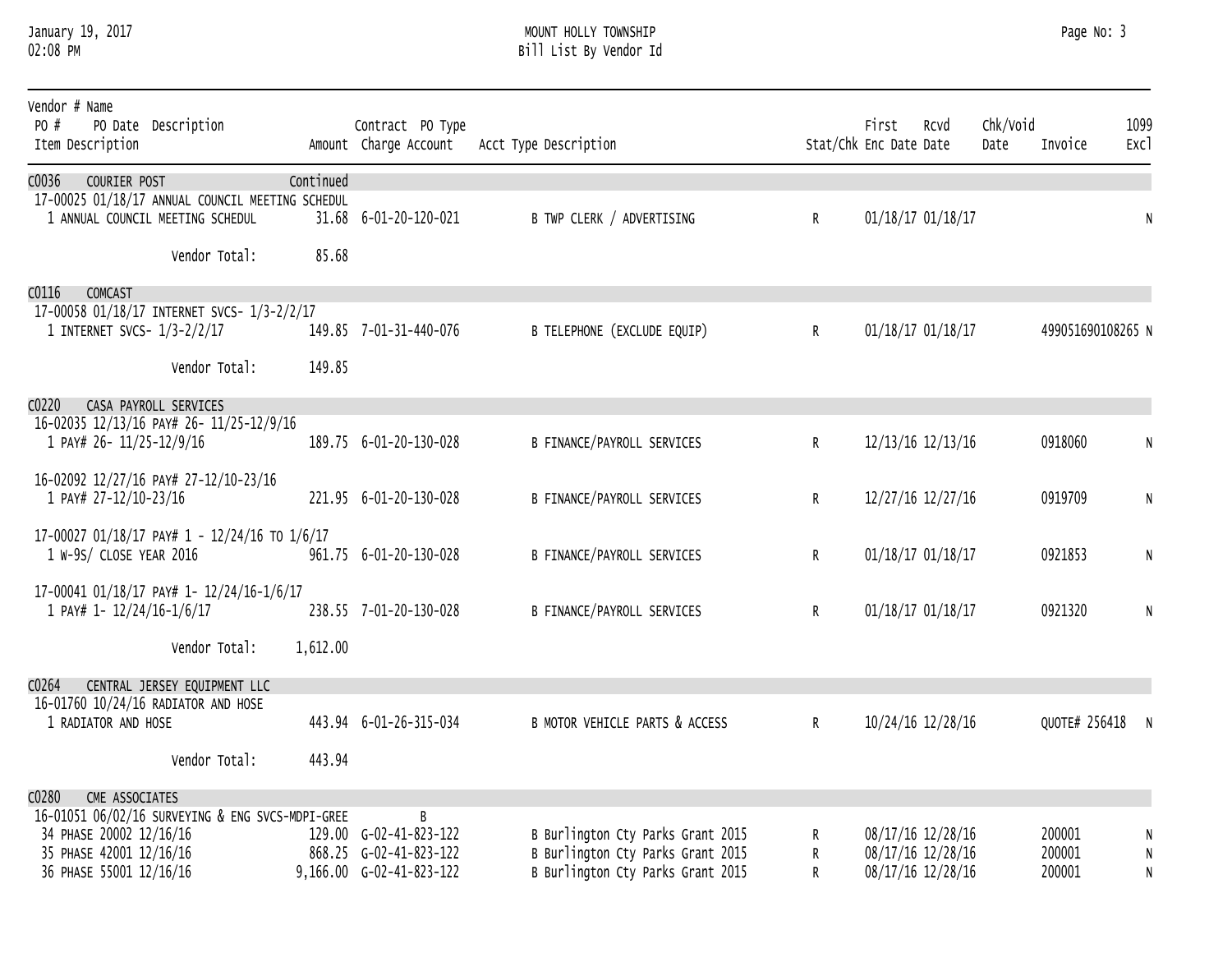#### January 19, 2017 MOUNT HOLLY TOWNSHIP Page No: 4 02:08 PM Bill List By Vendor Id

| Vendor # Name<br>PO #<br>PO Date Description<br>Item Description                                                                            |                        | Contract PO Type<br>Amount Charge Account            | Acct Type Description                                                  |              | First<br>Stat/Chk Enc Date Date | Rcvd                                   | Chk/Void<br>Date | Invoice          | 1099<br>Exc1 |
|---------------------------------------------------------------------------------------------------------------------------------------------|------------------------|------------------------------------------------------|------------------------------------------------------------------------|--------------|---------------------------------|----------------------------------------|------------------|------------------|--------------|
| C0280<br>CME ASSOCIATES<br>16-01051 06/02/16 SURVEYING & ENG SVCS-MDPI-GREE Continued<br>37 PHASE 78201 12/16/16<br>38 PHASE 95001 12/16/16 | Continued<br>11,315.00 | 151.00 G-02-41-823-122<br>$1,000.75$ G-02-41-823-122 | B Burlington Cty Parks Grant 2015<br>B Burlington Cty Parks Grant 2015 | R.<br>R      |                                 | 08/17/16 12/28/16<br>08/17/16 12/28/16 |                  | 200001<br>200001 | N            |
| Vendor Total:                                                                                                                               | 11,315.00              |                                                      |                                                                        |              |                                 |                                        |                  |                  |              |
| CASAR005 CASA REPORTING SERVICES<br>16-02089 12/27/16 ACTIVE ITEMS- NOVEMBER 2016<br>1 ACTIVE ITEMS- NOVEMBER 2016                          |                        | 116.00 6-01-20-130-028                               | B FINANCE/PAYROLL SERVICES                                             | $\mathsf{R}$ |                                 | 12/27/16 12/27/16                      |                  | 0000003592       |              |
| 17-00024 01/18/17 ACTIVE ITEMS 116 DECEMBER 2016<br>1 ACTIVE ITEMS 116 DECEMBER 2016                                                        |                        | 116.00 6-01-20-130-028                               | B FINANCE/PAYROLL SERVICES                                             | $\mathsf{R}$ |                                 | 01/18/17 01/18/17                      |                  | 0003592          | N            |
| Vendor Total:                                                                                                                               | 232.00                 |                                                      |                                                                        |              |                                 |                                        |                  |                  |              |
| CGPH0005 CGP & H<br>17-00084 01/19/17 2016 SMALL CITIES CDBG<br>1 2016 SMALL CITIES CDBG<br>2 2016 SMALL CITIES CDBG<br>Vendor Total:       | 4,000.20<br>4,000.20   | 375.00 7-01-20-165-123<br>3,625.20 7-01-20-165-123   | B ENG/GRANTS/CDBG<br>B ENG/GRANTS/CDBG                                 | R<br>R       |                                 | 01/19/17 01/19/17<br>01/19/17 01/19/17 |                  | 31924<br>31938   | N            |
| DCRP0005 DCRP<br>17-00042 01/18/17 DEC 2016 MONTHLY DRCP INS<br>1 DEC 2016 MONTHLY DRCP INS                                                 |                        | 88.43 6-01-36-477-126                                | <b>B EMP CONTRIUBTIONS DCRP</b>                                        | $\mathsf{R}$ | 01/18/17 01/18/17               |                                        |                  | 316149           | N            |
| Vendor Total:                                                                                                                               | 88.43                  |                                                      |                                                                        |              |                                 |                                        |                  |                  |              |
| DECOT005 DECOTIIS, FITZPATRICK & COLE,<br>17-00083 01/19/17 LABOR LAW- 12/12/16<br>1 LABOR LAW- 12/12/16                                    |                        | 1,023.40 6-01-20-155-046                             | B LEGAL SERVICE / LABOR COUNSEL                                        | $\mathsf{R}$ |                                 | 01/19/17 01/19/17                      |                  | 181566           | N            |
| Vendor Total:                                                                                                                               | 1,023.40               |                                                      |                                                                        |              |                                 |                                        |                  |                  |              |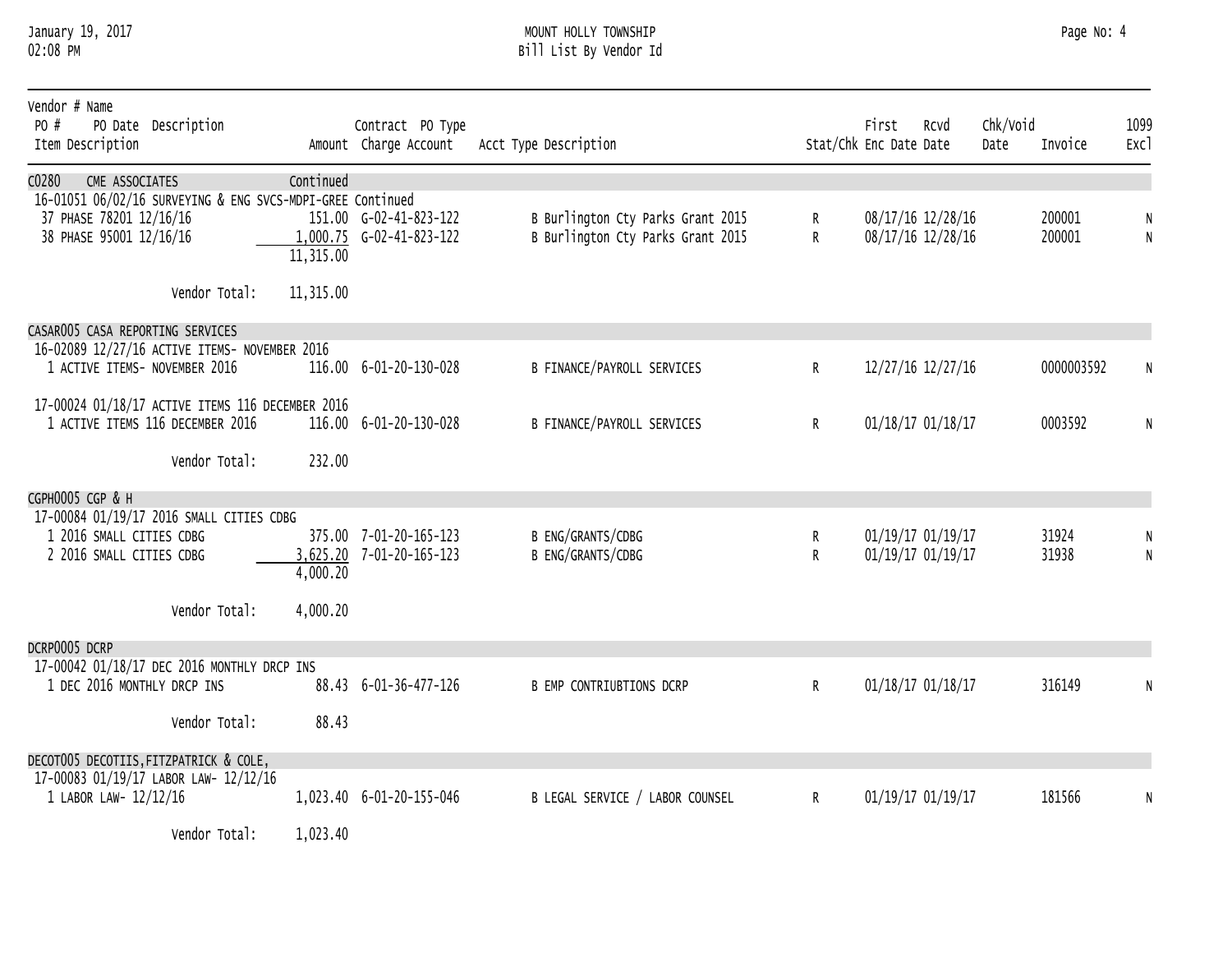## January 19, 2017 MOUNT HOLLY TOWNSHIP Page No: 5 02:08 PM Bill List By Vendor Id

| Vendor # Name<br>PO #<br>PO Date Description<br>Item Description |          | Contract PO Type<br>Amount Charge Account            | Acct Type Description                                           |        | First<br>Stat/Chk Enc Date Date | Rcvd                                   | Chk/Void<br>Date | Invoice              | 1099<br>Exc1            |
|------------------------------------------------------------------|----------|------------------------------------------------------|-----------------------------------------------------------------|--------|---------------------------------|----------------------------------------|------------------|----------------------|-------------------------|
| E0003<br>EDMUNDS & ASSOCIATES, INC                               |          |                                                      |                                                                 |        |                                 |                                        |                  |                      |                         |
| 17-00066 01/18/17 2017 HARD/SOFTWARE MAINTENANCE                 |          |                                                      |                                                                 |        |                                 |                                        |                  |                      |                         |
| 1 2017 HARDTWARE MAINTENANCE                                     |          | 1,234.00 7-01-20-145-026<br>1,200.00 7-01-20-145-061 | B TAX COLLECTOR/MAINT. EQUIP.<br>B TAX COLLECTOR/COMPUTER MAINT | R      |                                 | 01/18/17 01/18/17                      |                  | 17-00869<br>17-00399 | N                       |
| 2 2017 SOFTWARE MAINT- WIPP<br>3 2017 SOFTWARE MAINT-FINANCE     |          | 3,308.00 7-01-20-130-061                             | B FINANCE/COMPUTER MAINTENANCE                                  | R<br>R |                                 | 01/18/17 01/18/17<br>01/18/17 01/18/17 |                  | 17-00399             | N<br>$\mathsf N$        |
| 4 2017 SOFTWARE MAINT-REQUISTION                                 |          | 945.00 7-01-20-130-061                               | B FINANCE/COMPUTER MAINTENANCE                                  | R      |                                 | 01/18/17 01/18/17                      |                  | 17-00399             | $\overline{\mathsf{N}}$ |
| 5 2017 SOFTWARE MAINT-BUILDERS E                                 |          | 945.00 7-01-20-100-061                               | B ADMN/COMPUTER MAINTENANCE                                     | R      |                                 | 01/18/17 01/18/17                      |                  | 17-00399             | $\overline{\mathsf{N}}$ |
| 6 2017 SOFTWARE MAINT-TAX BILLIN                                 |          | 2,205.00 7-01-20-145-061                             | B TAX COLLECTOR/COMPUTER MAINT                                  | R      |                                 | 01/18/17 01/18/17                      |                  | 17-00399             | $\mathsf{N}$            |
|                                                                  | 9,837.00 |                                                      |                                                                 |        |                                 |                                        |                  |                      |                         |
| Vendor Total:                                                    | 9,837.00 |                                                      |                                                                 |        |                                 |                                        |                  |                      |                         |
| E0087<br>EASTERN DOOR SERVICE                                    |          |                                                      |                                                                 |        |                                 |                                        |                  |                      |                         |
| 16-01975 11/30/16 MHPD processing door repair                    |          |                                                      |                                                                 |        |                                 |                                        |                  |                      |                         |
| 1 MHPD processing door repair                                    |          | 270.00 6-01-25-240-299                               | B POLICE/MISC IMPROVEMENTS/SECURE OFFICES R                     |        |                                 | 11/30/16 12/15/16                      |                  | 340057301            | N                       |
| Vendor Total:                                                    | 270.00   |                                                      |                                                                 |        |                                 |                                        |                  |                      |                         |
| E0091<br>ESRI                                                    |          |                                                      |                                                                 |        |                                 |                                        |                  |                      |                         |
| 16-01966 11/30/16 LICENSE FEE 3/1/17-2/28/18                     |          |                                                      |                                                                 |        |                                 |                                        |                  |                      |                         |
| 1 LICENSE FEE 3/1/17-2/28/18                                     |          | 400.00 G-02-41-819-421                               | B Community Forestry (CSIP)                                     | R      |                                 | 11/30/16 12/15/16                      |                  | QUOTE# 25767779 N    |                         |
| Vendor Total:                                                    | 400.00   |                                                      |                                                                 |        |                                 |                                        |                  |                      |                         |
| EPPYS005 Eppy's Tool & Equipment                                 |          |                                                      |                                                                 |        |                                 |                                        |                  |                      |                         |
| 16-02110 12/31/16 MHPD Battery charger                           |          |                                                      |                                                                 |        |                                 |                                        |                  |                      |                         |
| 1 CAL570 12/24V BOOST PRO port                                   |          | 199.95 6-01-25-240-299                               | B POLICE/MISC IMPROVEMENTS/SECURE OFFICES R                     |        |                                 | 12/31/16 01/18/17                      |                  |                      |                         |
| Vendor Total:                                                    | 199.95   |                                                      |                                                                 |        |                                 |                                        |                  |                      |                         |
|                                                                  |          |                                                      |                                                                 |        |                                 |                                        |                  |                      |                         |
| F0011<br>FIELDS, WILLIAM                                         |          |                                                      |                                                                 |        |                                 |                                        |                  |                      |                         |
| 17-00043 01/18/17 REIMB: LED HDTV                                |          |                                                      |                                                                 |        |                                 |                                        |                  |                      |                         |
| 1 REIMB: LED HDTV                                                |          | 133.00 7-01-25-240-036                               | B POLICE/OFFICE SUPPLIES                                        | R      |                                 | 01/18/17 01/18/17                      |                  |                      | N                       |
|                                                                  |          |                                                      |                                                                 |        |                                 |                                        |                  |                      |                         |
| Vendor Total:                                                    | 133.00   |                                                      |                                                                 |        |                                 |                                        |                  |                      |                         |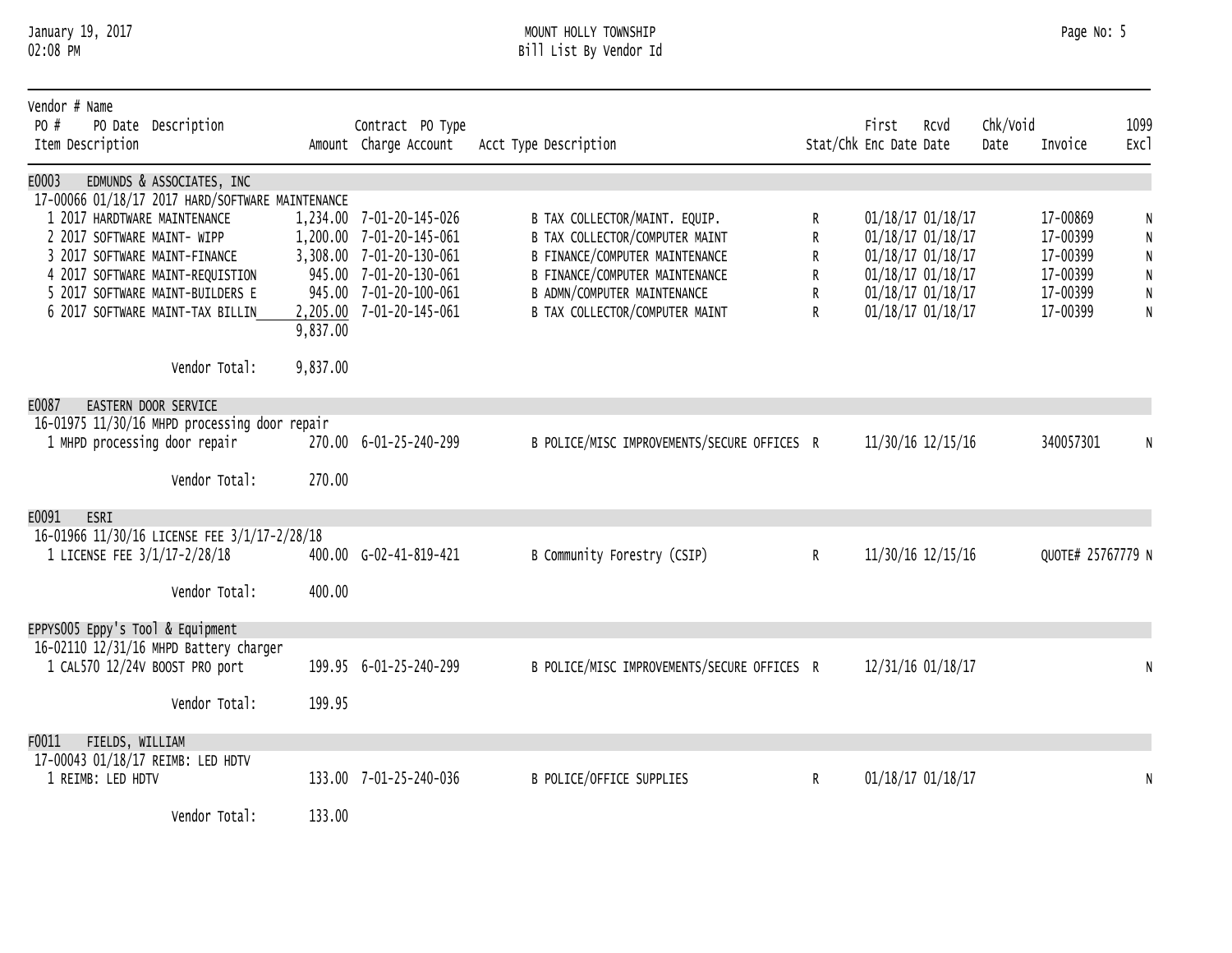#### January 19, 2017 MOUNT HOLLY TOWNSHIP Page No: 6 02:08 PM Bill List By Vendor Id

| Vendor # Name<br>PO #<br>Item Description          | PO Date Description                                                     |          | Contract PO Type<br>Amount Charge Account                                | Acct Type Description                                                                              |              | First<br>Stat/Chk Enc Date Date | Rcvd                                                        | Chk/Void<br>Date | Invoice                    | 1099<br>Exc1 |
|----------------------------------------------------|-------------------------------------------------------------------------|----------|--------------------------------------------------------------------------|----------------------------------------------------------------------------------------------------|--------------|---------------------------------|-------------------------------------------------------------|------------------|----------------------------|--------------|
| F0121<br>1 ROLLOFF CONT# E95338                    | FREEHOLD CARTAGE, INC.<br>17-00044 01/18/17 ROLLOFF CONT# E95338        |          | 145.00 6-01-26-305-029                                                   | <b>B REFUSE/ CONTRACTUAL</b>                                                                       | R            |                                 | 01/18/17 01/18/17                                           |                  | 762162                     | N            |
|                                                    | Vendor Total:                                                           | 145.00   |                                                                          |                                                                                                    |              |                                 |                                                             |                  |                            |              |
| F0126                                              | FLORIO PERUCCI STEINHARDT &<br>16-02050 12/15/16 EXPENSES THRU 11/30/16 |          |                                                                          |                                                                                                    |              |                                 |                                                             |                  |                            |              |
| 1 W RANCOCAS<br>2 319 N MARTIN<br>3 319 S MARTIN   |                                                                         | 420.75   | 375.75 6-01-20-155-051<br>22.50 6-01-20-155-051<br>22.50 6-01-20-155-051 | B LEGAL/WEST END REDEVELOPMENT<br>B LEGAL/WEST END REDEVELOPMENT<br>B LEGAL/WEST END REDEVELOPMENT | R.<br>R<br>R |                                 | 12/15/16 12/15/16<br>12/15/16 12/15/16<br>12/15/16 12/15/16 |                  | 128530<br>128535<br>128541 | $\mathsf{N}$ |
| 17-00070 01/18/17 DEC 2016 SVCS<br>1 DEC 2016 SVCS | Vendor Total:                                                           | 4,421.75 | 4,001.00 6-01-20-155-051                                                 | B LEGAL/WEST END REDEVELOPMENT                                                                     | $\mathsf{R}$ |                                 | 01/18/17 01/18/17                                           |                  |                            | N            |
| GILBERT'S<br>G0024                                 |                                                                         |          |                                                                          |                                                                                                    |              |                                 |                                                             |                  |                            |              |
| 1 RECHARGE FIRE EXTINGUISHER                       | 16-02019 12/08/16 RECHARGE FIRE EXTINGUISHER                            |          | 153.00 6-01-26-310-299                                                   | B MUN BLDG / IMPROVEMENTS-MISC                                                                     | R            |                                 | 12/08/16 12/15/16                                           |                  | 119631                     | N            |
|                                                    | Vendor Total:                                                           | 153.00   |                                                                          |                                                                                                    |              |                                 |                                                             |                  |                            |              |
| G0115<br>GLOCK, INC.<br>1 Armorer's Course         | 16-01969 11/30/16 MHPD LaLena/Mastrangelo course                        |          | 500.00 6-01-25-240-042                                                   | B POLICE / TRAVEL-TRAINING                                                                         | $\mathsf{R}$ |                                 | 11/30/16 12/15/16                                           |                  | TRP/100085351              |              |
|                                                    | Vendor Total:                                                           | 500.00   |                                                                          |                                                                                                    |              |                                 |                                                             |                  |                            |              |
| G0171<br>GTBM, INC<br>1 MHPD equipment repairs     | 16-02022 12/12/16 MHPD equipment repairs                                |          | 128.00 6-01-25-240-029                                                   | B POLICE / OTHER CONTRACTUAL SVS                                                                   | $\mathsf{R}$ |                                 | 12/12/16 12/28/16                                           |                  | 0000011210                 | N            |
|                                                    | Vendor Total:                                                           | 128.00   |                                                                          |                                                                                                    |              |                                 |                                                             |                  |                            |              |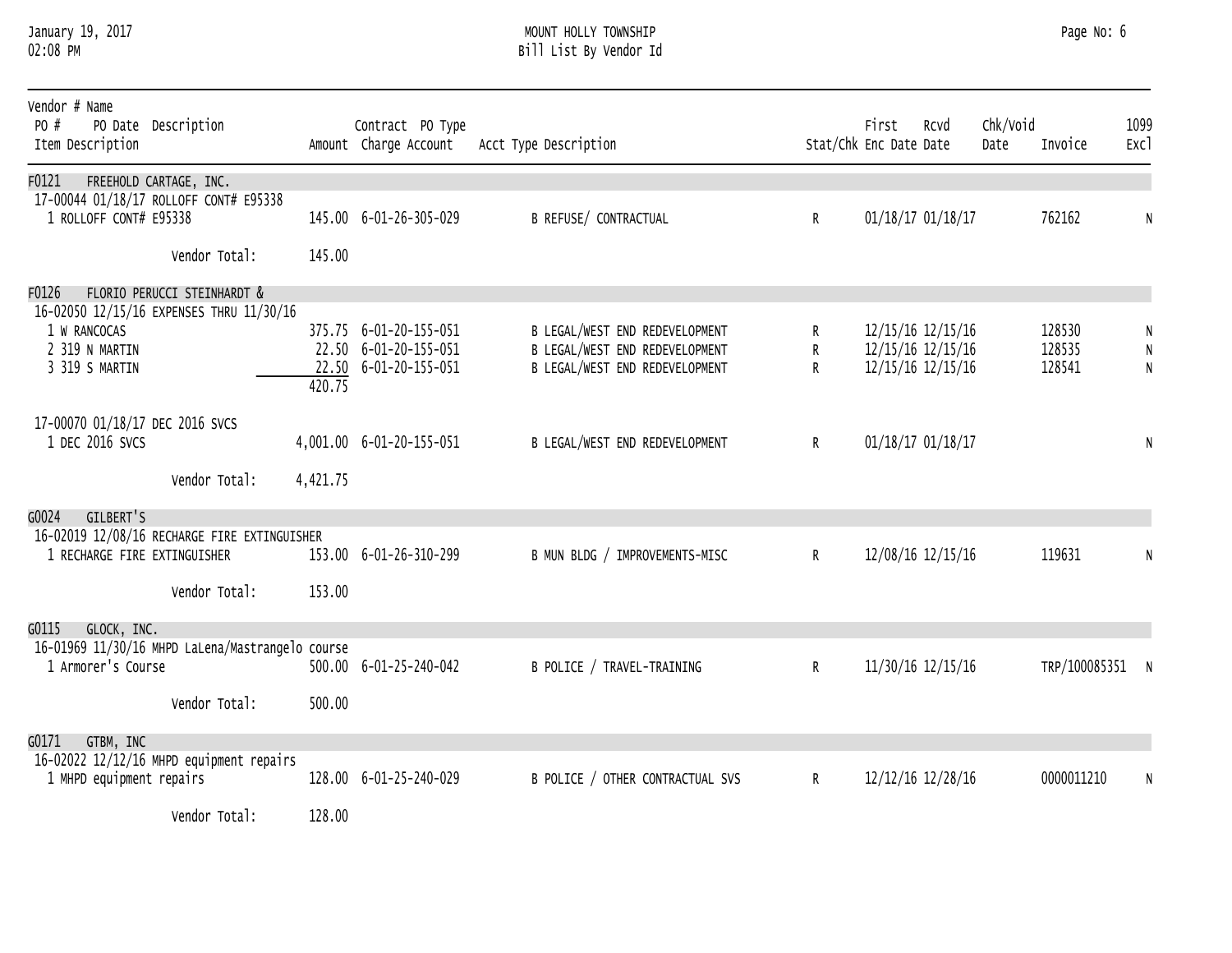#### January 19, 2017 MOUNT HOLLY TOWNSHIP Page No: 7 02:08 PM Bill List By Vendor Id

| Vendor # Name<br>PO #<br>PO Date Description<br>Item Description                                                                            |          | Contract PO Type<br>Amount Charge Account                                                          | Acct Type Description                                                                                                                |                  | First<br>Stat/Chk Enc Date Date                                                  | Rcvd | Chk/Void<br>Date | Invoice                          | 1099<br>Exc1                             |
|---------------------------------------------------------------------------------------------------------------------------------------------|----------|----------------------------------------------------------------------------------------------------|--------------------------------------------------------------------------------------------------------------------------------------|------------------|----------------------------------------------------------------------------------|------|------------------|----------------------------------|------------------------------------------|
| GALLA005 GALLAGHER, R. LOUIS                                                                                                                |          |                                                                                                    |                                                                                                                                      |                  |                                                                                  |      |                  |                                  |                                          |
| 16-02061 12/19/16 Dec 2016 courts<br>1 Dec 2016 courts                                                                                      |          | 1,833.33 6-01-25-275-013                                                                           | <b>B PROSECUTOR</b>                                                                                                                  | R                | 12/19/16 12/19/16                                                                |      |                  |                                  | N                                        |
| 17-00045 01/18/17 COURT - JANUARY 2017 SESSIONS<br>1 COURT - JANUARY 2017 SESSIONS                                                          |          | 1,833.33 7-01-25-275-013                                                                           | <b>B PROSECUTOR</b>                                                                                                                  | R                | 01/18/17 01/18/17                                                                |      |                  |                                  | N                                        |
| Vendor Total:                                                                                                                               | 3,666.66 |                                                                                                    |                                                                                                                                      |                  |                                                                                  |      |                  |                                  |                                          |
| H0027<br><b>HIGHWAY TIRE</b>                                                                                                                |          |                                                                                                    |                                                                                                                                      |                  |                                                                                  |      |                  |                                  |                                          |
| 16-01963 11/29/16 VEH MAINT. 11/9-12/16<br>1 OIL CHG - 2012 AVENGER<br>2 BRAKES- 2014 CHARGER<br>3 OIL CHG 11/10/16<br>4 SIRENS NOT WORKING | 578.42   | 134.92 6-01-26-315-034<br>358.05 6-01-26-315-034<br>26.95 6-01-26-315-034<br>58.50 6-01-26-315-034 | B MOTOR VEHICLE PARTS & ACCESS<br>B MOTOR VEHICLE PARTS & ACCESS<br>B MOTOR VEHICLE PARTS & ACCESS<br>B MOTOR VEHICLE PARTS & ACCESS | R<br>R<br>R<br>R | 11/29/16 12/19/16<br>11/29/16 12/19/16<br>11/29/16 12/19/16<br>11/30/16 12/19/16 |      |                  | 91275<br>91370<br>91305<br>91043 | N<br>${\sf N}$<br>${\sf N}$<br>${\sf N}$ |
| Vendor Total:                                                                                                                               | 578.42   |                                                                                                    |                                                                                                                                      |                  |                                                                                  |      |                  |                                  |                                          |
| I0042<br>ICOMPASS TECHNOLOGIES                                                                                                              |          |                                                                                                    |                                                                                                                                      |                  |                                                                                  |      |                  |                                  |                                          |
| 17-00046 01/18/17 AGENDA SE- RENEWAL 2017                                                                                                   |          |                                                                                                    |                                                                                                                                      |                  |                                                                                  |      |                  | 16551                            |                                          |
| 1 AGENDA SE- RENEWAL 2017                                                                                                                   |          | 2,100.00 7-01-20-120-061                                                                           | B TWP CLERK/COMPUTER MAINT./BINGO/RAFFLE R                                                                                           |                  | 01/18/17 01/18/17                                                                |      |                  |                                  | N                                        |
| Vendor Total:                                                                                                                               | 2,100.00 |                                                                                                    |                                                                                                                                      |                  |                                                                                  |      |                  |                                  |                                          |
| I0043<br>IRON MOUNTAIN                                                                                                                      |          |                                                                                                    |                                                                                                                                      |                  |                                                                                  |      |                  |                                  |                                          |
| 17-00061 01/18/17 STORAGE PERIOD 1/1-1/31/17<br>1 STORAGE PERIOD 1/1-1/31/17                                                                |          | 617.61 7-01-20-100-103                                                                             | B ADMN / RECORD STORAGE                                                                                                              | $\mathsf{R}$     | 01/18/17 01/18/17                                                                |      |                  | NHR1631                          | N                                        |
| Vendor Total:                                                                                                                               | 617.61   |                                                                                                    |                                                                                                                                      |                  |                                                                                  |      |                  |                                  |                                          |
| INTER010 INTERSTATE OUTDOOR ADVERTISING                                                                                                     |          |                                                                                                    |                                                                                                                                      |                  |                                                                                  |      |                  |                                  |                                          |
| 16-02101 12/28/16 11/21/16 billboard<br>1 11/21/16 billboard                                                                                |          | 225.00 G-02-19-864-299                                                                             | B UEZ ADM-BUDGET/MISC. EXPENSES                                                                                                      | R                | 12/28/16 12/28/16                                                                |      |                  | 0019980-IN                       | N                                        |
| Vendor Total:                                                                                                                               | 225.00   |                                                                                                    |                                                                                                                                      |                  |                                                                                  |      |                  |                                  |                                          |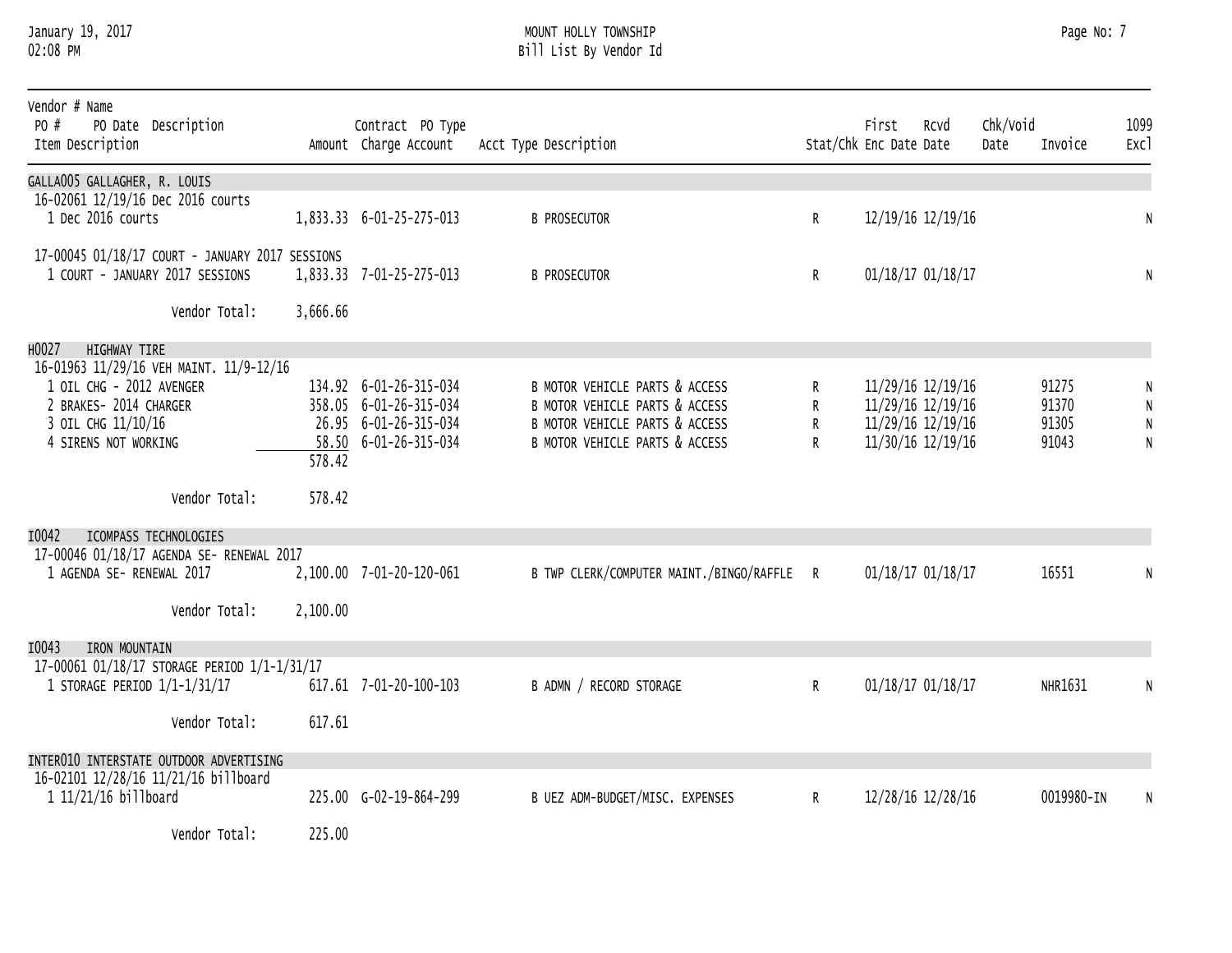#### January 19, 2017 MOUNT HOLLY TOWNSHIP Page No: 8 02:08 PM Bill List By Vendor Id

| Vendor # Name<br>PO #<br>Item Description | PO Date Description                             |           | Contract PO Type<br>Amount Charge Account | Acct Type Description                        |              | First<br>Stat/Chk Enc Date Date | Rcvd              | Chk/Void<br>Date | Invoice     | 1099<br>Exc1 |
|-------------------------------------------|-------------------------------------------------|-----------|-------------------------------------------|----------------------------------------------|--------------|---------------------------------|-------------------|------------------|-------------|--------------|
| J0050<br>JESCO, INC.                      |                                                 |           |                                           |                                              |              |                                 |                   |                  |             |              |
| 1 BACKHOE FOR WOOLMANS DAM                | 16-01856 11/03/16 BACKHOE FOR WOOLMAN DAM       |           | 11,844.00 6-01-26-290-058                 | B ST MAINT/SIGNS/ EQUIP SUP/RENT             | $\mathsf{R}$ |                                 | 11/03/16 01/18/17 |                  | R23928      | N            |
|                                           |                                                 |           |                                           |                                              |              |                                 |                   |                  |             |              |
|                                           | Vendor Total:                                   | 11,844.00 |                                           |                                              |              |                                 |                   |                  |             |              |
| J0093<br>JOHNNY ON THE SPOT               |                                                 |           |                                           |                                              |              |                                 |                   |                  |             |              |
|                                           | 16-02103 12/28/16 FENCE RENTAL 12/21/16-1/17/17 |           |                                           |                                              |              |                                 |                   |                  |             |              |
|                                           | 1 FENCE RENTAL 12/21/16-1/17/17                 |           | 18.54 6-01-26-290-038                     | B STREET MAINT/GEN HARDWARE/TOOL/CONST MAT R |              |                                 | 12/28/16 12/28/16 |                  | 253853      | N            |
|                                           | Vendor Total:                                   | 18.54     |                                           |                                              |              |                                 |                   |                  |             |              |
| к0062<br>KDI, INC.                        |                                                 |           |                                           |                                              |              |                                 |                   |                  |             |              |
|                                           | 17-00086 01/19/17 YEARLY CONTRACT 1/9/17-1/8/18 |           |                                           |                                              |              |                                 |                   |                  |             |              |
|                                           | 1 DETECTYRLY CONT. 1/9/17-1/8/18                |           | 1,063.00 7-01-25-240-036                  | <b>B POLICE/OFFICE SUPPLIES</b>              | R            |                                 | 01/19/17 01/19/17 |                  | 629133      | N            |
|                                           | 17-00087 01/19/17 SQUAD/CHIEF- 10/5/16-1/4/17   |           |                                           |                                              |              |                                 |                   |                  |             |              |
| 1 SQUAD/CHIEF- 10/5/16-1/4/17             |                                                 |           | 896.44 6-01-25-240-036                    | B POLICE/OFFICE SUPPLIES                     | $\mathsf{R}$ |                                 | 01/19/17 01/19/17 |                  | 629165      | N            |
|                                           | 17-00088 01/19/17 VITAL- CONTRAT 1/17-1/18      |           |                                           |                                              |              |                                 |                   |                  |             |              |
| 1 VITAL- CONTRAT 1/17-1/18                |                                                 |           | 1,060.00 7-01-20-120-036                  | B TWP CLERK / OFFICE SUPPLIES                | $\mathsf{R}$ |                                 | 01/19/17 01/19/17 |                  | 627921      | N            |
|                                           |                                                 |           |                                           |                                              |              |                                 |                   |                  |             |              |
|                                           | Vendor Total:                                   | 3,019.44  |                                           |                                              |              |                                 |                   |                  |             |              |
| к0081                                     | KEVIN L. SCIBILIA FORESTRY                      |           |                                           |                                              |              |                                 |                   |                  |             |              |
| 1 CONSULTING DECEMBER 1, 2016             | 16-02013 12/06/16 CONSULTING DECEMBER 1, 2016   |           | 375.00 G-02-41-819-421                    | B Community Forestry (CSIP)                  | $\mathsf{R}$ |                                 | 12/06/16 12/15/16 |                  | DEC 3, 2016 | N            |
|                                           |                                                 |           |                                           |                                              |              |                                 |                   |                  |             |              |
|                                           | Vendor Total:                                   | 375.00    |                                           |                                              |              |                                 |                   |                  |             |              |
| L0068<br>LOWE'S                           |                                                 |           |                                           |                                              |              |                                 |                   |                  |             |              |
|                                           | 16-01885 11/10/16 DRYWALL FOR NEW HOME          |           |                                           |                                              |              |                                 |                   |                  |             |              |
| 1 DRYWALL FOR NEW HOME                    |                                                 |           | 47.12 6-01-26-290-038                     | B STREET MAINT/GEN HARDWARE/TOOL/CONST MAT R |              |                                 | 11/10/16 12/15/16 |                  | 28546       |              |
| 2 DRYWALL FOR NEW HOME                    |                                                 | 59.94     | 12.82 6-01-26-290-038                     | B STREET MAINT/GEN HARDWARE/TOOL/CONST MAT R |              |                                 | 11/10/16 12/15/16 |                  | 28618       | N            |
|                                           | 16-01962 11/29/16 CABLE TIES/LYSOL/GARDEN SPADE |           |                                           |                                              |              |                                 |                   |                  |             |              |
|                                           | 1 CABLE TIES/LYSOL/GARDEN SPADE                 |           | 64.48 6-01-26-290-036                     | B STREETS & ROADS/OFFICE SUPP                | R            |                                 | 11/29/16 12/15/16 |                  | 10194       | N            |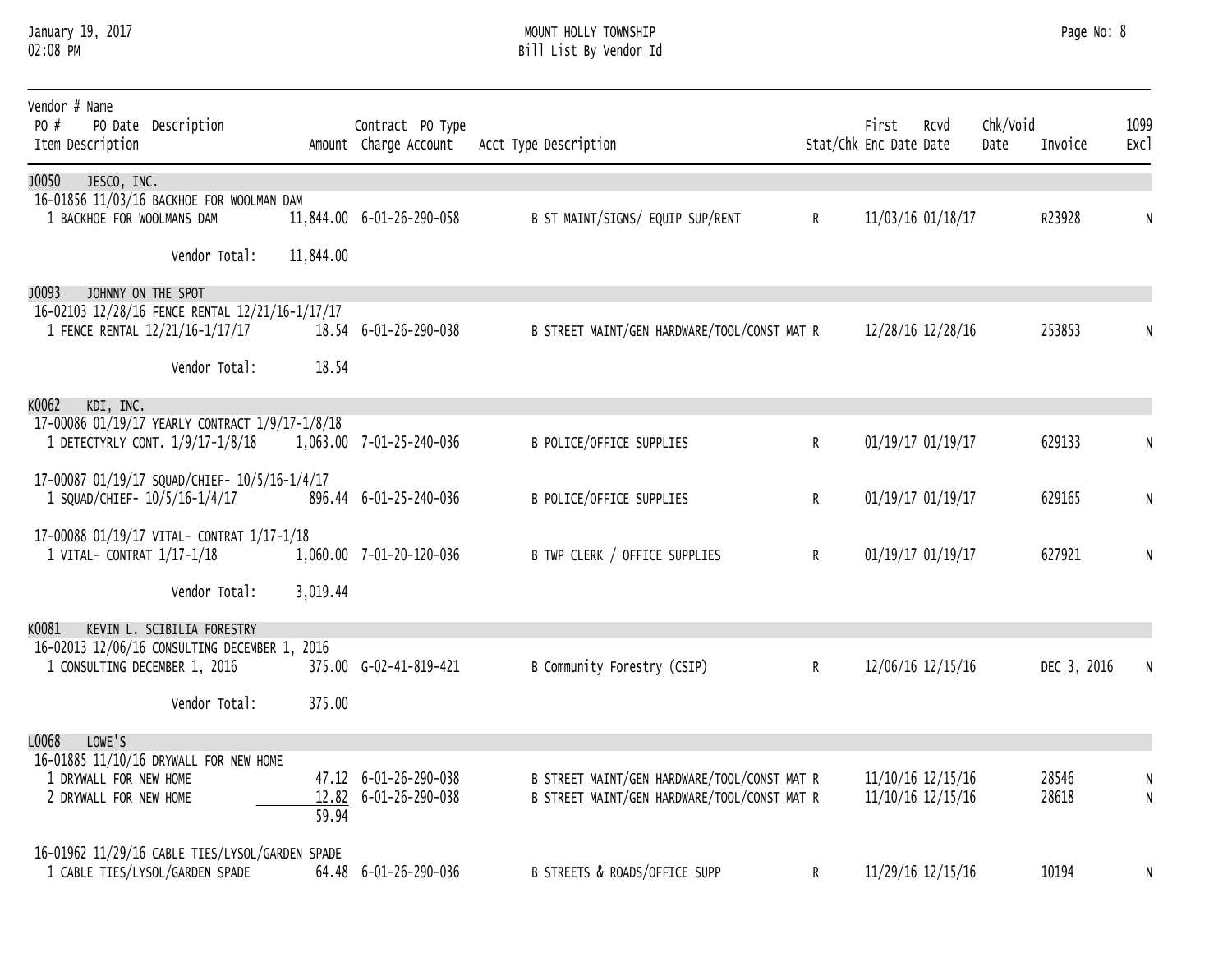#### January 19, 2017 MOUNT HOLLY TOWNSHIP Page No: 9 02:08 PM Bill List By Vendor Id

| Vendor # Name<br>PO #<br>Item Description          | PO Date Description                                                               |           | Contract PO Type<br>Amount Charge Account      | Acct Type Description                                        |        | First<br>Stat/Chk Enc Date Date | Rcvd                                   | Chk/Void<br>Date | Invoice            | 1099<br>Exc1 |
|----------------------------------------------------|-----------------------------------------------------------------------------------|-----------|------------------------------------------------|--------------------------------------------------------------|--------|---------------------------------|----------------------------------------|------------------|--------------------|--------------|
| L0068<br>LOWE'S                                    |                                                                                   | Continued |                                                |                                                              |        |                                 |                                        |                  |                    |              |
| 2 PAD LOCKS                                        | 16-01962 11/29/16 CABLE TIES/LYSOL/GARDEN SPADE Continued                         | 121.48    | 57.00 6-01-25-240-036                          | B POLICE/OFFICE SUPPLIES                                     | R      |                                 | 11/29/16 12/15/16                      |                  | 28676              | N            |
|                                                    | Vendor Total:                                                                     | 181.42    |                                                |                                                              |        |                                 |                                        |                  |                    |              |
| L0081<br>LANGUAGE SERVICES                         |                                                                                   |           |                                                |                                                              |        |                                 |                                        |                  |                    |              |
| 1 SVCS FOR 11/1-30/16<br>2 SVCS FOR 10/1-31/16     | 16-02030 12/12/16 SVCS FOR 11/1-30/16                                             | 60.90     | 23.10 6-01-43-490-028<br>37.80 6-01-43-490-028 | B MUN COURT / OTHER SERVICES<br>B MUN COURT / OTHER SERVICES | R<br>R |                                 | 12/12/16 01/18/17<br>12/12/16 01/18/17 |                  | 1135857<br>1134463 | N            |
|                                                    | Vendor Total:                                                                     | 60.90     |                                                |                                                              |        |                                 |                                        |                  |                    |              |
| м0051                                              | MGL FORMS - SYSTEMS                                                               |           |                                                |                                                              |        |                                 |                                        |                  |                    |              |
| 1 TAX SALE CERTTIFICATES<br>2 SHIPPING             | 16-02048 12/15/16 TAX SALE CERTTIFICATES                                          | 109.00    | 98.00 6-01-20-145-023<br>11.00 6-01-20-145-023 | B TAX COLLECTOR / PRINTING<br>B TAX COLLECTOR / PRINTING     | R<br>R |                                 | 12/15/16 12/28/16<br>12/15/16 12/28/16 |                  | 142668<br>142668   | N            |
| 16-02086 12/27/16 TOWNSHIP SEAL<br>1 TOWNSHIP SEAL |                                                                                   |           | 83.00 6-01-20-120-036                          | B TWP CLERK / OFFICE SUPPLIES                                | R      |                                 | 12/27/16 01/18/17                      |                  | 142553             | N            |
|                                                    | Vendor Total:                                                                     | 192.00    |                                                |                                                              |        |                                 |                                        |                  |                    |              |
| MOUNT HOLLY MUA<br>м0095                           |                                                                                   |           |                                                |                                                              |        |                                 |                                        |                  |                    |              |
| 1 Oct 2016 fuel usage                              | 16-02054 12/15/16 Oct 2016fuel usage                                              |           | 3,880.73 6-01-31-460-074                       | <b>B GASOLINE &amp; DIESEL FUEL</b>                          | R      |                                 | 12/15/16 12/15/16                      |                  |                    | N            |
| 1 NOV 2016 FUEL USAGE                              | 16-02102 12/28/16 NOV 2016 FUEL USAGE                                             |           | 3,723.96 6-01-31-460-074                       | B GASOLINE & DIESEL FUEL                                     | R      |                                 | 12/28/16 12/28/16                      |                  |                    | N            |
|                                                    | Vendor Total:                                                                     | 7,604.69  |                                                |                                                              |        |                                 |                                        |                  |                    |              |
| MO100                                              | MOUNT HOLLY WATER COMPANY                                                         |           |                                                |                                                              |        |                                 |                                        |                  |                    |              |
|                                                    | 17-00074 01/18/17 WATER SVCS 11/9/16 to 1/10/17<br>1 WATER SVCS: 23 WASHINGTON ST |           | 332.81 6-01-31-445-072                         | B WATER BLDG & GARAGE                                        | R      |                                 | 01/18/17 01/18/17                      |                  |                    | N            |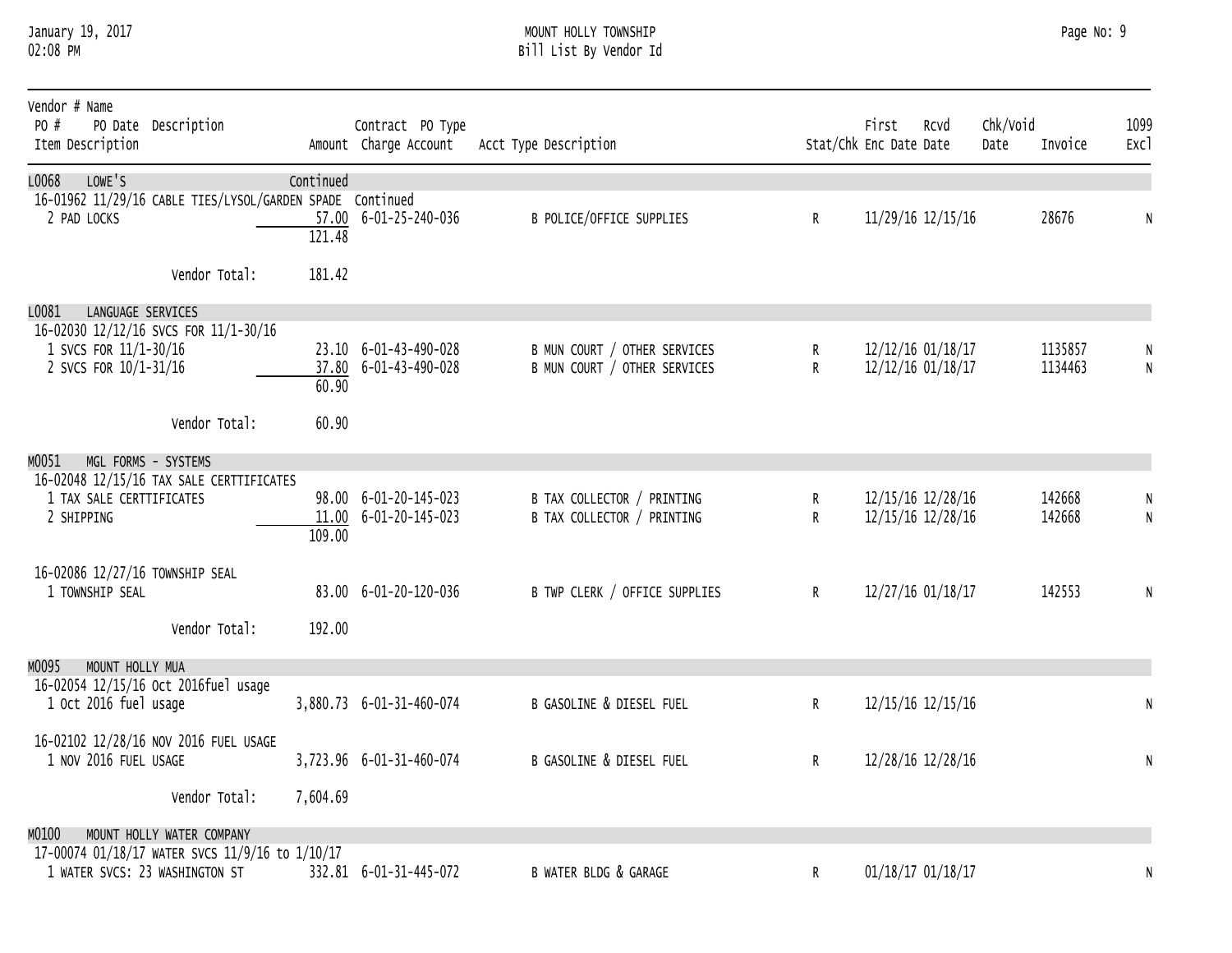#### January 19, 2017 MOUNT HOLLY TOWNSHIP Page No: 10 02:08 PM Bill List By Vendor Id

| Vendor # Name<br>PO #<br>PO Date Description<br>Item Description                                                                                                                                                        |                     | Contract PO Type<br>Amount Charge Account                                                           | Acct Type Description                                                                            |                   | First<br>Stat/Chk Enc Date Date | Rcvd                                                                             | Chk/Void<br>Date | Invoice                    | 1099<br>Exc1             |
|-------------------------------------------------------------------------------------------------------------------------------------------------------------------------------------------------------------------------|---------------------|-----------------------------------------------------------------------------------------------------|--------------------------------------------------------------------------------------------------|-------------------|---------------------------------|----------------------------------------------------------------------------------|------------------|----------------------------|--------------------------|
| MO100<br>MOUNT HOLLY WATER COMPANY<br>17-00074 01/18/17 WATER SVCS 11/9/16 to 1/10/17 Continued<br>2 WATER SVCS: 250 RANCOCAS ROAD<br>3 WATER SVCS: 51-53 HIGH ST<br>4 WATER SVCS:WOLLNER DR<br>5 WATER SVCS: 6 PINE ST | Continued<br>752.99 | 110.12  6-01-31-445-072<br>31.00 6-01-31-445-072<br>248.06 6-01-31-445-072<br>31.00 6-01-31-445-072 | B WATER BLDG & GARAGE<br>B WATER BLDG & GARAGE<br>B WATER BLDG & GARAGE<br>B WATER BLDG & GARAGE | R<br>R<br>R<br>R. |                                 | 01/18/17 01/18/17<br>01/18/17 01/18/17<br>01/18/17 01/18/17<br>01/18/17 01/18/17 |                  |                            | N<br>N<br>${\sf N}$<br>N |
| Vendor Total:                                                                                                                                                                                                           | 752.99              |                                                                                                     |                                                                                                  |                   |                                 |                                                                                  |                  |                            |                          |
| MO142<br>MOUNT HOLLY TWP BOARD OF ED<br>17-00034 01/18/17 DECEMBER 2016 APPROPRIATION<br>1 DECEMBER 2016 APPROPRIATION<br>Vendor Total:                                                                                 | 677,204.00          | 677,204.00 6-01-55-011-000                                                                          | B LOCAL SCHOOL TAXES                                                                             | $\mathsf{R}$      |                                 | 01/18/17 01/18/17                                                                |                  |                            |                          |
| MO363<br>MACCS OF BURLINGTON                                                                                                                                                                                            |                     |                                                                                                     |                                                                                                  |                   |                                 |                                                                                  |                  |                            |                          |
| 16-02051 12/15/16 NOV 2016 GARBAGE REMOVAL<br>1 NOV 2016 GARBAGE REMOVAL                                                                                                                                                |                     | 3,045.83 6-01-26-305-029                                                                            | <b>B REFUSE/ CONTRACTUAL</b>                                                                     | R                 |                                 | 12/15/16 12/15/16                                                                |                  | 20887                      | N                        |
| 17-00030 01/18/17 JOINT PUR AGREEMT- 12/16<br>1 JOINT PUR AGREEMT- 12/16                                                                                                                                                |                     | 3,588.02 7-01-26-305-029                                                                            | <b>B REFUSE/ CONTRACTUAL</b>                                                                     | $\mathsf{R}^-$    |                                 | 01/18/17 01/18/17                                                                |                  | 21337                      | N                        |
| Vendor Total:                                                                                                                                                                                                           | 6,633.85            |                                                                                                     |                                                                                                  |                   |                                 |                                                                                  |                  |                            |                          |
| MO395<br>MAGELLAN HILL TECHNOLOGIES LLC                                                                                                                                                                                 |                     |                                                                                                     |                                                                                                  |                   |                                 |                                                                                  |                  |                            |                          |
| 16-02056 12/15/16 Long Distance 12/1-12/31/16<br>1 Long Distance 12/1-12/31/16<br>2 Long Distance 12/1-12/31/16                                                                                                         | 1,530.25            | 1,470.42 6-01-31-440-076<br>59.83 7-01-31-440-076                                                   | B TELEPHONE (EXCLUDE EQUIP)<br>B TELEPHONE (EXCLUDE EQUIP)                                       | R<br>R            |                                 | 01/18/17 01/18/17<br>01/18/17 01/18/17                                           |                  | 68417161215<br>68417161215 | N<br>N                   |
| 17-00072 01/18/17 long distance- 1/1-31/17<br>1 long distance- $1/1-31/17$                                                                                                                                              |                     | 1,610.13 7-01-31-440-076                                                                            | B TELEPHONE (EXCLUDE EQUIP)                                                                      | R.                |                                 | 01/18/17 01/18/17                                                                |                  | 68417170115                | N                        |

Vendor Total: 3,140.38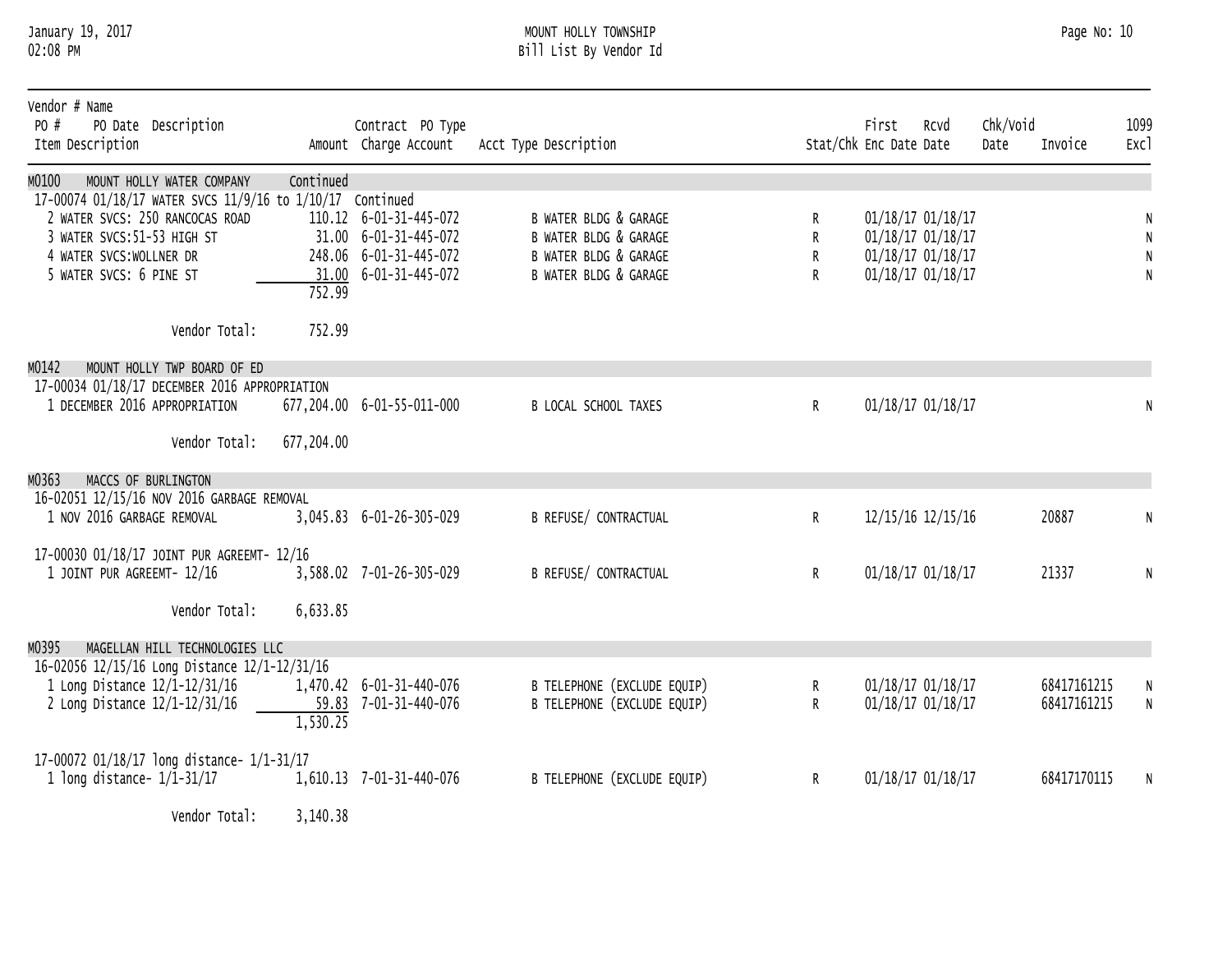#### January 19, 2017 MOUNT HOLLY TOWNSHIP Page No: 11 02:08 PM Bill List By Vendor Id

| Vendor # Name<br>PO #<br>PO Date Description<br>Item Description                                              |                 | Contract PO Type         | Amount Charge Account Acct Type Description |              | First<br>Stat/Chk Enc Date Date | Rcvd              | Chk/Void<br>Date | Invoice | 1099<br><b>Exc1</b> |
|---------------------------------------------------------------------------------------------------------------|-----------------|--------------------------|---------------------------------------------|--------------|---------------------------------|-------------------|------------------|---------|---------------------|
| MCKEL005 MCKELWEE, DAVID P.SR. & JUDITH<br>17-00069 01/18/17 WORK @ 17 BUDD ST- FINAL PMT                     |                 |                          |                                             |              |                                 |                   |                  |         |                     |
| 1 WORK @ 17 BUDD ST- FINAL PMT                                                                                |                 | 6,150.00 G-02-41-709-450 | B CBDG/HOUSING & REHABILITATION             | $\mathsf{R}$ |                                 | 01/19/17 01/19/17 |                  | MTHY-08 | N                   |
| Vendor Total:                                                                                                 | 6,150.00        |                          |                                             |              |                                 |                   |                  |         |                     |
| NO150<br>NATIONAL TIME SYSTEMS, INC.                                                                          |                 |                          |                                             |              |                                 |                   |                  |         |                     |
| 17-00047 01/18/17 ATTENDANCE ON DEMAND DEC 2016<br>1 ATTENDANCE ON DEMAND DEC 2016                            |                 | 261.90 6-01-20-100-102   | B ADMIN/TIME & ATTENDANCE SYSTEM            | $\mathsf{R}$ |                                 | 01/18/17 01/18/17 |                  | 29461   |                     |
| 17-00048 01/18/17 ANNUAL HARDWARE- 1/1-12/31/17<br>1 ANNUAL HARDWARE- 1/1-12/31/17                            |                 | 245.00 7-01-20-100-102   | B ADMIN/TIME & ATTENDANCE SYSTEM            | $\mathsf{R}$ |                                 | 01/18/17 01/18/17 |                  | 29415   | N                   |
| Vendor Total:                                                                                                 | 506.90          |                          |                                             |              |                                 |                   |                  |         |                     |
| NO376<br>NETWORKS PLUS, LLC                                                                                   |                 |                          |                                             |              |                                 |                   |                  |         |                     |
| 16-02031 12/12/16 WIFI FOR COURTROOM<br>1 WIFI FOR COURTROOM                                                  |                 | 600.00 6-01-20-100-299   | B ADMN/MISC EXPENSES                        | $\mathsf{R}$ |                                 | 12/12/16 12/15/16 |                  | 27817   | N                   |
| 17-00081 01/19/17 OFFSITE BACKUPS - JAN 2017                                                                  |                 |                          |                                             |              |                                 |                   |                  |         |                     |
| 1 OFFSITE BACKUPS - JAN 2017                                                                                  |                 | 50.00 7-01-20-100-061    | B ADMN/COMPUTER MAINTENANCE                 | $\mathsf{R}$ |                                 | 01/19/17 01/19/17 |                  | 28147   | N                   |
| Vendor Total:                                                                                                 | 650.00          |                          |                                             |              |                                 |                   |                  |         |                     |
| NJMMA001 NJMMA                                                                                                |                 |                          |                                             |              |                                 |                   |                  |         |                     |
| 17-00022 01/18/17 ANNUAL DUES: JOSHUA BROWN<br>1 ANNUAL DUES: JOSHUA BROWN                                    |                 | 175.00 7-01-20-100-044   | B ADMN / OFFICE DUES                        | R            |                                 | 01/18/17 01/18/17 |                  |         | $\mathsf{N}$        |
| Vendor Total:                                                                                                 | 175.00          |                          |                                             |              |                                 |                   |                  |         |                     |
| NRAA0375 NRAAO                                                                                                |                 |                          |                                             |              |                                 |                   |                  |         |                     |
| 17-00085 01/19/17 2017 MEMBERSHIP RENEWAL APPLIC<br>1 2017 MEMBERSHIP RENEWAL APPLIC                          |                 | 40.00 7-01-20-150-044    | B ASSESSOR / DUES                           | R            |                                 | 01/19/17 01/19/17 |                  |         | N                   |
| the second control of the second control of the second control of the second control of the second control of | $\overline{10}$ |                          |                                             |              |                                 |                   |                  |         |                     |

Vendor Total: 40.00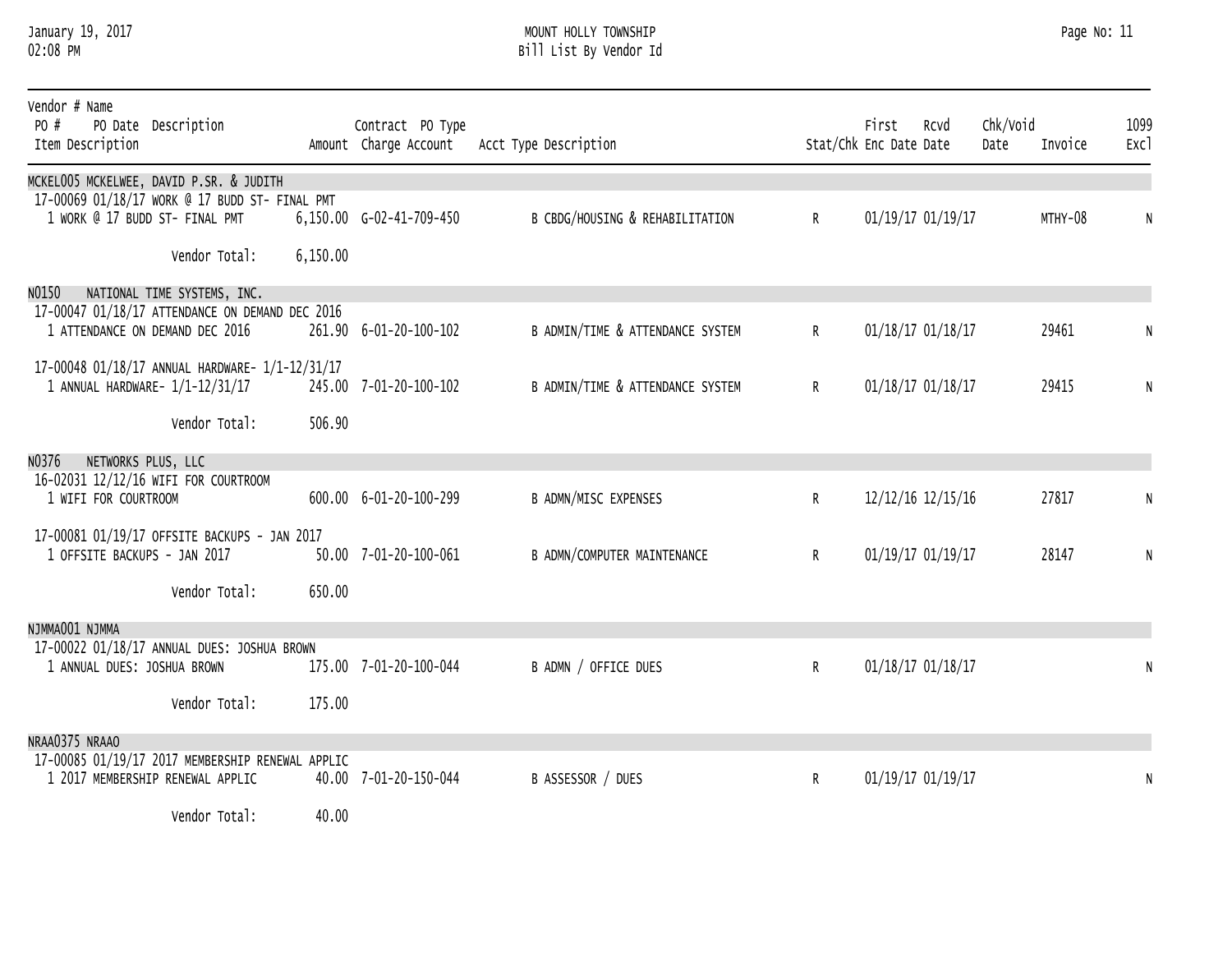#### January 19, 2017 MOUNT HOLLY TOWNSHIP Page No: 12 02:08 PM Bill List By Vendor Id

| Vendor # Name<br>PO #<br>Item Description | PO Date Description                              |           | Contract PO Type<br>Amount Charge Account          | Acct Type Description                                      |                   | First<br>Stat/Chk Enc Date Date        | Rcvd | Chk/Void<br>Date | Invoice      | 1099<br>Exc1                 |
|-------------------------------------------|--------------------------------------------------|-----------|----------------------------------------------------|------------------------------------------------------------|-------------------|----------------------------------------|------|------------------|--------------|------------------------------|
| P0010<br>PARKER, MCCAY PA                 |                                                  |           |                                                    |                                                            |                   |                                        |      |                  |              |                              |
| 1 Taxable bond 10/20-11/14/16             | 16-02055 12/15/16 Taxable bond 10/20-11/14/16    |           | 2,212.67 6-01-20-155-028                           | B LEGAL/ BOND COUNSEL                                      | $\mathsf{R}$      | 12/15/16 01/19/17                      |      |                  | 3015713      | N                            |
|                                           | Vendor Total:                                    | 2,212.67  |                                                    |                                                            |                   |                                        |      |                  |              |                              |
| P0050                                     | PUBLIC SERVICE ELEC & GAS CO.                    |           |                                                    |                                                            |                   |                                        |      |                  |              |                              |
|                                           | 17-00089 01/19/17 WOOLNERS DR- NOV/DEC 2016      |           |                                                    |                                                            |                   |                                        |      |                  |              |                              |
| 1 WOOLNERS DR- NOV/DEC 2016               |                                                  |           | 826.97 6-01-31-430-071                             | B ELECTRICITY/BLDG/GARAGE                                  | $\mathsf{R}$      | 01/19/17 01/19/17                      |      |                  |              | N                            |
|                                           | 17-00090 01/19/17 MUN BLDG/TWP GAR/FOUNT-NOV/DEC |           |                                                    |                                                            |                   |                                        |      |                  |              |                              |
|                                           | 1 MUN BLDG/TWP GAR/FOUNT-NOV/DEC                 |           | $0.00 \quad 6 - 01 - 31 - 430 - 071$               | B ELECTRICITY/BLDG/GARAGE                                  | R                 | 01/19/17 01/19/17                      |      |                  |              | $\mathsf{N}$                 |
|                                           | 17-00091 01/19/17 AREA/STREET LIGHTING NOV/DEC16 |           |                                                    |                                                            |                   |                                        |      |                  |              |                              |
|                                           | 1 AREA/STREET LIGHTING NOV/DEC16                 |           | 32, 292. 24 6-01-31-435-075                        | <b>B STREET LIGHTING</b>                                   | $\mathsf{R}$      | 01/19/17 01/19/17                      |      |                  |              | ${\sf N}$                    |
|                                           |                                                  |           |                                                    |                                                            |                   |                                        |      |                  |              |                              |
| 1 TRAFFIC SIGNALS NOV/DEC 2016            | 17-00092 01/19/17 TRAFFIC SIGNALS NOV/DEC 2016   |           | 1,494.59 6-01-31-435-075                           | <b>B STREET LIGHTING</b>                                   | $\mathsf{R}$      | 01/19/17 01/19/17                      |      |                  |              | N                            |
|                                           |                                                  |           |                                                    |                                                            |                   |                                        |      |                  |              |                              |
| 1 92 LEVIS DR - DEC 2016                  | 17-00095 01/19/17 92 LEVIS DR - DEC 2016         |           | 58.40 6-01-31-430-071                              |                                                            |                   |                                        |      |                  |              |                              |
|                                           |                                                  |           |                                                    | B ELECTRICITY/BLDG/GARAGE                                  | R                 | 01/19/17 01/19/17                      |      |                  |              | ${\sf N}$                    |
|                                           | Vendor Total:                                    | 34,672.20 |                                                    |                                                            |                   |                                        |      |                  |              |                              |
| Q0011                                     | QSCEND TECHNOLOGIES, INC.                        |           |                                                    |                                                            |                   |                                        |      |                  |              |                              |
|                                           | 16-02024 12/12/16 2017 WEBSITE LIC & MAINTENANCE |           |                                                    |                                                            |                   |                                        |      |                  |              |                              |
|                                           | 1 2017 WEBSITE LIC & MAINTENANCE                 |           | 3,128.90 6-01-20-100-061                           | B ADMN/COMPUTER MAINTENANCE                                | R                 | 12/12/16 12/19/16                      |      |                  | 8069         | N                            |
| $\mathbf{2}$<br>$\overline{3}$            |                                                  |           | 1,200.00 6-01-20-100-061<br>749.00 6-01-20-100-061 | B ADMN/COMPUTER MAINTENANCE<br>B ADMN/COMPUTER MAINTENANCE | $\mathsf{R}$<br>R | 12/12/16 12/19/16<br>12/12/16 12/19/16 |      |                  | 8069<br>8069 | $\mathsf{N}$<br>$\mathsf{N}$ |
|                                           |                                                  | 5,077.90  |                                                    |                                                            |                   |                                        |      |                  |              |                              |
|                                           | Vendor Total:                                    | 5,077.90  |                                                    |                                                            |                   |                                        |      |                  |              |                              |
|                                           |                                                  |           |                                                    |                                                            |                   |                                        |      |                  |              |                              |
| R0112                                     | REGISTRAR'S ASSN. OF N J                         |           |                                                    |                                                            |                   |                                        |      |                  |              |                              |
| 1 MHPD - Cain 2017 membership             | 16-01971 11/30/16 MHPD - Cain 2017 membership    |           | 25.00 6-01-25-240-042                              | B POLICE / TRAVEL-TRAINING                                 | $\mathsf{R}$      | 11/30/16 12/15/16                      |      |                  |              | N                            |
|                                           |                                                  |           |                                                    |                                                            |                   |                                        |      |                  |              |                              |
|                                           | Vendor Total:                                    | 25.00     |                                                    |                                                            |                   |                                        |      |                  |              |                              |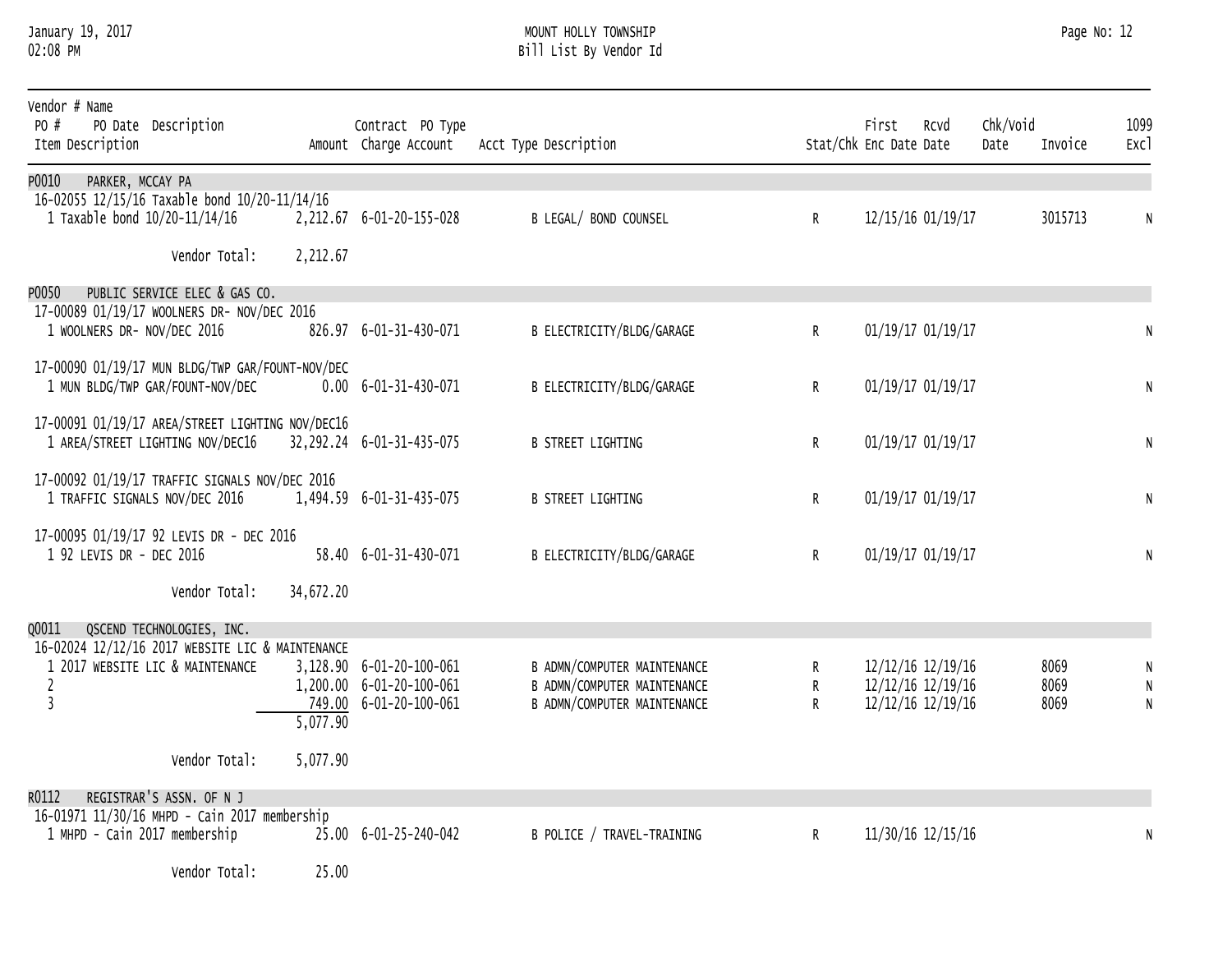#### January 19, 2017 MOUNT HOLLY TOWNSHIP Page No: 13 02:08 PM Bill List By Vendor Id

| Vendor # Name<br>PO #<br>PO Date Description<br>Item Description         |          | Contract PO Type<br>Amount Charge Account | Acct Type Description                                                                      |              | First<br>Stat/Chk Enc Date Date | RCVd              | Chk/Void<br>Date | Invoice      | 1099<br>Exc1           |
|--------------------------------------------------------------------------|----------|-------------------------------------------|--------------------------------------------------------------------------------------------|--------------|---------------------------------|-------------------|------------------|--------------|------------------------|
| ROKINO05 ROK INDUSTRIES, INC.                                            |          |                                           |                                                                                            |              |                                 |                   |                  |              |                        |
| 16-02015 12/07/16 ELECTRONIC TAX SALE 12/15/16                           |          |                                           |                                                                                            |              |                                 |                   |                  |              |                        |
| 1 ELECTRONIC TAX SALE 12/15/16                                           |          | 9,360.00 6-01-20-145-021                  | B TAX COLLECTOR / ADVERTISING                                                              | $\mathsf{R}$ |                                 | 12/07/16 12/15/16 |                  | MTHOLLYTWP16 | N                      |
|                                                                          |          |                                           |                                                                                            |              |                                 |                   |                  |              |                        |
| Vendor Total:                                                            | 9,360.00 |                                           |                                                                                            |              |                                 |                   |                  |              |                        |
|                                                                          |          |                                           |                                                                                            |              |                                 |                   |                  |              |                        |
| S0062<br>STEWART BUSINESS SYSTEMS                                        |          |                                           |                                                                                            |              |                                 |                   |                  |              |                        |
| 17-00082 01/19/17 SERVICE 1/4-4/4/17<br>1 SVCS: 1/4-4/4/17 # ZFLET 10206 |          | 582.00 7-01-20-100-061                    | B ADMN/COMPUTER MAINTENANCE                                                                | $\mathsf{R}$ |                                 | 01/19/17 01/19/17 |                  | 1E8361-1     | N                      |
|                                                                          |          |                                           |                                                                                            |              |                                 |                   |                  |              |                        |
| Vendor Total:                                                            | 582.00   |                                           |                                                                                            |              |                                 |                   |                  |              |                        |
|                                                                          |          |                                           |                                                                                            |              |                                 |                   |                  |              |                        |
| S0167<br><b>STAPLES</b>                                                  |          |                                           |                                                                                            |              |                                 |                   |                  |              |                        |
| 16-01727 10/18/16 MHPD supplies                                          |          | 44.29 6-01-25-240-299                     | B POLICE/MISC IMPROVEMENTS/SECURE OFFICES R                                                |              |                                 | 10/18/16 12/15/16 |                  | 3319123408   |                        |
| 1 #195574 NCR paper<br>2 #490879 Green paper 8.5x11                      |          | 8.73 6-01-25-240-299                      | B POLICE/MISC IMPROVEMENTS/SECURE OFFICES R                                                |              |                                 | 10/18/16 12/15/16 |                  | 3319123408   | N<br>${\sf N}$         |
| 3 #293718 Otterbox iPad                                                  |          | 89.95 6-01-25-240-299                     |                                                                                            |              |                                 |                   |                  | 3319123408   |                        |
| 4 #PAP1951254 Papermate pen                                              |          | 4.79 6-01-25-240-299                      | B POLICE/MISC IMPROVEMENTS/SECURE OFFICES R<br>B POLICE/MISC IMPROVEMENTS/SECURE OFFICES R |              |                                 | 10/18/16 12/15/16 |                  | 3319123408   | ${\sf N}$<br>${\sf N}$ |
| 5 #224543 Green tab folder                                               |          | 9.49 6-01-25-240-299                      |                                                                                            |              |                                 | 10/18/16 12/15/16 |                  | 3319123408   |                        |
|                                                                          |          |                                           | B POLICE/MISC IMPROVEMENTS/SECURE OFFICES R                                                |              |                                 | 10/18/16 12/15/16 |                  |              | ${\sf N}$              |
| 6 #308826 HP83A cartridge                                                |          | 63.99 6-01-25-240-299                     | B POLICE/MISC IMPROVEMENTS/SECURE OFFICES R                                                |              |                                 | 10/18/16 12/15/16 |                  | 3319123408   | ${\sf N}$              |
| 7 #614615 2 part 6 tab folder<br>8 #862159 Yellow cardstock              |          | 109.53 6-01-25-240-299                    | B POLICE/MISC IMPROVEMENTS/SECURE OFFICES R                                                |              |                                 | 10/18/16 12/15/16 |                  | 3319123408   | ${\sf N}$              |
|                                                                          |          | 10.30 6-01-25-240-299                     | B POLICE/MISC IMPROVEMENTS/SECURE OFFICES R                                                |              |                                 | 10/18/16 12/15/16 |                  | 3319123408   | $\mathsf{N}$           |
| 9 #472506 Jumbo paperclip                                                |          | $0.87$ 6-01-25-240-299                    | B POLICE/MISC IMPROVEMENTS/SECURE OFFICES R                                                |              |                                 | 10/18/16 12/15/16 |                  | 3319123408   | ${\sf N}$              |
| 10 #483018 whiteout                                                      |          | 17.16 6-01-25-240-299                     | B POLICE/MISC IMPROVEMENTS/SECURE OFFICES R                                                |              |                                 | 10/18/16 12/15/16 |                  | 3319123408   | ${\sf N}$              |
| 11 #504407 Packing tape                                                  |          | 4.98 6-01-25-240-299                      | B POLICE/MISC IMPROVEMENTS/SECURE OFFICES R                                                |              |                                 | 10/18/16 12/15/16 |                  | 3319123408   | ${\sf N}$              |
| 12 #187021 9x12 envelopes                                                |          | 5.11 6-01-25-240-299                      | B POLICE/MISC IMPROVEMENTS/SECURE OFFICES R                                                |              |                                 | 10/18/16 12/15/16 |                  | 3319123408   | ${\sf N}$              |
| 13 #187039 10x13 envelopes                                               |          | 5.93 6-01-25-240-299                      | B POLICE/MISC IMPROVEMENTS/SECURE OFFICES R                                                |              |                                 | 10/18/16 12/15/16 |                  | 3319123408   | ${\sf N}$              |
| 14 #356652 Dustoff                                                       |          | 5.89 6-01-25-240-299                      | B POLICE/MISC IMPROVEMENTS/SECURE OFFICES R                                                |              |                                 | 10/18/16 12/15/16 |                  | 3319123408   | ${\sf N}$              |
| 15 #126128 Lysol wipes                                                   |          | 10.90 6-01-25-240-299                     | B POLICE/MISC IMPROVEMENTS/SECURE OFFICES R                                                |              |                                 | 10/18/16 12/15/16 |                  | 3319123408   | ${\sf N}$              |
| 16 #622853 DVD's                                                         |          | 26.52 6-01-25-240-299                     | B POLICE/MISC IMPROVEMENTS/SECURE OFFICES R                                                |              |                                 | 10/18/16 12/15/16 |                  | 3319123408   | ${\sf N}$              |
| 17 #CNM9538B002 Wireless Fax                                             | 483.38   | 64.95 6-01-43-490-036                     | B MUN COURT / OFFICE SUPPLIES                                                              | R.           |                                 | 10/18/16 12/15/16 |                  | 3319123408   | $\mathsf{N}$           |
|                                                                          |          |                                           |                                                                                            |              |                                 |                   |                  |              |                        |
| 16-01947 11/28/16 PERF PAPER                                             |          |                                           |                                                                                            |              |                                 |                   |                  |              |                        |
| 1 PERF PAPER                                                             |          | 37.08 6-01-20-145-036                     | B TAX COLLECTOR/OFFICE SUPPLIES\                                                           | $\mathsf{R}$ |                                 | 11/28/16 12/28/16 |                  | 3322680195   | N                      |
| 16-02021 12/12/16 COURT SUPPLIES                                         |          |                                           |                                                                                            |              |                                 |                   |                  |              |                        |
| 1 COURT SUPPLIES                                                         |          | 130.37 6-01-43-490-036                    | B MUN COURT / OFFICE SUPPLIES                                                              | R            |                                 | 12/12/16 01/18/17 |                  |              | N                      |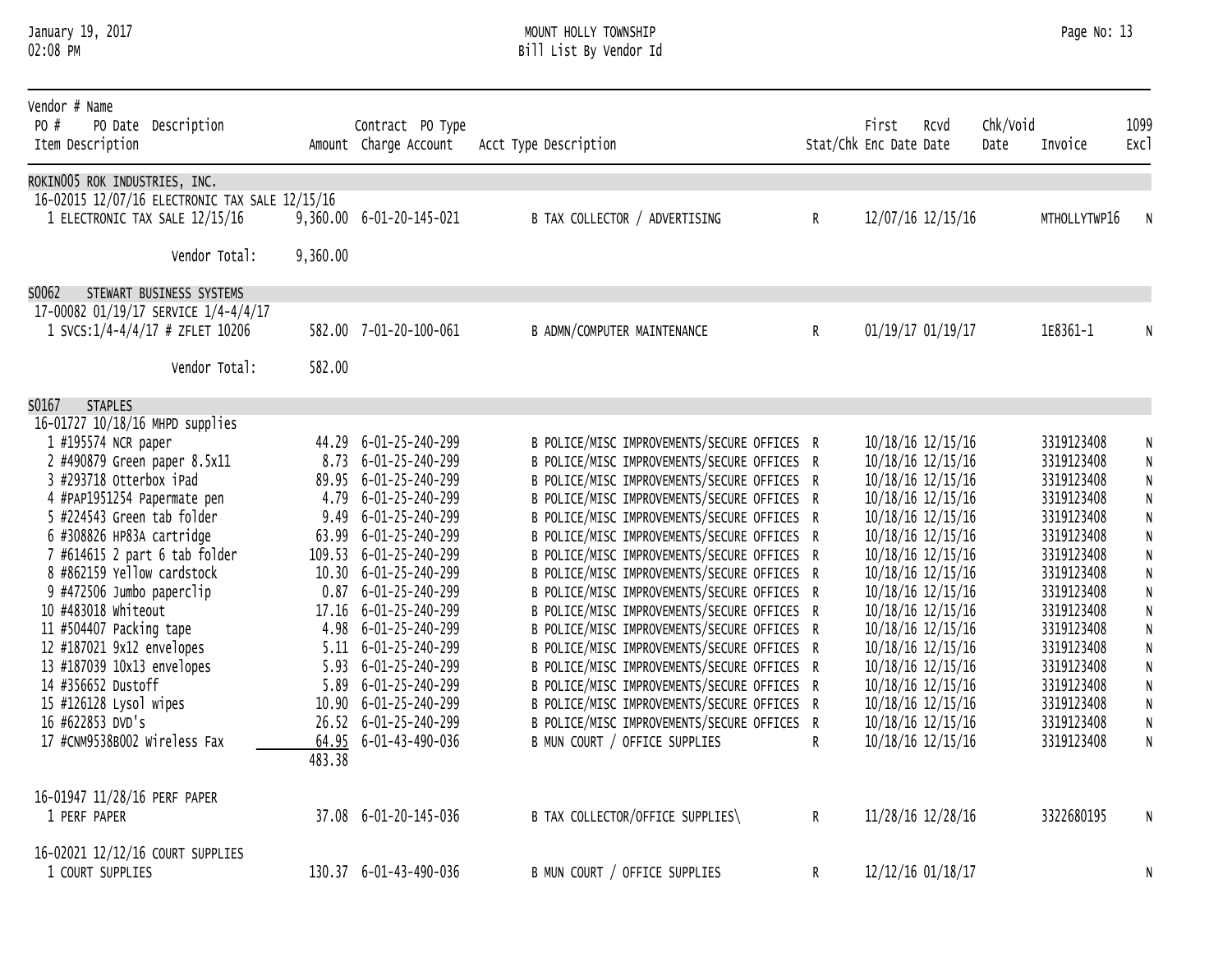#### January 19, 2017 MOUNT HOLLY TOWNSHIP Page No: 14 02:08 PM Bill List By Vendor Id

| Vendor # Name<br>PO #<br>PO Date Description<br>Item Description                                                                                                                                                               |               | Contract PO Type<br>Amount Charge Account                                                         | Acct Type Description                                                                                                                                                                    |        | First<br>Stat/Chk Enc Date Date | Rcvd                                                                             | Chk/Void<br>Date | Invoice    | 1099<br>Exc1 |
|--------------------------------------------------------------------------------------------------------------------------------------------------------------------------------------------------------------------------------|---------------|---------------------------------------------------------------------------------------------------|------------------------------------------------------------------------------------------------------------------------------------------------------------------------------------------|--------|---------------------------------|----------------------------------------------------------------------------------|------------------|------------|--------------|
| S0167<br><b>STAPLES</b>                                                                                                                                                                                                        | Continued     |                                                                                                   |                                                                                                                                                                                          |        |                                 |                                                                                  |                  |            |              |
| 16-02087 12/27/16 MHPD supplies<br>1 Duracell C battery<br>2 Duracell AA 36/pk<br>3 Duracell AAA 36/pk<br>4 Staples 32 GB flashdrive                                                                                           | 308.69        | 12.09 6-01-25-240-299<br>17.95 6-01-25-240-299<br>17.95 6-01-25-240-299<br>260.70 6-01-25-240-299 | B POLICE/MISC IMPROVEMENTS/SECURE OFFICES R<br>B POLICE/MISC IMPROVEMENTS/SECURE OFFICES R<br>B POLICE/MISC IMPROVEMENTS/SECURE OFFICES R<br>B POLICE/MISC IMPROVEMENTS/SECURE OFFICES R |        |                                 | 12/27/16 01/19/17<br>12/27/16 01/19/17<br>12/27/16 01/19/17<br>12/27/16 01/19/17 |                  | 3326246412 | N            |
| Vendor Total:                                                                                                                                                                                                                  | 959.52        |                                                                                                   |                                                                                                                                                                                          |        |                                 |                                                                                  |                  |            |              |
| S0282<br>SHRED ONE                                                                                                                                                                                                             |               |                                                                                                   |                                                                                                                                                                                          |        |                                 |                                                                                  |                  |            |              |
| 17-00049 01/18/17 SVCS 12/28//16<br>1 SVCS 12/28//16                                                                                                                                                                           |               | 72.80 6-01-20-120-103                                                                             | <b>B TWP CLERK/RECORD STORAGE</b>                                                                                                                                                        | R      |                                 | 01/18/17 01/18/17                                                                |                  | 160321     |              |
| Vendor Total:                                                                                                                                                                                                                  | 72.80         |                                                                                                   |                                                                                                                                                                                          |        |                                 |                                                                                  |                  |            |              |
| SAFET005 SAFETY COMPLIANCE PUBLICATION,<br>16-01887 11/10/16 2017 OSHA/HOMEALD SECURITY JOU<br>1 2017 OSHA/HOMEALD SECURITY JOU                                                                                                |               | 298.50 6-01-26-290-036                                                                            | B STREETS & ROADS/OFFICE SUPP                                                                                                                                                            | R      |                                 | 11/10/16 12/28/16                                                                |                  | 30085      |              |
| Vendor Total:                                                                                                                                                                                                                  | 298.50        |                                                                                                   |                                                                                                                                                                                          |        |                                 |                                                                                  |                  |            |              |
| SMITH005 SMITH, SHARON<br>17-00023 01/18/17 CFO TRAINING 8 HOURS                                                                                                                                                               |               |                                                                                                   |                                                                                                                                                                                          |        |                                 |                                                                                  |                  |            |              |
| 1 CFO TRAINING 8 HOURS<br>2 CFO TRAINING 8 HOURS                                                                                                                                                                               | 384.00        | 252.00 6-01-20-130-299<br>132.00 7-01-20-130-299                                                  | B FINANCE/MISC. EXPENSES<br>B FINANCE/MISC. EXPENSES                                                                                                                                     | R<br>R |                                 | 01/18/17 01/18/17<br>01/18/17 01/18/17                                           |                  |            |              |
| Vendor Total:                                                                                                                                                                                                                  | 384.00        |                                                                                                   |                                                                                                                                                                                          |        |                                 |                                                                                  |                  |            |              |
| SMITHO15 SMITH, DREW                                                                                                                                                                                                           |               |                                                                                                   |                                                                                                                                                                                          |        |                                 |                                                                                  |                  |            |              |
| 17-00050 01/18/17 CONFLICT PROSECUTOR 1/3/17<br>1 CONFLICT PROSECUTOR 1/3/17                                                                                                                                                   |               | 300.00 7-01-25-275-013                                                                            | <b>B PROSECUTOR</b>                                                                                                                                                                      | R      |                                 | 01/18/17 01/18/17                                                                |                  |            | N            |
| and the second control of the second second and the second second second and second the second second and second and second and second and second and second and second and second and second and second and second and second | $\sim$ $\sim$ |                                                                                                   |                                                                                                                                                                                          |        |                                 |                                                                                  |                  |            |              |

Vendor Total: 300.00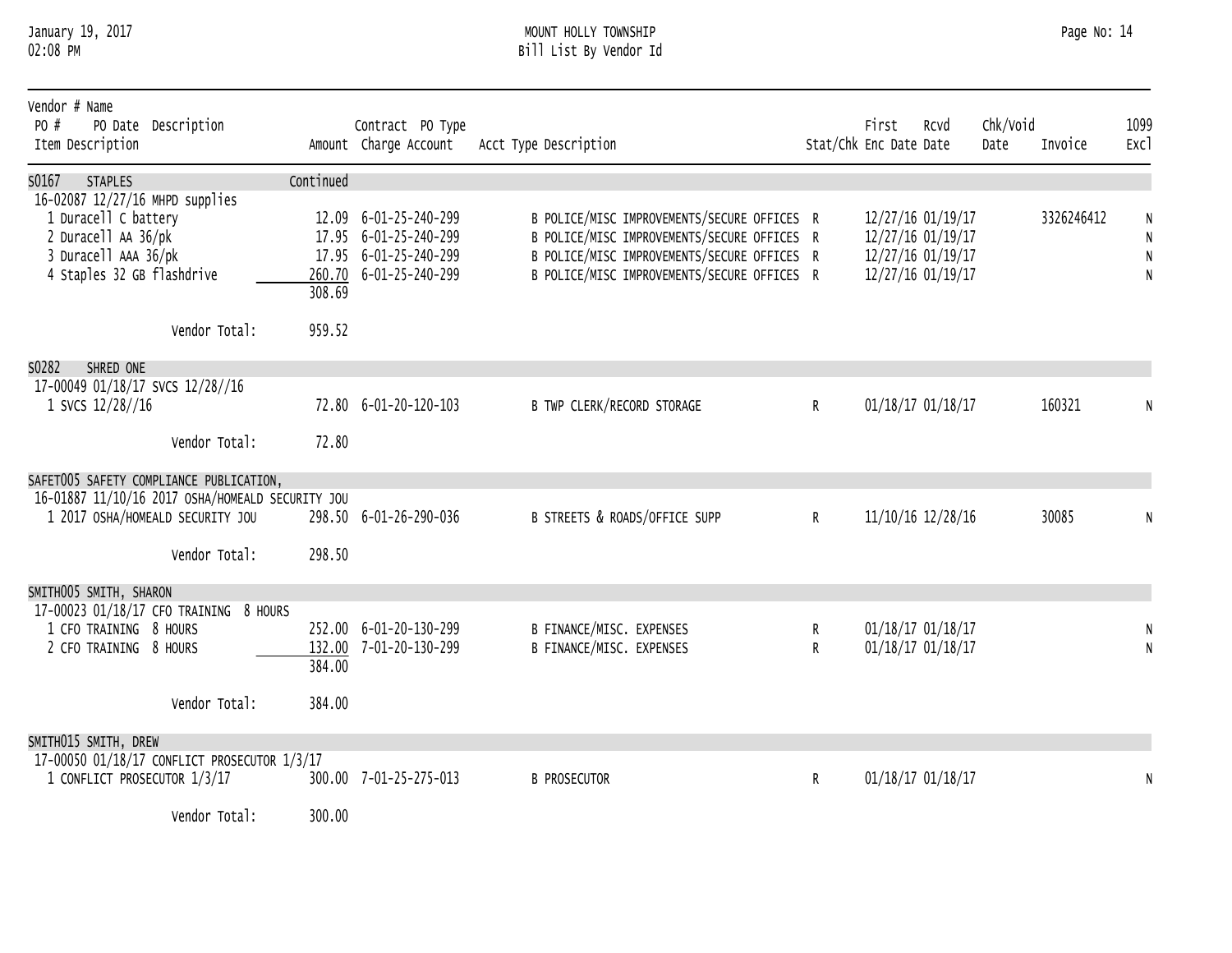#### January 19, 2017 MOUNT HOLLY TOWNSHIP Page No: 15 02:08 PM Bill List By Vendor Id

| Vendor # Name<br>PO #<br>Item Description             | PO Date Description                                                                     |                        | Contract PO Type<br>Amount Charge Account      | Acct Type Description                                          |                | First<br>Stat/Chk Enc Date Date | Rcvd                                   | Chk/Void<br>Date | Invoice | 1099<br>Exc1 |
|-------------------------------------------------------|-----------------------------------------------------------------------------------------|------------------------|------------------------------------------------|----------------------------------------------------------------|----------------|---------------------------------|----------------------------------------|------------------|---------|--------------|
| SPENC005 SPENCER V. MAUSSNER, INC.                    |                                                                                         |                        |                                                |                                                                |                |                                 |                                        |                  |         |              |
|                                                       | 17-00080 01/19/17 PMT FOR UPPER PARKING LOT REPA                                        |                        |                                                |                                                                |                |                                 |                                        |                  |         |              |
|                                                       | 1 PMT FOR UPPER PARKING LOT REPA                                                        |                        | 10,600.00 6-01-20-165-031                      | B ENGINEERING SERVICES/ROAD OPENING                            | R              |                                 | 01/19/17 01/19/17                      |                  | 2016 10 | N            |
|                                                       | 2 PMT FOR UPPER PARKING LOT REPA                                                        |                        | 3,961.80 6-01-26-290-058                       | B ST MAINT/SIGNS/ EQUIP SUP/RENT                               | R              |                                 | 01/19/17 01/19/17                      |                  | 2016 10 | N            |
|                                                       | 3 PMT FOR UPPER PARKING LOT REPA                                                        |                        | 1,900.00 6-01-26-310-299                       | B MUN BLDG / IMPROVEMENTS-MISC                                 | R              |                                 | 01/19/17 01/19/17                      |                  | 2016 10 | ${\sf N}$    |
|                                                       |                                                                                         | $16,461.\overline{80}$ |                                                |                                                                |                |                                 |                                        |                  |         |              |
|                                                       |                                                                                         |                        |                                                |                                                                |                |                                 |                                        |                  |         |              |
|                                                       | Vendor Total:                                                                           | 16,461.80              |                                                |                                                                |                |                                 |                                        |                  |         |              |
|                                                       |                                                                                         |                        |                                                |                                                                |                |                                 |                                        |                  |         |              |
|                                                       | STAHM005 STAHMM CONTRACTORS, LLC AND<br>17-00096 01/19/17 1ST PMT WORK @ 153 WASHINGTON |                        |                                                |                                                                |                |                                 |                                        |                  |         |              |
|                                                       | 1 1ST PMT WORK @ 153 WASHINGTON                                                         |                        | 3,000.00 G-02-41-709-450                       | B CBDG/HOUSING & REHABILITATION                                | $\mathsf{R}^-$ |                                 | 01/19/17 01/19/17                      |                  |         |              |
|                                                       |                                                                                         |                        |                                                |                                                                |                |                                 |                                        |                  |         |              |
|                                                       | Vendor Total:                                                                           | 3,000.00               |                                                |                                                                |                |                                 |                                        |                  |         |              |
|                                                       |                                                                                         |                        |                                                |                                                                |                |                                 |                                        |                  |         |              |
| T0025                                                 | TRAP ROCK INDUSTRIES, LLC                                                               |                        |                                                |                                                                |                |                                 |                                        |                  |         |              |
|                                                       | 16-02018 12/08/16 CONRETE TKT# 547557-61-2,69,75                                        |                        |                                                |                                                                |                |                                 |                                        |                  |         |              |
|                                                       | 1 CONRETE TKT# 547557-61-2,69,75                                                        |                        | 195.12 6-01-26-290-038                         | B STREET MAINT/GEN HARDWARE/TOOL/CONST MAT R                   |                |                                 | 12/08/16 12/19/16                      |                  | 8061927 |              |
|                                                       |                                                                                         |                        |                                                |                                                                |                |                                 |                                        |                  |         |              |
|                                                       | Vendor Total:                                                                           | 195.12                 |                                                |                                                                |                |                                 |                                        |                  |         |              |
|                                                       |                                                                                         |                        |                                                |                                                                |                |                                 |                                        |                  |         |              |
| T0112                                                 | TOTALLY T-SHIRTS SIGNS &                                                                |                        |                                                |                                                                |                |                                 |                                        |                  |         |              |
|                                                       | 16-01976 11/30/16 Bomber jacket class 3 stipe L                                         |                        |                                                |                                                                |                |                                 |                                        |                  |         |              |
|                                                       | 1 Bomber jacket class 3 stipe L                                                         |                        | 240.00 6-01-26-290-032                         | B STREET MAINT/CLOTHING-SHOES                                  | R              |                                 | 11/30/16 01/18/17                      |                  |         |              |
|                                                       | 2 Bomberjacket class3 stripe XL                                                         |                        | 192.00 6-01-26-290-032                         | B STREET MAINT/CLOTHING-SHOES                                  | R              |                                 | 11/30/16 01/18/17                      |                  |         | N            |
|                                                       | 3 Bomberjacket class3 stripe 2XL                                                        |                        | 52.00 6-01-26-290-032                          | B STREET MAINT/CLOTHING-SHOES                                  | R              |                                 | 11/30/16 01/18/17                      |                  |         | N            |
|                                                       | 4 Bomberjacket class3 stripe 3XL                                                        |                        | 53.50 6-01-26-290-032                          | B STREET MAINT/CLOTHING-SHOES                                  | R              |                                 | 11/30/16 01/18/17                      |                  |         | N            |
| 5 Zip up sweat jacket L                               |                                                                                         |                        | 148.00 6-01-26-290-032                         | B STREET MAINT/CLOTHING-SHOES                                  | R              |                                 | 11/30/16 01/18/17                      |                  |         | N            |
| 6 Zip up sweat jacket XL                              |                                                                                         |                        | 37.00 6-01-26-290-032                          | B STREET MAINT/CLOTHING-SHOES                                  | R.             |                                 | 11/30/16 01/18/17                      |                  |         | N            |
| 7 Zip up sweat jacket 2XL<br>8 Pullover sweat shirt L |                                                                                         |                        | 40.00 6-01-26-290-032<br>78.00 6-01-26-290-032 | B STREET MAINT/CLOTHING-SHOES                                  | R              |                                 | 11/30/16 01/18/17                      |                  |         | N            |
| 9 Pullover sweat shirt 3XL                            |                                                                                         |                        | 42.50 6-01-26-290-032                          | B STREET MAINT/CLOTHING-SHOES<br>B STREET MAINT/CLOTHING-SHOES | R.             |                                 | 11/30/16 01/18/17<br>11/30/16 01/18/17 |                  |         | N            |
| 10 Screen printing                                    |                                                                                         |                        | 20.00 6-01-26-290-032                          | B STREET MAINT/CLOTHING-SHOES                                  | R<br>R         |                                 | 11/30/16 01/18/17                      |                  |         | N<br>N       |
|                                                       |                                                                                         | 903.00                 |                                                |                                                                |                |                                 |                                        |                  |         |              |
|                                                       |                                                                                         |                        |                                                |                                                                |                |                                 |                                        |                  |         |              |

Vendor Total: 903.00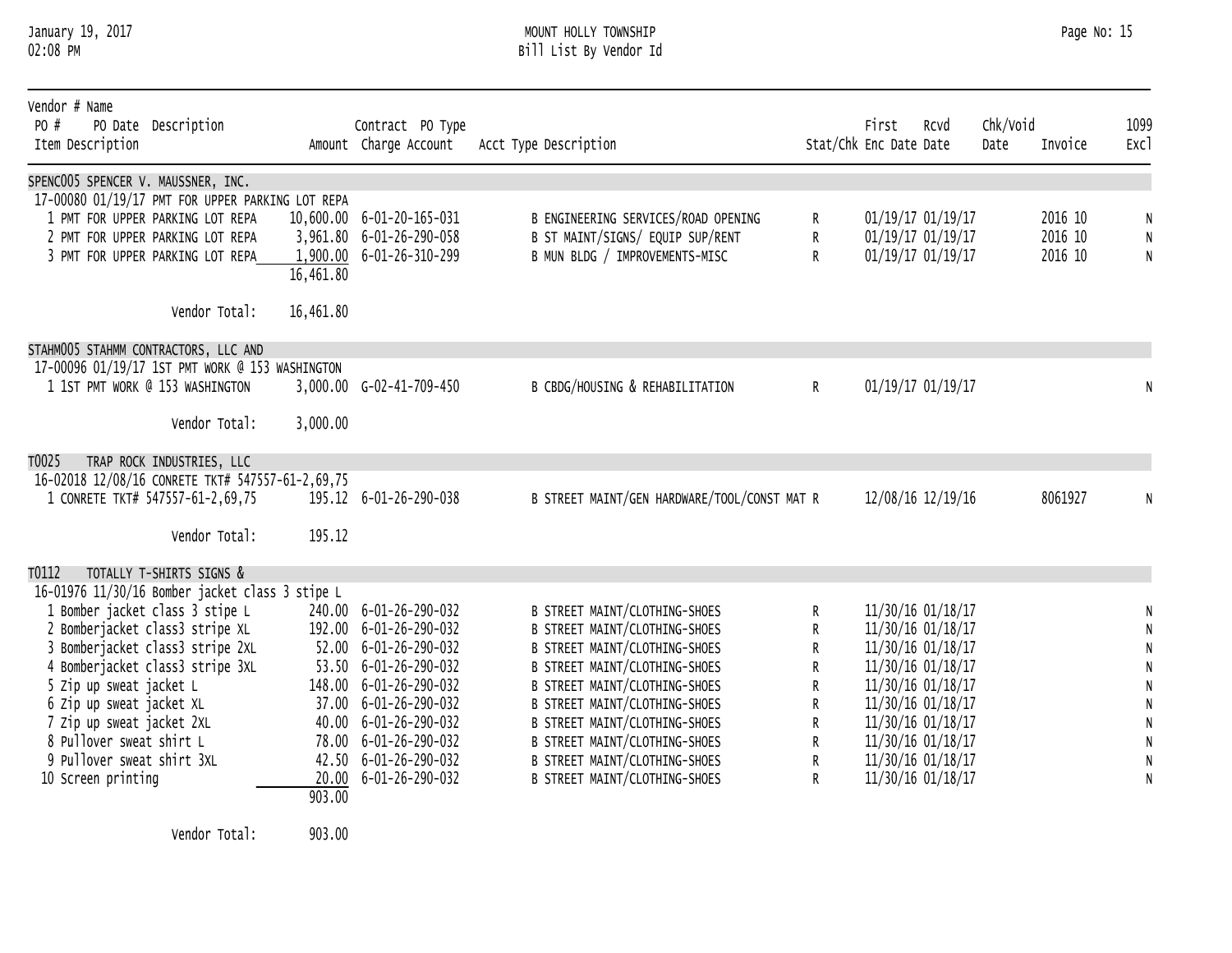#### January 19, 2017 MOUNT HOLLY TOWNSHIP Page No: 16 02:08 PM Bill List By Vendor Id

| Vendor # Name<br>PO #<br>Item Description | PO Date Description                              |          | Contract PO Type<br>Amount Charge Account | Acct Type Description                        |              | First<br>Stat/Chk Enc Date Date | Rcvd              | Chk/Void<br>Date | Invoice | 1099<br>Exc1 |
|-------------------------------------------|--------------------------------------------------|----------|-------------------------------------------|----------------------------------------------|--------------|---------------------------------|-------------------|------------------|---------|--------------|
| T0146                                     | TREASURER, STATE OF NEW JERSEY                   |          |                                           |                                              |              |                                 |                   |                  |         |              |
| 1 OCT-DEC 2016 BURIAL FEES                | 17-00051 01/18/17 OCT-DEC 2016 BURIAL FEES       |          | 10.00 6-01-55-025-000                     | B DUE ST OF NJ/ MARRIAGE LIC/BURIAL PERMIT R |              |                                 | 01/18/17 01/18/17 |                  |         | N            |
|                                           | Vendor Total:                                    | 10.00    |                                           |                                              |              |                                 |                   |                  |         |              |
| T0147                                     | TREASURER-STATE OF NEW JERSEY                    |          |                                           |                                              |              |                                 |                   |                  |         |              |
|                                           | 17-00026 01/18/17 OCT-DEC 2016 - MARRIAGE LICENS |          |                                           |                                              |              |                                 |                   |                  |         |              |
|                                           | 1 OCT-DEC 2016 - MARRIAGE LICENS                 |          | 300.00 6-01-55-025-000                    | B DUE ST OF NJ/ MARRIAGE LIC/BURIAL PERMIT R |              |                                 | 01/18/17 01/18/17 |                  |         | N            |
|                                           | Vendor Total:                                    | 300.00   |                                           |                                              |              |                                 |                   |                  |         |              |
| T0178                                     | THOMAS/BOYD COMMUNICATIONS,                      |          |                                           |                                              |              |                                 |                   |                  |         |              |
|                                           | 17-00033 01/18/17 JANUARY 2017 PUBLIC RELATIONS  |          |                                           |                                              |              |                                 |                   |                  |         |              |
|                                           | 1 JANUARY 2017 PUBLIC RELATIONS                  |          | 3,000.00 G-02-19-864-021                  | B UEZ ADM-BUDGET/LEGAL ADVERTISING           | R.           |                                 | 01/18/17 01/18/17 |                  | 16972   |              |
| 2 OPERATION ST NICK 2016                  |                                                  |          | 25.00 G-02-19-864-021                     | B UEZ ADM-BUDGET/LEGAL ADVERTISING           | $\mathsf{R}$ |                                 | 01/18/17 01/18/17 |                  | 16972   | N            |
|                                           |                                                  | 3,025.00 |                                           |                                              |              |                                 |                   |                  |         |              |
|                                           | Vendor Total:                                    | 3,025.00 |                                           |                                              |              |                                 |                   |                  |         |              |
| TD BANK, N.A.<br>T0183                    |                                                  |          |                                           |                                              |              |                                 |                   |                  |         |              |
| 16-02091 12/27/16 BCBC- ADMIN FEE         |                                                  |          |                                           |                                              |              |                                 |                   |                  |         |              |
| 1 BCBC- ADMIN FEE                         |                                                  |          | 500.00 6-01-20-130-029                    | B FINANCE / BOND MANAGMENT FEES/BANK FEES R  |              |                                 | 12/27/16 12/27/16 |                  | 5043805 |              |
|                                           | Vendor Total:                                    | 500.00   |                                           |                                              |              |                                 |                   |                  |         |              |
| TASER005 TASER INTERNATIONAL, INC.        |                                                  |          |                                           |                                              |              |                                 |                   |                  |         |              |
|                                           | 16-01970 11/30/16 MHPD Taser purchase            |          |                                           |                                              |              |                                 |                   |                  |         |              |
|                                           | 1 #22003 Handle, Yellow, ClassIII                |          | 3,126.93 6-01-25-240-026                  | B POLICE/MAINT EQUIPMENT/PURCHASE            | R.           |                                 | 11/30/16 01/18/17 |                  |         | N            |
| 2 #26820 Taser Cam                        |                                                  |          | 1,690.89 6-01-25-240-026                  | B POLICE/MAINT EQUIPMENT/PURCHASE            | R.           |                                 | 11/30/16 01/18/17 |                  |         | N            |
| 3 #22151 Cartridge                        |                                                  |          | 3,188.00 6-01-25-240-026                  | B POLICE/MAINT EQUIPMENT/PURCHASE            | R.           |                                 | 11/30/16 01/18/17 |                  |         | N            |
| 4 #22155 Cartridge                        |                                                  |          | 174.08 6-01-25-240-026                    | B POLICE/MAINT EQUIPMENT/PURCHASE            | R            |                                 | 11/30/16 01/18/17 |                  |         |              |
| 5 #80004 Target                           |                                                  |          | 107.88 6-01-25-240-026                    | B POLICE/MAINT EQUIPMENT/PURCHASE            | R            |                                 | 11/30/16 01/18/17 |                  |         |              |
| 6 #22014 Warranty 4 yr                    |                                                  |          | 954.75 6-01-25-240-026                    | B POLICE/MAINT EQUIPMENT/PURCHASE            | R            |                                 | 11/30/16 01/18/17 |                  |         |              |
| 7 #26763 Warranty Camera 4yr              |                                                  |          | 463.35 6-01-25-240-026                    | B POLICE/MAINT EQUIPMENT/PURCHASE            | R            |                                 | 11/30/16 01/18/17 |                  |         | N            |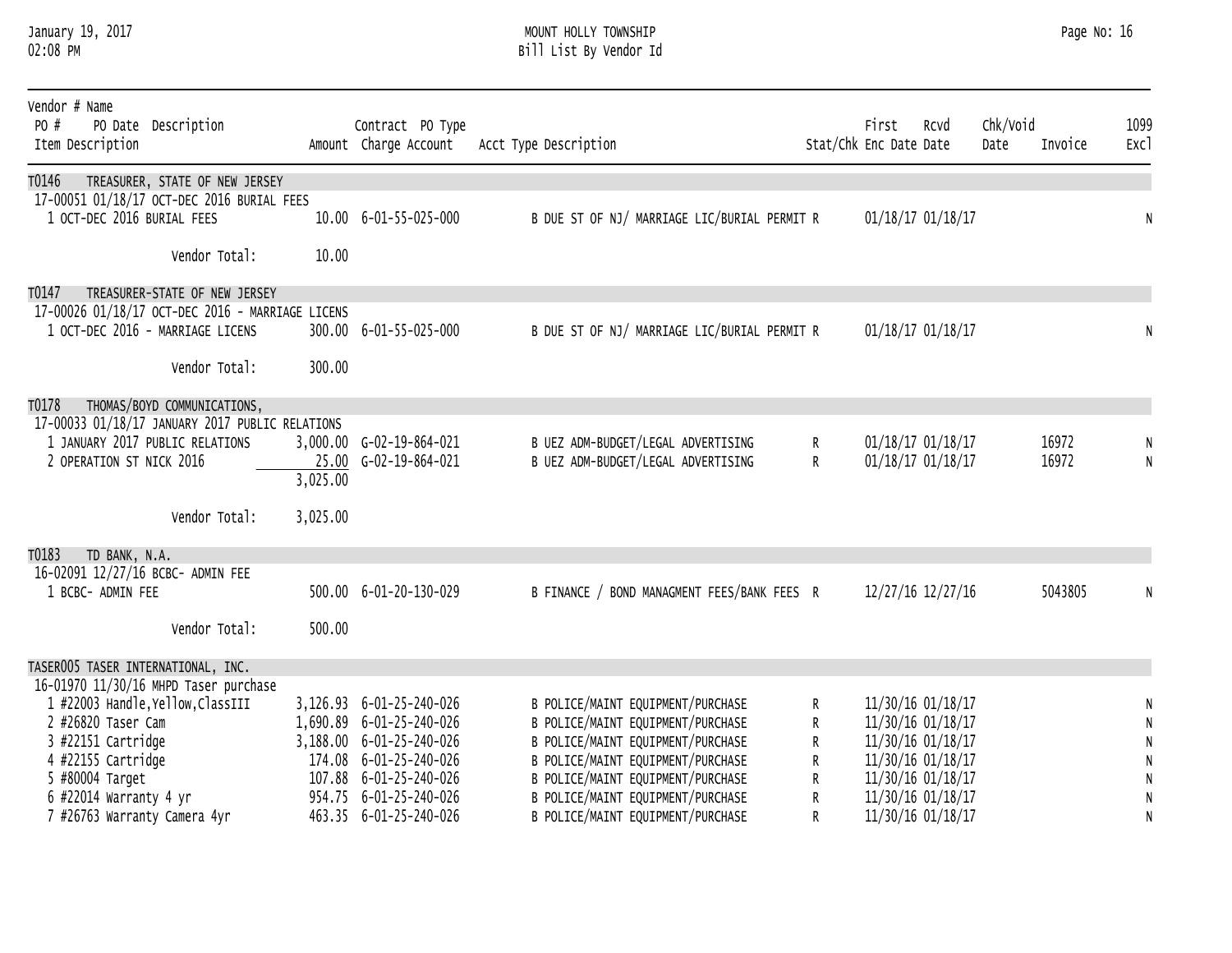#### January 19, 2017 MOUNT HOLLY TOWNSHIP Page No: 17 02:08 PM Bill List By Vendor Id

| Vendor # Name<br>PO #<br>PO Date Description<br>Item Description                 |           | Contract PO Type<br>Amount Charge Account | Acct Type Description             |              | First<br>Stat/Chk Enc Date Date | RCVd              | Chk/Void<br>Date | Invoice           | 1099<br>Exc1 |
|----------------------------------------------------------------------------------|-----------|-------------------------------------------|-----------------------------------|--------------|---------------------------------|-------------------|------------------|-------------------|--------------|
| TASER005 TASER INTERNATIONAL, INC.<br>16-01970 11/30/16 MHPD Taser purchase      | Continued | Continued                                 |                                   |              |                                 |                   |                  |                   |              |
| 8 #22501 Holster, right                                                          | 9,772.52  | 66.64 6-01-25-240-026                     | B POLICE/MAINT EQUIPMENT/PURCHASE | $\mathsf{R}$ |                                 | 11/30/16 01/18/17 |                  |                   | N            |
| Vendor Total:                                                                    | 9,772.52  |                                           |                                   |              |                                 |                   |                  |                   |              |
| THEVE005 THE VERDIN COMPANY                                                      |           |                                           |                                   |              |                                 |                   |                  |                   |              |
| 17-00073 01/18/17 CLOCK REPAIR ON 1/14/14<br>1 CLOCK REPAIR ON 1/14/14           |           | 811.87 6-01-20-100-299                    | B ADMN/MISC EXPENSES              | $\mathsf{R}$ |                                 | 01/18/17 01/18/17 |                  |                   | N            |
| Vendor Total:                                                                    | 811.87    |                                           |                                   |              |                                 |                   |                  |                   |              |
| V0014<br><b>VERIZON</b>                                                          |           |                                           |                                   |              |                                 |                   |                  |                   |              |
| 17-00068 01/18/17 COURT FAX LINE 1/5-2/4/17<br>1 COURT FAX LINE 1/5-2/4/17       |           | 37.61 7-01-43-490-299                     | B MUN COURT/MISC EXPNESES         | $\mathsf{R}$ |                                 | 01/18/17 01/18/17 |                  | 856983348507494 N |              |
| Vendor Total:                                                                    | 37.61     |                                           |                                   |              |                                 |                   |                  |                   |              |
| V0045<br>VERIZON WIRELESS                                                        |           |                                           |                                   |              |                                 |                   |                  |                   |              |
| 17-00059 01/18/17 MOBLIE PHONES 11/24-12/23/16<br>1 MOBLIE PHONES 11/24-12/23/16 |           | 490.72 7-01-31-440-076                    | B TELEPHONE (EXCLUDE EQUIP)       | $\mathsf{R}$ |                                 | 01/18/17 01/18/17 |                  | 9777533728        |              |
| Vendor Total:                                                                    | 490.72    |                                           |                                   |              |                                 |                   |                  |                   |              |
| v0049<br>VERIZON WIRELESS                                                        |           |                                           |                                   |              |                                 |                   |                  |                   |              |
| 17-00060 01/18/17 IPAD SVCS: 11/24-12/23/16<br>1 IPAD SVCS: 11/24-12/23/16       |           | 599.83 6-01-20-100-299                    | <b>B ADMN/MISC EXPENSES</b>       | R            |                                 | 01/18/17 01/18/17 |                  | 9777552138        | N            |
| 2 IPAD SVCS: 11/24-12/23/16                                                      | 639.84    | 40.01 6-01-43-490-026                     | B MUN COURT/MAINTENANCE EQUIP.    | R            |                                 | 01/18/17 01/18/17 |                  | 9777552138        | N            |
| Vendor Total:                                                                    | 639.84    |                                           |                                   |              |                                 |                   |                  |                   |              |
| WO016<br>WEST GROUP                                                              |           |                                           |                                   |              |                                 |                   |                  |                   |              |
| 16-01645 09/21/16 STATUTES<br>1 STATUTES                                         |           | 1,224.00 6-01-20-100-033                  | B ADMIN / SUBSCRIPTIONS           | R            |                                 | 09/21/16 12/28/16 |                  | 834697667         | N            |
| Vendor Total:                                                                    | 1,224.00  |                                           |                                   |              |                                 |                   |                  |                   |              |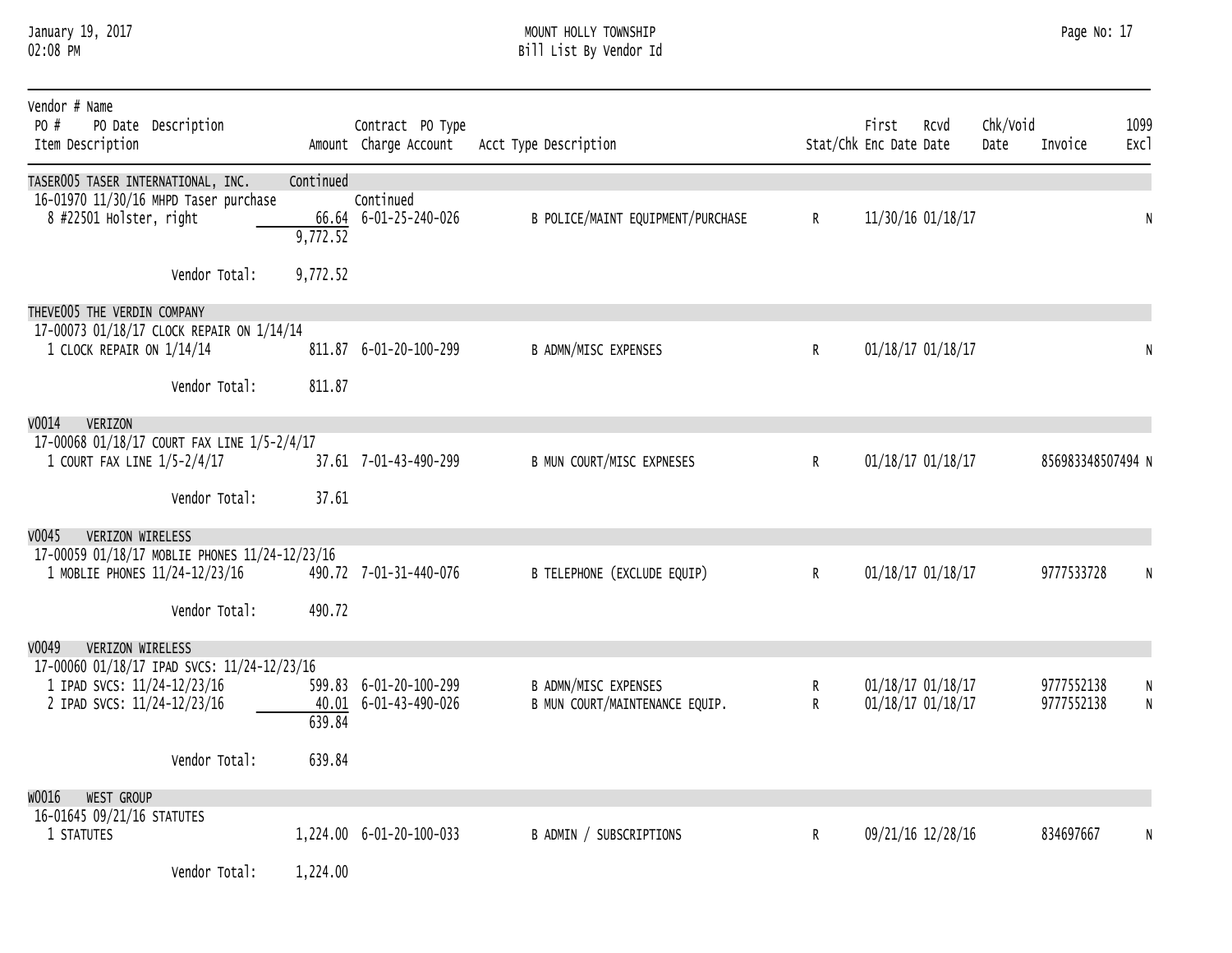| January 19, 2017 |  |
|------------------|--|
| 02:08 PM         |  |

#### January 19, 2017 MOUNT HOLLY TOWNSHIP Page No: 18 02:08 PM Bill List By Vendor Id

| Vendor # Name<br>PO # PO Date Description<br>Item Description | Contract PO Type<br>Amount Charge Account Acct Type Description |  | First<br>Stat/Chk Enc Date Date | RCVd | Chk/Void<br>Date | Invoice | 1099<br>Exc1 |
|---------------------------------------------------------------|-----------------------------------------------------------------|--|---------------------------------|------|------------------|---------|--------------|
| Total Purchase Orders:                                        | 103 Total P.O. Line Items: 172 Total List Amount:               |  | 0.00                            |      |                  |         |              |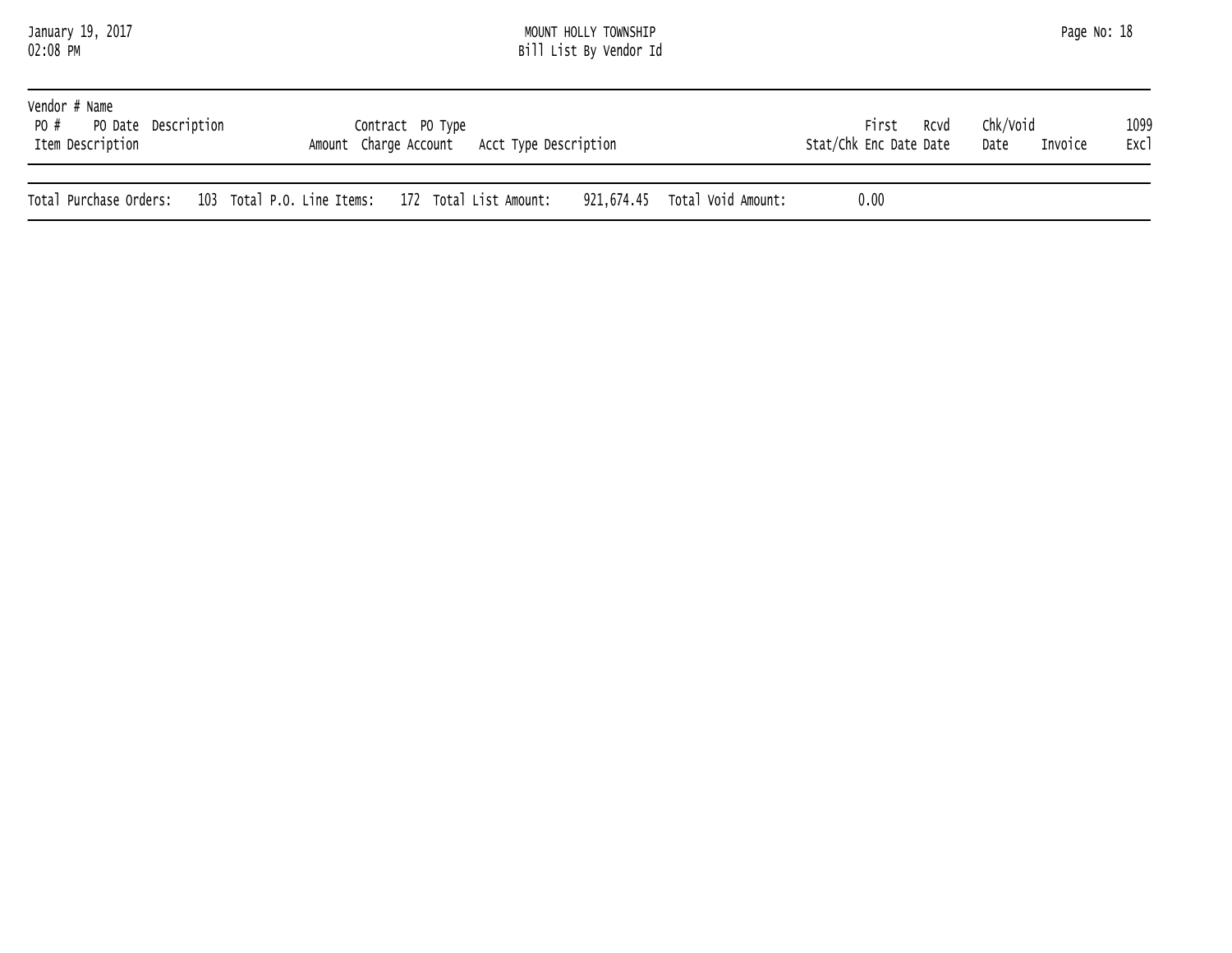# January 19, 2017 MOUNT HOLLY TOWNSHIP Page No: 19 Bill List By Vendor Id

| Totals by Year-Fund<br>Fund Description | Fund     | Budget Rcvd | Budget Held | Budget Total | Revenue Total | G/L Total | Total       |
|-----------------------------------------|----------|-------------|-------------|--------------|---------------|-----------|-------------|
| LIABILITIES AND PAYABLES                | $6 - 01$ | 842,412.48  | 0.00        | 842,412.48   | 0.00          | 0.00      | 842,412.48  |
| LIABILITIES AND PAYABLES                | 7-01     | 28,725.85   | 0.00        | 28,725.85    | 0.00          | 0.00      | 28,725.85   |
|                                         | $G-02$   | 50,536.12   | 0.00        | 50,536.12    | 0.00          | 0.00      | 50,536.12   |
| Total Of All Funds:                     |          | 921,674.45  | 0.00        | 921,674.45   | 0.00          | 0.00      | 921, 674.45 |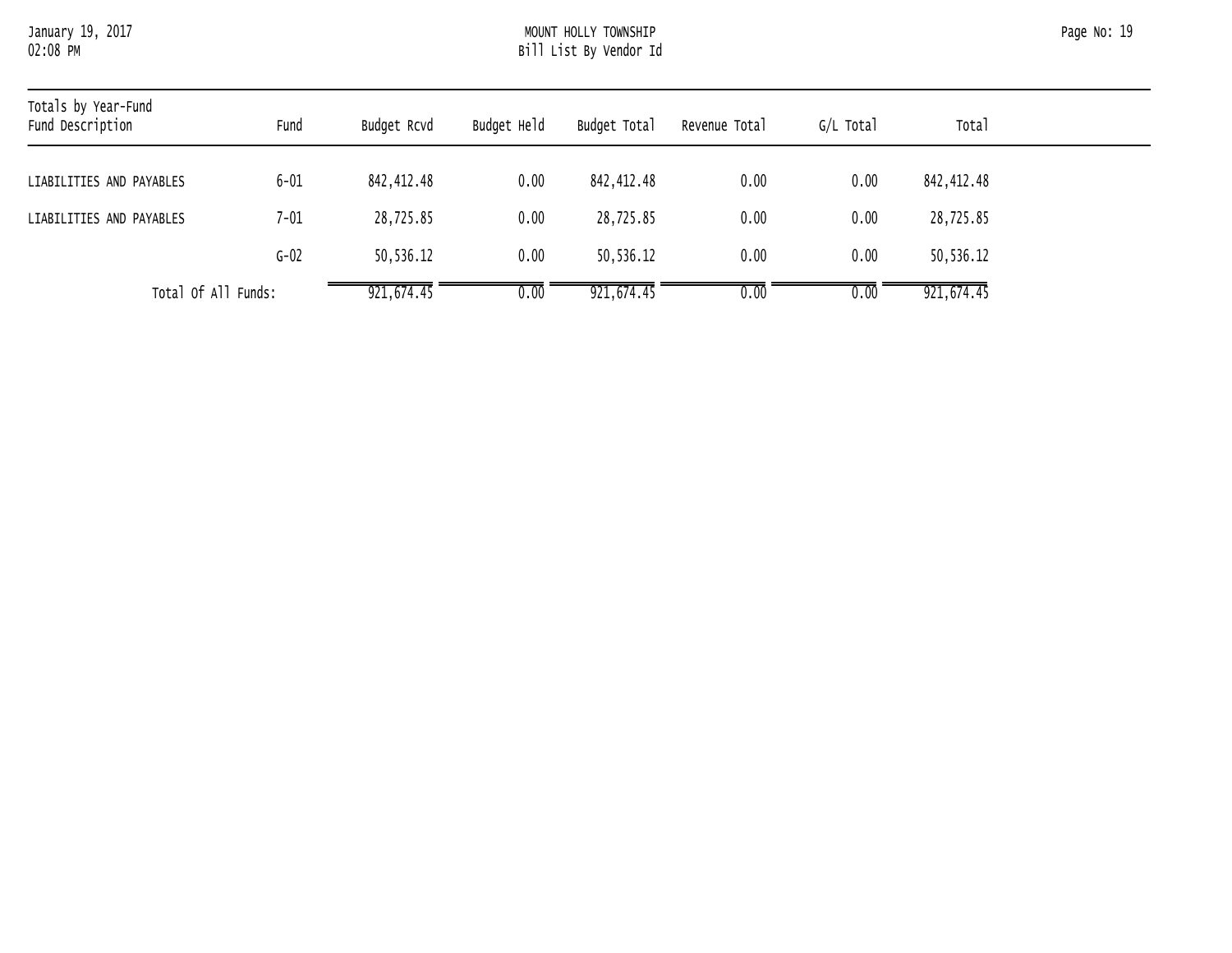#### **JANUARY 2017**

## CHECK NUMBER VENDOR AMOUNT

#### **\*\*\*\*PAID BILLS\*\*\*\***

TREASURERS ACCOUNT

| 28853  | Comcast                          | Internet 37 Washington St 12/8/16-1/7/17                                                | 99.85      |
|--------|----------------------------------|-----------------------------------------------------------------------------------------|------------|
| 28854  | Verizon                          | Court fax line 12/5/16-1/4/17                                                           | 53.80      |
| 28855  | JPMonzo Municipal Consulting Ilc | 2016 Year End Webinar                                                                   | 40.00      |
| 28856  | Local Eatery & Pub               | Holiday Party 20016                                                                     | 900.00     |
| 28857  | Mount Holly MUA                  | 2015 Delinquent Sewer Charges                                                           | 124,905.38 |
| 28858  | Comcast                          | Digital Adapt 8499-05-169-0042381 12/17/16-1/16/17                                      | 8.31       |
| 28859  | Verizon                          | Switch 201Z053576/ Log Cabin 6092678844 12/16/16-1/15/17                                | 267.33     |
| 28860  | Verizon Wireless                 | Mobiles 12/13/16-1/12/17                                                                | 573.40     |
| 28861  | Saponaron Law Offices            | November 2016 Solicitor's 2016                                                          | 12,500.00  |
| 28862  | Mount Holly Twp Treadurer's Acct | Transfer of o/p Taxes to outstanding Tax Abatements                                     | 579.26     |
| 28863  | Garden State                     | December 2016 Rubbish Removal                                                           | 147,873.03 |
| 28864  | NJ Motor Vehicle Commission      | Vehicle Reg- 95 Ford Truck for Public Works                                             | 60.00      |
| 991410 | Mount Holly Twp Payroll Account  | Pay # 26 - 11/26-12/9/16                                                                | 131,452.54 |
| 991410 | Mount Holly Twp Payroll Account  | Pay # 26 - FICA                                                                         | 3,664.57   |
| 991410 | Mount Holly Twp Payroll Account  | Pay # 26 - Medicare                                                                     | 1,807.26   |
| 991411 | Mount Holly Twp Payroll Account  | DCRP-Pay # 26 - 11/26-12/9/16                                                           | 124.50     |
| 991414 | Mount Holly Twp Treadurer's Acct | Inter Fund Transfer Const Healt Care 2016                                               | 30,155.18  |
| 991415 | Mount Holly Twp Payroll Account  | 1st Qtr 2016 SUI/SDI                                                                    | 8,305.69   |
| 991416 | Mount Holly Twp Payroll Account  | 2nd Qtr 2016 SUI/SDI                                                                    | 4,203.20   |
| 991417 | Mount Holly Twp Payroll Account  | 3rd Qtr 2016 SUI/SDI                                                                    | 3,096.42   |
| 991418 |                                  | Mt Holly Twp Tax Sale Premium Account Premiums sold at annual 2016 Tax Sale on 12/15/16 | 539,600.00 |
| 991419 | Mount Holly Twp Payroll Account  | Pay # 27 - 12/10-23/16                                                                  | 136,127.18 |
| 991419 | Mount Holly Twp Payroll Account  | Pay # 27 - FICA                                                                         | 3,740.94   |
| 991419 | Mount Holly Twp Payroll Account  | Pay # 27 - Medicare                                                                     | 1,874.52   |
| 991422 | Mount Holly Twp Payroll Account  | DCRP-Pay # 27 - 12/10-23/16                                                             | 128.11     |
| 991424 | <b>RVRHS</b>                     | January 2017 Appropriation                                                              | 232,308.80 |
| 991425 | <b>NJSHBP</b>                    | Medical Premium- November 2016                                                          | 71,694.04  |
| 991426 | <b>NJSHBP</b>                    | Dental Premium - Janauary 2017                                                          | 2,961.24   |
| 991427 | Mount Holly Twp Payroll Account  | Pay #1 - 12/24/16-1/6/17                                                                | 139,253.63 |
| 991427 | Mount Holly Twp Payroll Account  | Pay # 27 - FICA                                                                         | 3,608.25   |
| 991427 | Mount Holly Twp Payroll Account  | Pay # 27 - Medicare                                                                     | 1,913.87   |
| 991430 | Mount Holly Twp Payroll Account  | DCRP-Pay # 1 - 12/124/16 - 1/6/17                                                       | 109.76     |
| 991432 | <b>Investors Bank</b>            | Merchant Svcs: Reg/Hsg/Court Dec 2016                                                   | 503.12     |
|        |                                  |                                                                                         |            |

ACCUMULATED ABSENCES TRUST FUND

AFFORDABLE HOUSING TRUST ACCOUNT

**TOTAL 1,604,493.18**

**TOTAL 0.00**

**TOTAL 0.00**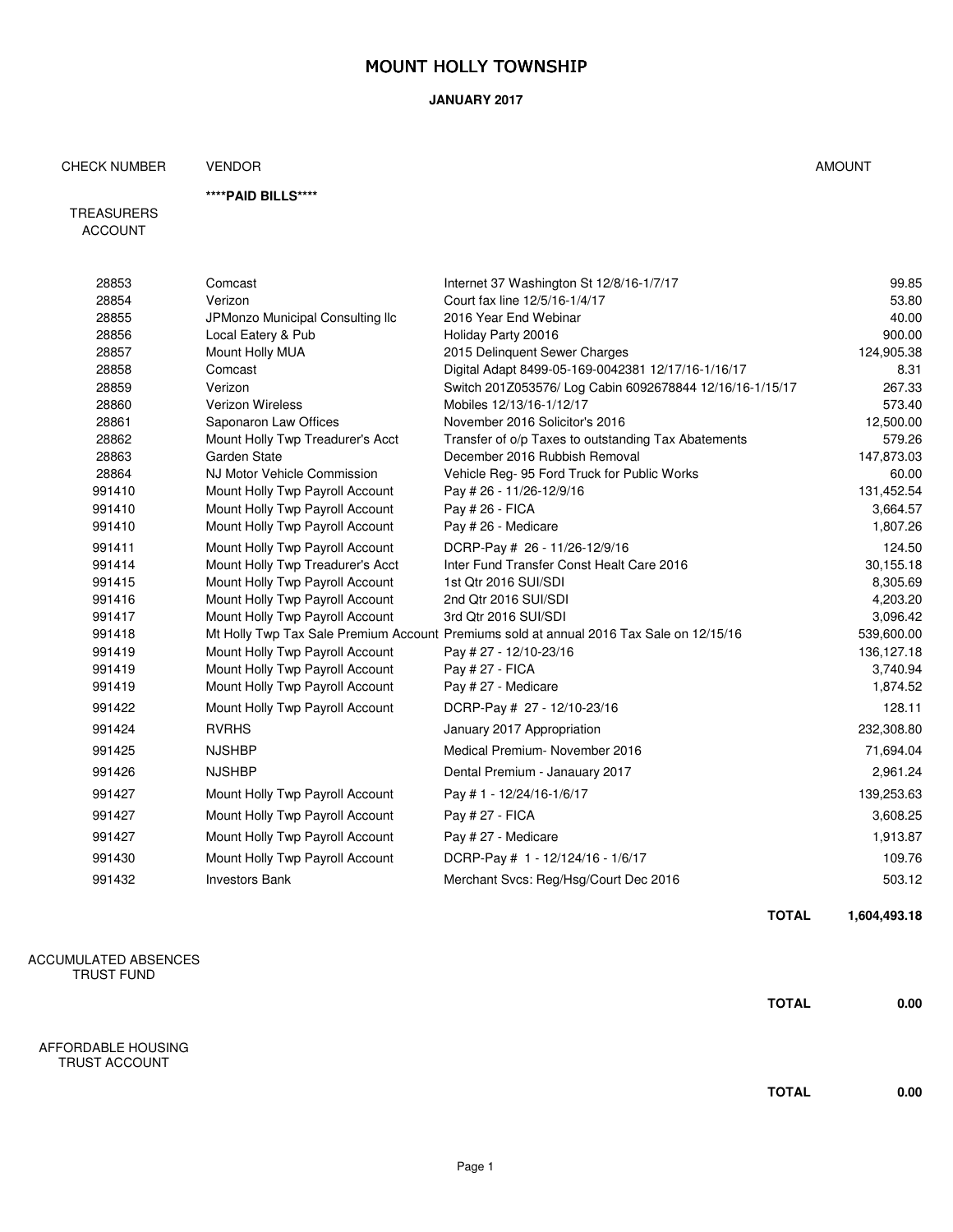#### **JANUARY 2017**

| <b>CHECK NUMBER</b>                                                   | <b>VENDOR</b>                                                                                                                                                                  |                                                                                                                                                                                                |              | <b>AMOUNT</b>                                                            |
|-----------------------------------------------------------------------|--------------------------------------------------------------------------------------------------------------------------------------------------------------------------------|------------------------------------------------------------------------------------------------------------------------------------------------------------------------------------------------|--------------|--------------------------------------------------------------------------|
| <b>BUILDERS</b><br><b>ESCROW</b>                                      |                                                                                                                                                                                |                                                                                                                                                                                                |              |                                                                          |
|                                                                       |                                                                                                                                                                                |                                                                                                                                                                                                | <b>TOTAL</b> | 0.00                                                                     |
| CAPITAL<br><b>ACCOUNT</b><br>2011<br>2012<br>2012<br>2013             | Bank of America FBO Tobar<br>Mount Holly Twp Treasurer's Account<br>Mount Holly Twp Treasurer's Account<br>Moorestown RCA/ Mt Holly RCA                                        | Settlement on 226 Levis Drive<br>Pilot Pmts for 94/96/98 Levis Dr- Aug-Dec 2016<br>Tax Pmts for 94/96/98 Levis Dr- Aug-Dec 2016<br>Principal Pmts for 94/96/98 Levis Dr- Aug-Dec 2016          | <b>TOTAL</b> | 5,600.00<br>933.15<br>349.65<br>2,552.22<br>9,435.02                     |
| <b>CDBG</b>                                                           |                                                                                                                                                                                |                                                                                                                                                                                                |              |                                                                          |
| CLERK ELECTION ACCT                                                   |                                                                                                                                                                                |                                                                                                                                                                                                | <b>TOTAL</b> | 0.00                                                                     |
|                                                                       |                                                                                                                                                                                |                                                                                                                                                                                                |              |                                                                          |
| ENVIRONMENTAL TRUST                                                   |                                                                                                                                                                                |                                                                                                                                                                                                | <b>TOTAL</b> | 0.00                                                                     |
|                                                                       |                                                                                                                                                                                |                                                                                                                                                                                                | <b>TOTAL</b> | 0.00                                                                     |
| <b>HAINESPORT RCA</b><br>1138<br>1139<br>1140<br>1141<br>1142<br>1143 | Foundation Title, LLC<br>Foundation Title, LLC<br><b>Residential Warranty Company</b><br><b>Residential Warranty Company</b><br>Foundation Title, LLC<br>Foundation Title, LLC | Closing @ 92 Levis Drive<br>Closing @ 50 Levis Drive<br>Home Warranty for 92 Levis Drive<br>Home Warranty for 50 Levis Drive<br>Closing cost @ 50 Levis Drive<br>Closing cost @ 92 Levis Drive | <b>TOTAL</b> | 1,530.50<br>1,587.50<br>141.95<br>141.95<br>912.50<br>912.50<br>5,226.90 |
| <b>LAW ENFORCEMENT</b>                                                |                                                                                                                                                                                |                                                                                                                                                                                                |              |                                                                          |
| <b>ACCOUNT</b>                                                        |                                                                                                                                                                                |                                                                                                                                                                                                | <b>TOTAL</b> | 0.00                                                                     |
| MOORESTOWN RCA                                                        |                                                                                                                                                                                |                                                                                                                                                                                                |              |                                                                          |
| 2769                                                                  | <b>Foundation Title</b>                                                                                                                                                        | Settlement @ 319 S Martin                                                                                                                                                                      |              | 22,431.31                                                                |
|                                                                       |                                                                                                                                                                                |                                                                                                                                                                                                |              |                                                                          |
|                                                                       |                                                                                                                                                                                |                                                                                                                                                                                                | <b>TOTAL</b> | 22,431.31                                                                |
| NPP GRANT                                                             |                                                                                                                                                                                |                                                                                                                                                                                                |              |                                                                          |
|                                                                       |                                                                                                                                                                                |                                                                                                                                                                                                | <b>TOTAL</b> | 0.00                                                                     |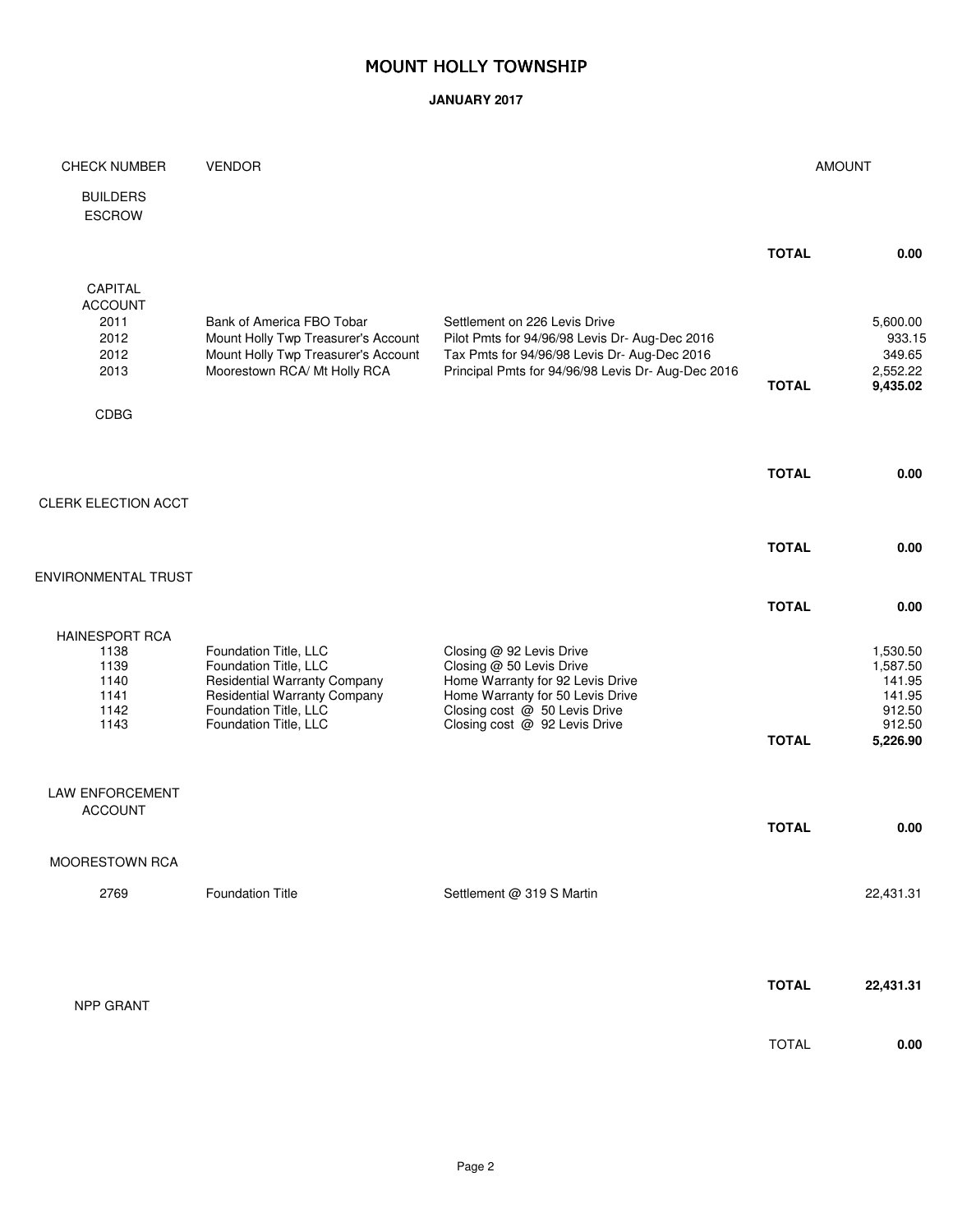#### **JANUARY 2017**

#### CHECK NUMBER VENDOR **AMOUNT**

#### OUTSIDE EMPLOYMENT POLICE OFFICERS

| 991413 | Mount Holly Twp Payroll Acct | NJ American Water# 26 - 11/25-12/9/16 |              | 420.00    |
|--------|------------------------------|---------------------------------------|--------------|-----------|
| 991413 | Mount Holly Twp Payroll Acct | JFCS # 26                             |              | 420.00    |
| 991413 | Mount Holly Twp Payroll Acct | Local $#26$                           |              | 80.00     |
| 991413 | Mount Holly Twp Payroll Acct | Pioneer Pipe #26                      |              | 11,025.00 |
| 991413 | Mount Holly Twp Payroll Acct | Keating #26                           |              | 595.00    |
| 991413 | Mount Holly Twp Payroll Acct | PSE and G - Gas #26                   |              | 2,240.00  |
| 991413 | Mount Holly Twp Payroll Acct | Fairgrounds # 26                      |              | 429.60    |
| 991413 | Mount Holly Twp Payroll Acct | Employer Share - Pay # 26 - FICA      |              | 448.08    |
| 991413 | Mount Holly Twp Payroll Acct | Employer Share - Pay # 26 - Medicare  |              | 214.87    |
| 991421 | Mount Holly Twp Payroll Acct | RVRHS # 27 - 12/10-23/16              |              | 730.98    |
| 991421 | Mount Holly Twp Payroll Acct | JFCS # 27                             |              | 560.00    |
| 991421 | Mount Holly Twp Payroll Acct | Local $#27$                           |              | 77.00     |
| 991421 | Mount Holly Twp Payroll Acct | Pioneer Pipe #27                      |              | 8,155.00  |
| 991421 | Mount Holly Twp Payroll Acct | Henk & McCoy # 27                     |              | 560.00    |
| 991421 | Mount Holly Twp Payroll Acct | PSE and G -DP &C #27                  |              | 4,340.00  |
| 991421 | Mount Holly Twp Payroll Acct | Furino & Sons # 26                    |              | 840.00    |
| 991421 | Mount Holly Twp Payroll Acct | Employer Share - Pay # 27 - FICA      |              | 586.96    |
| 991421 | Mount Holly Twp Payroll Acct | Employer Share - Pay # 27 - Medicare  |              | 217.23    |
| 991428 | Mount Holly Twp Payroll Acct | RVRHS # 1 -12/24/16 TO 1/6/17         |              | 970.99    |
| 991428 | Mount Holly Twp Payroll Acct | Pioneer Pipe # 1                      |              | 2,695.00  |
| 991428 | Mount Holly Twp Payroll Acct | Fairgrounds #1                        |              | 214.80    |
| 991428 | Mount Holly Twp Payroll Acct | Local $# 1$                           |              | 44.00     |
| 991428 | Mount Holly Twp Payroll Acct | Employer Share - Pay # 1 - FICA       |              | 131.05    |
| 991428 | Mount Holly Twp Payroll Acct | Employer Share - Pay # 1 - Medicare   |              | 54.85     |
|        |                              |                                       | <b>TOTAL</b> | 36,050.41 |

#### POAA

|                                  | <b>TOTAL</b> | 0.00 |
|----------------------------------|--------------|------|
| <b>PUBLIC</b><br><b>DEFENDER</b> |              |      |
|                                  | <b>TOTAL</b> | 0.00 |
| RECREATION TRUST                 |              |      |
|                                  | <b>TOTAL</b> | 0.00 |
| SMALL CITIES                     |              |      |
|                                  | <b>TOTAL</b> | 0.00 |
| SNOW REMOVAL                     | <b>TOTAL</b> | 0.00 |

## TRUST DOG

**TOTAL 0.00**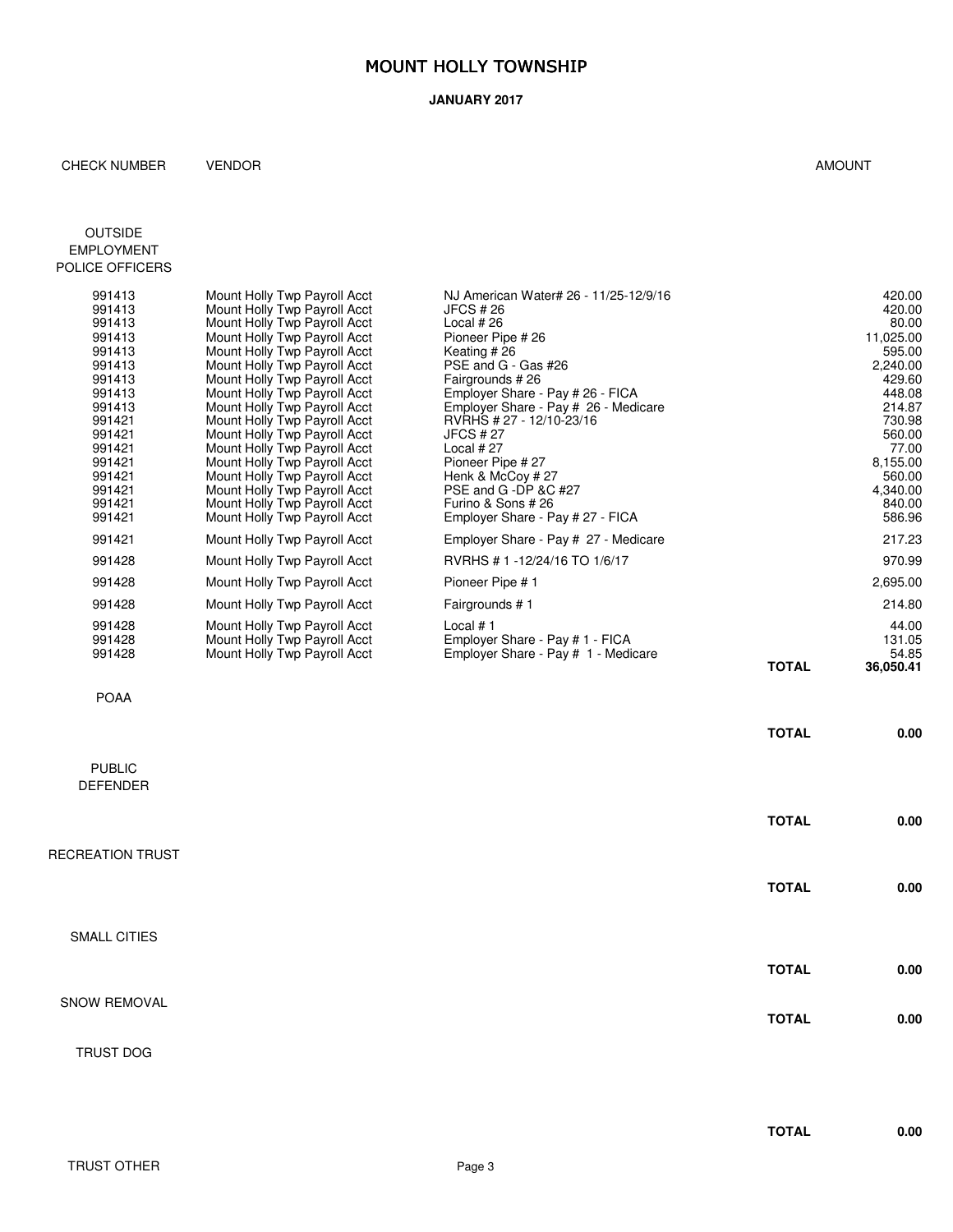#### **JANUARY 2017**

#### CHECK NUMBER VENDOR AMOUNT

|                   |                                 |                          | <b>TOTAL</b> | 0.00      |
|-------------------|---------------------------------|--------------------------|--------------|-----------|
|                   |                                 |                          |              |           |
| <b>UNIFORM</b>    |                                 |                          |              |           |
| CONSTRUCTION CODE |                                 |                          |              |           |
| 991412            | Mount Holly Twp Payroll Account | Pay # 26 - 11/26-12/9/16 |              | 8,153.15  |
| 991412            | Mount Holly Twp Payroll Account | Pay # 26 - FICA          |              | 480.01    |
| 991412            | Mount Holly Twp Payroll Account | Pay # 26 - Medicare      |              | 112.69    |
| 991420            | Mount Holly Twp Payroll Account | Pay # 27 - 12/10-23/16   |              | 7.635.66  |
| 991420            | Mount Holly Twp Payroll Account | Pay # 27 - FICA          |              | 449.79    |
| 991420            | Mount Holly Twp Payroll Account | Pay # 27 - Medicare      |              | 105.20    |
| 991431            | <b>Investors Bank</b>           | Merchant Sycs: Dec 2016  |              | 150.59    |
| 991429            | Mount Holly Twp Payroll Account | Pay #1 - 12/24/16-1/6/17 |              | 7.995.76  |
| 991429            | Mount Holly Twp Payroll Account | Pay # 27 - FICA          |              | 472.26    |
| 991429            | Mount Holly Twp Payroll Account | Pay # 27 - Medicare      |              | 110.47    |
|                   |                                 |                          | <b>TOTAL</b> | 25,665,58 |

WESTAMPTON

**RCA** 

**TOTAL 0.00**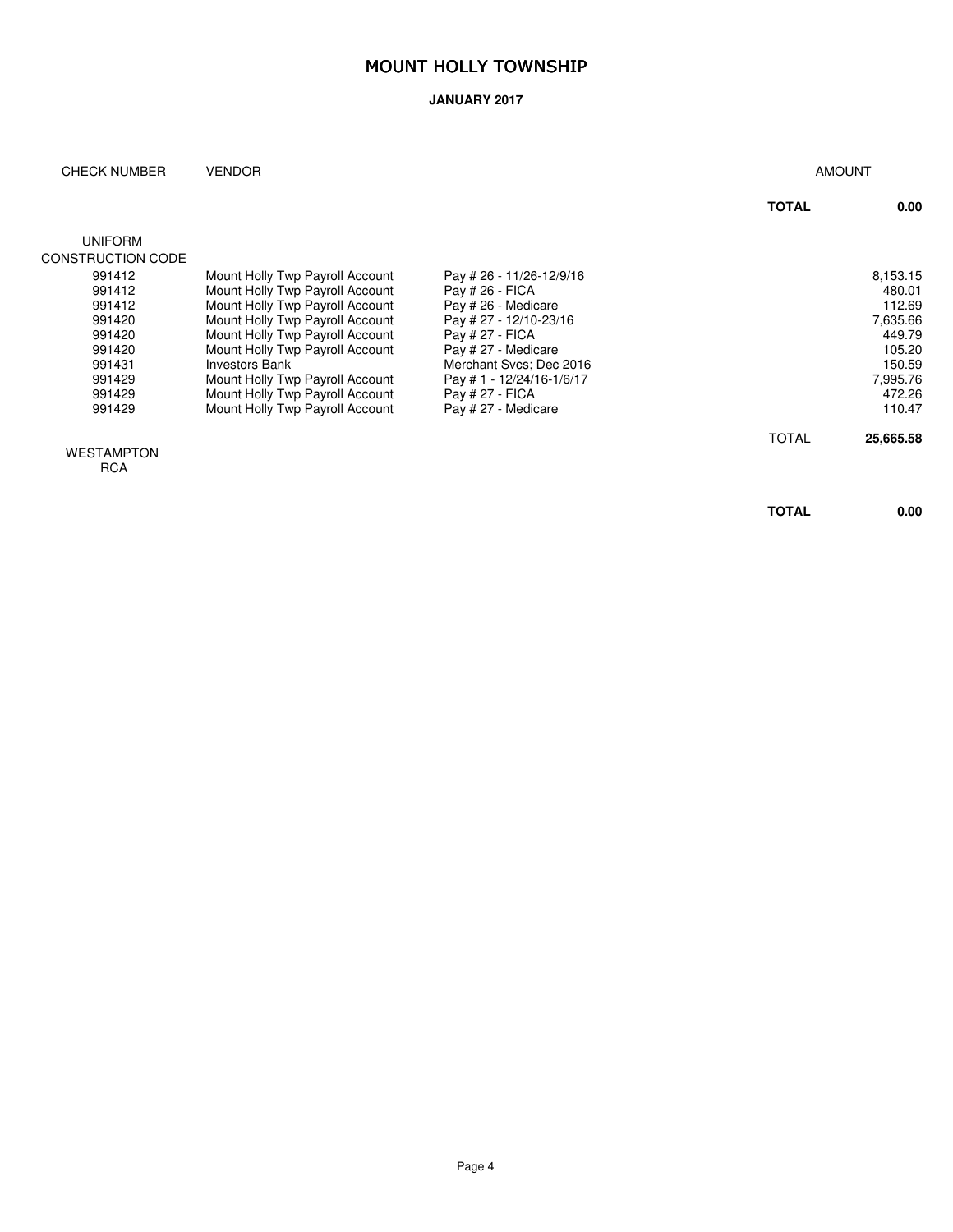#### **JANUARY 2017**

| <b>CHECK NUMBER</b>                                    | <b>VENDOR</b>                 |                                                             | <b>AMOUNT</b> |
|--------------------------------------------------------|-------------------------------|-------------------------------------------------------------|---------------|
|                                                        |                               |                                                             |               |
| TREASURER'S ACCOUNT                                    | ****BILLS TO BE PAID****      |                                                             |               |
|                                                        |                               | <b>TOTAL</b>                                                | $0.00\,$      |
| ACCUMULATED ABSENCES<br>TRUST FUND                     |                               | <b>TOTAL</b>                                                | $0.00\,$      |
| <b>BALANCED</b><br><b>HOUSING</b>                      |                               | <b>TOTAL</b>                                                | $0.00\,$      |
| <b>BUILDERS ESCROW</b>                                 |                               |                                                             |               |
|                                                        | Alaimo, Richard A. Associates | 6199003703, Proj# m0051*-0259-000- B. 47.01L20- Inv# 091581 | 160.00        |
|                                                        |                               | <b>TOTAL</b>                                                | 160.00        |
| CAPITAL<br><b>ACCOUNT</b>                              |                               | <b>TOTAL</b>                                                | $0.00\,$      |
| CDBG                                                   |                               | <b>TOTAL</b>                                                | $0.00\,$      |
|                                                        |                               | <b>TOTAL</b>                                                | $0.00\,$      |
| <b>COMMUNITY</b><br><b>DEVELOPMENT</b><br>SMALL CITIES |                               |                                                             |               |
| <b>HAINESPORT</b><br><b>RCA</b>                        |                               | <b>TOTAL</b>                                                | $0.00\,$      |
|                                                        |                               | <b>TOTAL</b>                                                | 0.00          |
| LAW ENFORCEMENT<br><b>ACCOUNT</b>                      |                               |                                                             |               |
|                                                        |                               | <b>TOTAL</b>                                                | $0.00\,$      |
| <b>MOORESTOWN</b><br>RCA                               |                               |                                                             |               |
| <b>NPP</b>                                             |                               | <b>TOTAL</b>                                                | $0.00\,$      |
| OUTSIDE                                                |                               | <b>TOTAL</b>                                                | $0.00\,$      |
| <b>EMPLOYMENT</b><br>POLICE OFFICERS                   |                               |                                                             |               |
|                                                        |                               | <b>TOTAL</b><br>Page 5                                      | 0.00          |